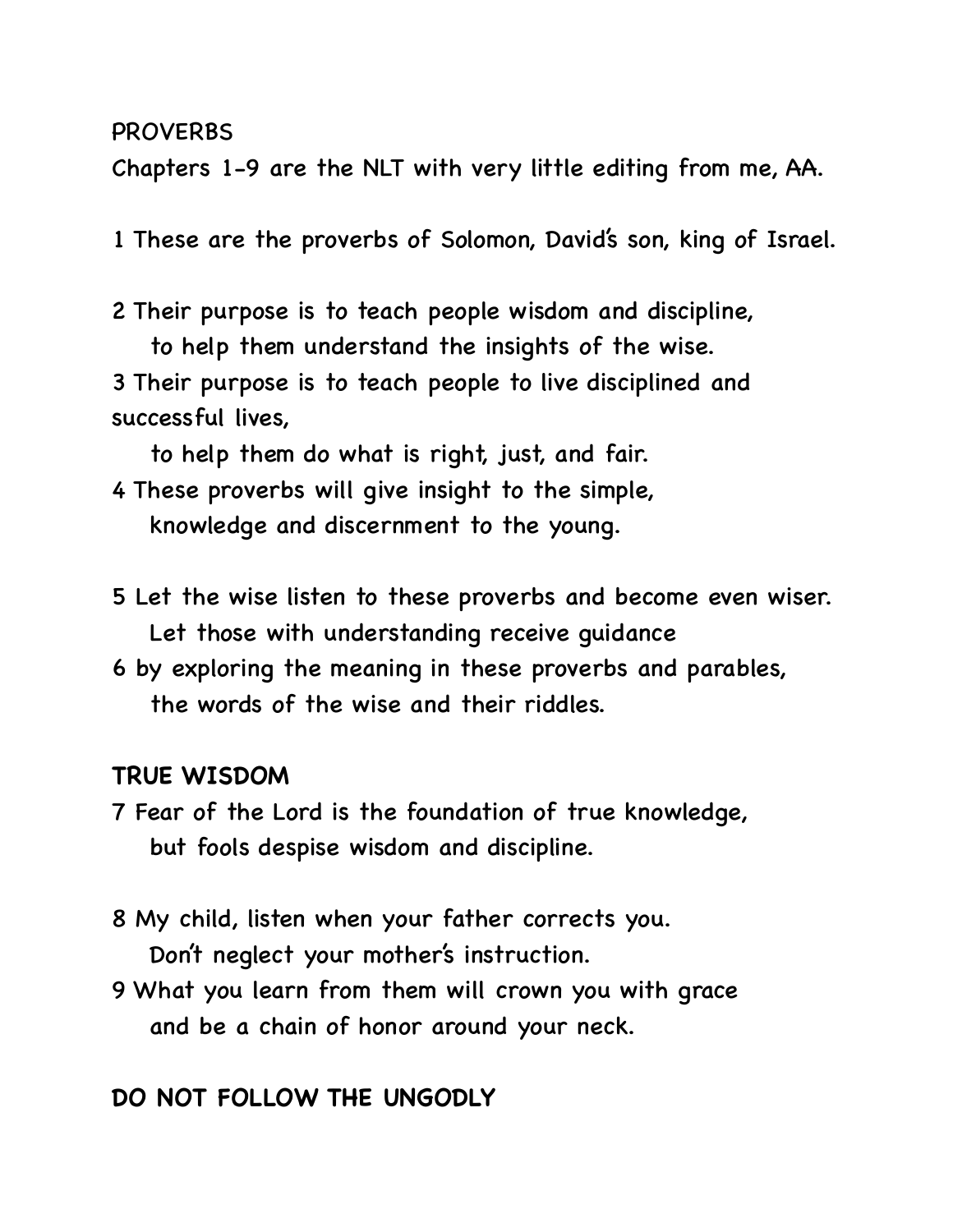- 10 My child, if sinners entice you, turn your back on them!
- 11 They may say, "Come and join us. Let's hide and kill someone! Just for fun, let's ambush the innocent!
- 12 Let's swallow them alive, like the grave; let's swallow them whole, like those who go down to the pit of death.
- 13 Think of the great things we'll get! We'll fill our houses with all the stuff we take.
- 14 Come, throw in your lot with us; we'll all share the loot."
- 15 My child, don't go along with them! Stay far away from their paths.
- 16 They rush to commit evil deeds. They hurry to commit murder.
- 17 If a bird sees a trap being set, it knows to stay away.
- 18 But these people set an ambush for themselves; they are trying to get themselves killed.
- 19 Such is the fate of all who are greedy for money; it robs them of life.

## **THE AVAILABILITY OF GOD'S TRUTH**

- 20 Wisdom shouts in the streets. She cries out in the public square.
- 21 She calls to the crowds along the main street,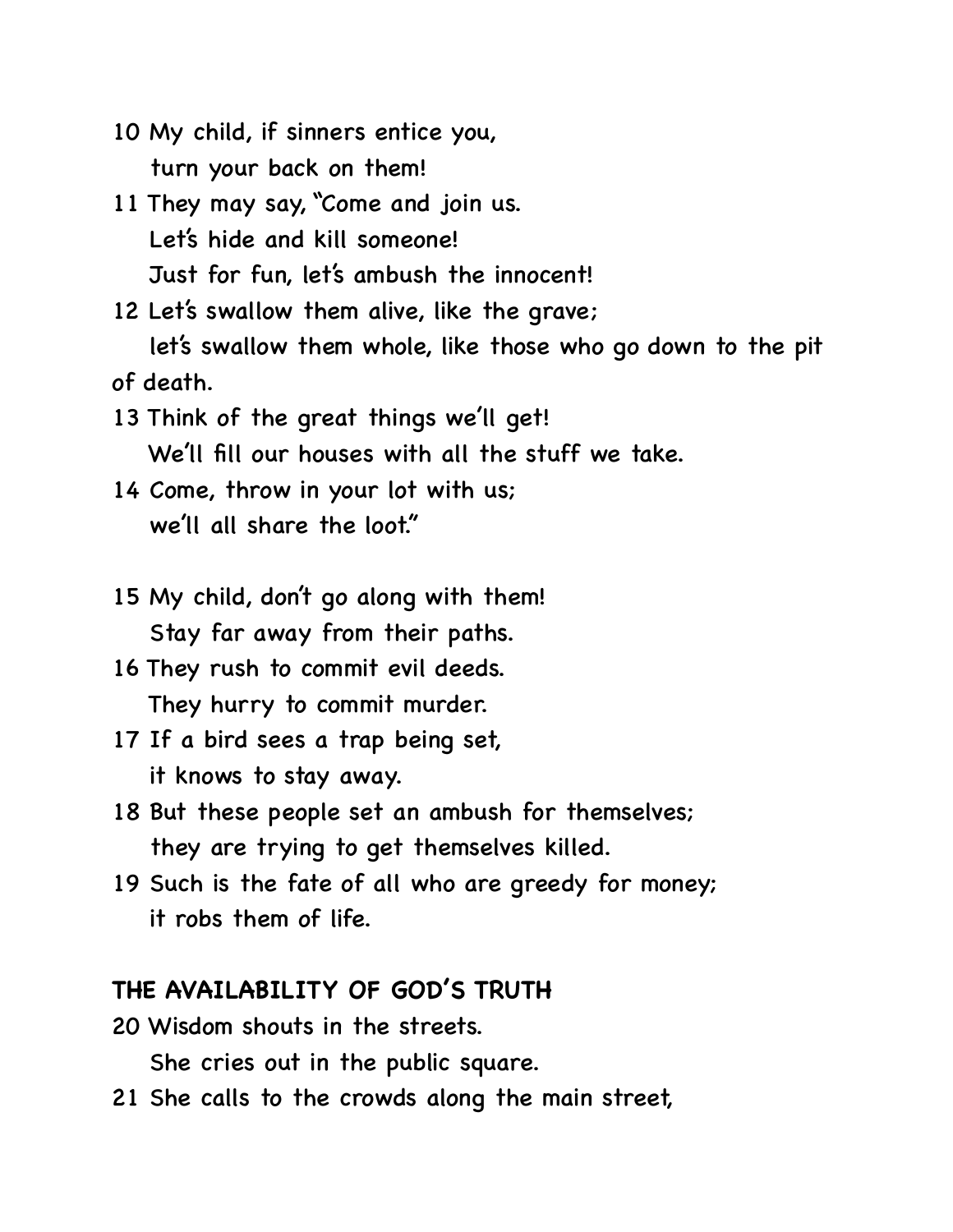to those gathered in front of the city gate: 22 "How long, you simpletons,

 will you insist on being simpleminded? How long will you mockers relish your mocking? How long will you fools hate knowledge?

23 Come and listen to my counsel.

I'll share my heart with you and make you wise.

# **THE CONSEQUENCE OF IGNORING GOD**

24 "I called you so often, but you wouldn't come. I reached out to you, but you paid no attention.

25 You ignored my advice and rejected the correction I offered.

- 26 So I will laugh when you are in trouble! I will mock you when disaster overtakes you—
- 27 when calamity overtakes you like a storm, when disaster engulfs you like a cyclone, and anguish and distress overwhelm you.
- 28 "When they cry for help, I will not answer. Though they anxiously search for me, they will not find me.
- 29 For they hated knowledge and chose not to fear the Lord.
- 30 They rejected my advice

and paid no attention when I corrected them.

31 Therefore, they must eat the bitter fruit of living their own way,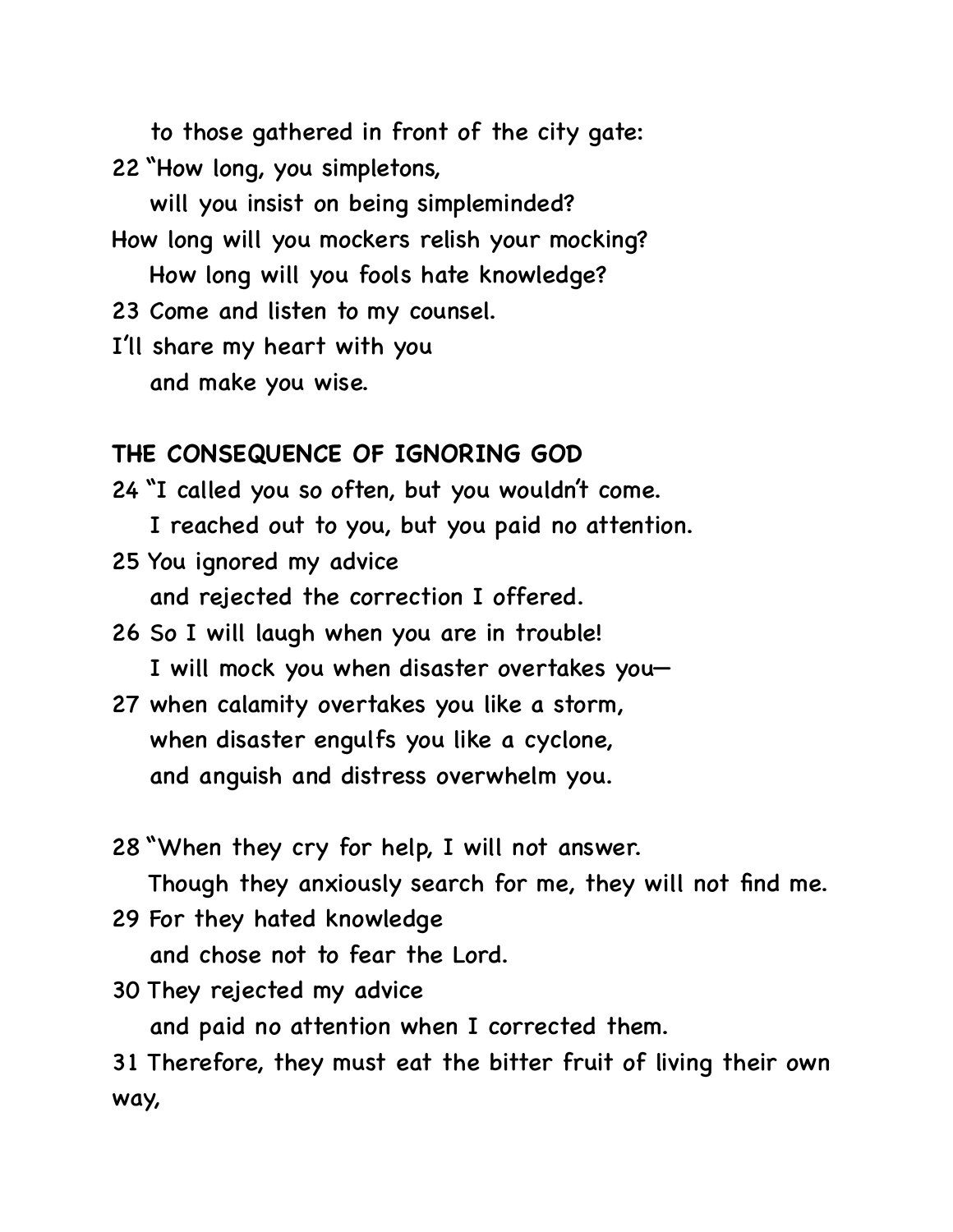choking on their own schemes.

- 32 For simpletons turn away from me—to death. Fools are destroyed by their own complacency.
- 33 But all who listen to me will live in peace, untroubled by fear of harm."

CHAPTER 2

#### **THE BENEFITS OF ALIGNMENT WITH GOD**

- 2 My child, listen to what I say, and treasure my commands.
- 2 Tune your ears to wisdom, and concentrate on understanding.
- 3 Cry out for insight, and ask for understanding.
- 4 Search for them as you would for silver; seek them like hidden treasures.
- 5 Then you will understand what it means to fear the Lord, and you will gain knowledge of God.
- 6 For the Lord grants wisdom!

From his mouth come knowledge and understanding.

- 7 He grants a treasure of common sense to the honest. He is a shield to those who walk with integrity.
- 8 He guards the paths of the just and protects those who are faithful to him.
- 9 Then you will understand what is right, just, and fair, and you will find the right way to go.
- 10 For wisdom will enter your heart,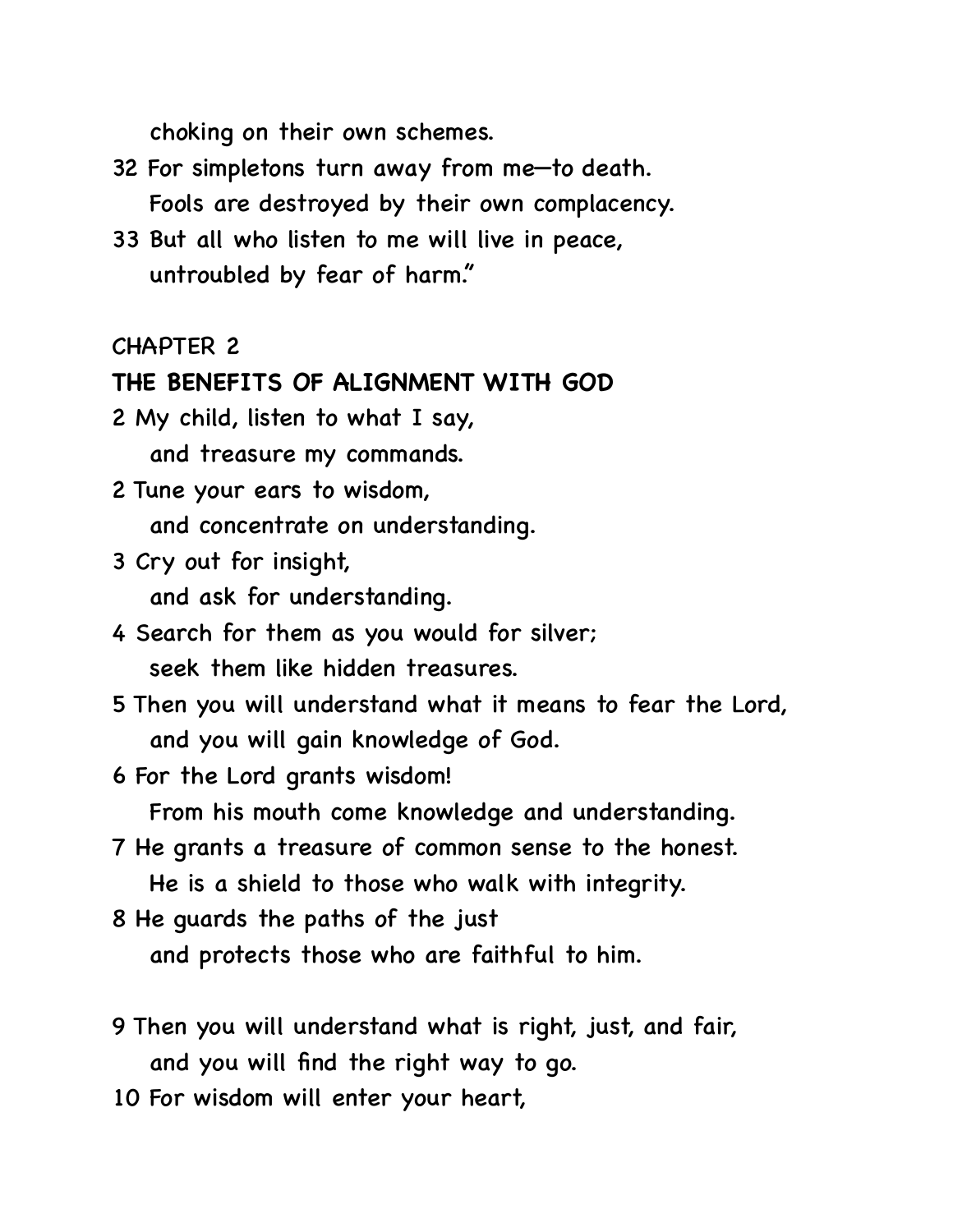and knowledge will fill you with joy.

- 11 Wise choices will watch over you. Understanding will keep you safe.
- 12 Wisdom will save you from evil people, from those whose words are twisted.
- 13 These men turn from the right way to walk down dark paths.
- 14 They take pleasure in doing wrong, and they enjoy the twisted ways of evil.
- 15 Their actions are crooked, and their ways are wrong.
- 16 Wisdom will save you from the immoral woman, from the seductive words of the promiscuous woman.
- 17 She has abandoned her husband and ignores the covenant she made before God.
- 18 Entering her house leads to death; it is the road to the grave.
- 19 The man who visits her is doomed. He will never reach the paths of life.
- 20 So follow the steps of the good, and stay on the paths of the righteous.
- 21 For only the godly will live in the land, and those with integrity will remain in it.
- 22 But the wicked will be removed from the land, and the treacherous will be uprooted.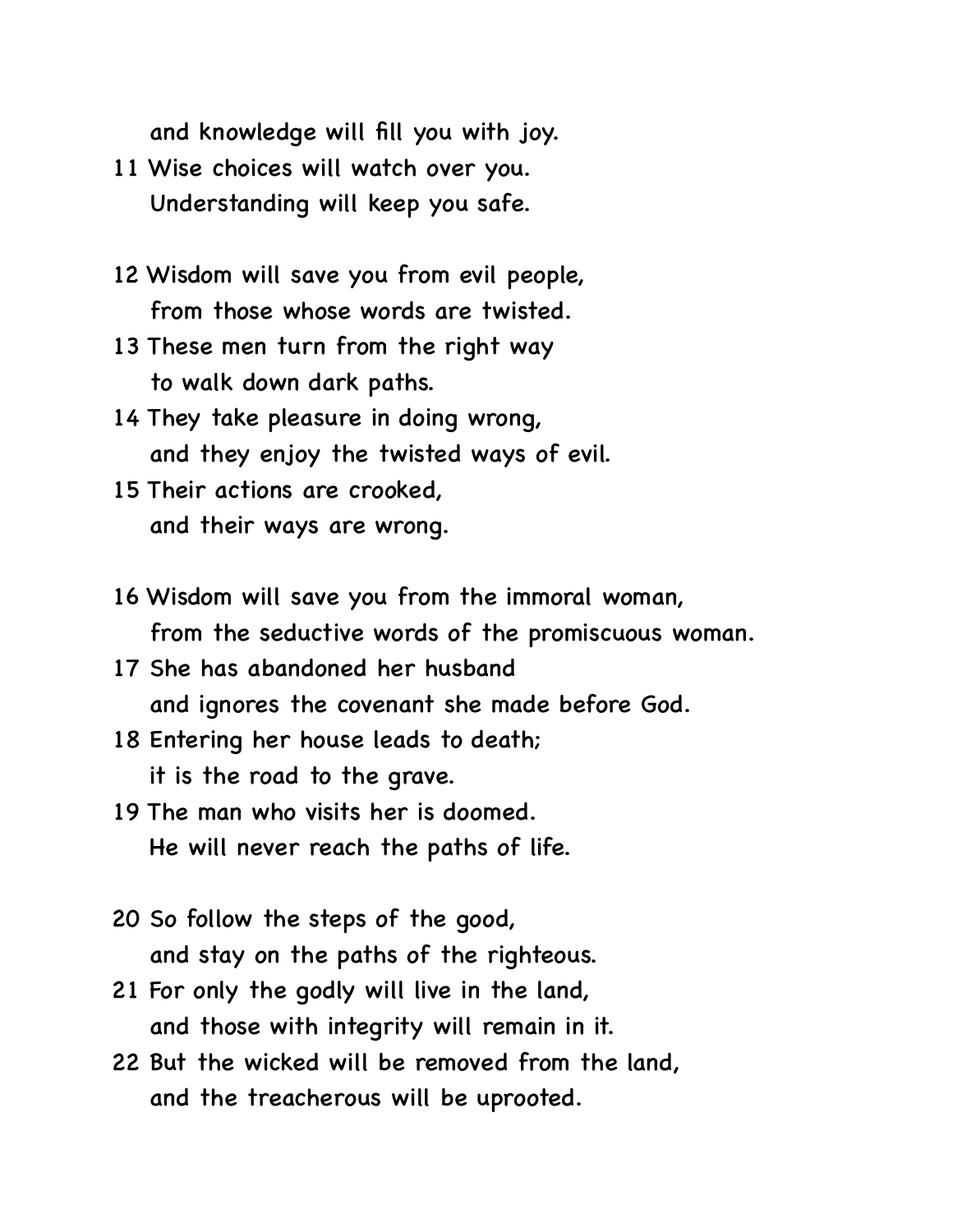## **MISCELLANEOUS GOOD ADVICE**

- 3 My child, never forget the things I have taught you. Store my commands in your heart.
- 2 If you do this, you will live many years, and your life will be satisfying.
- 3 Never let loyalty and kindness leave you! Tie them around your neck as a reminder. Write them deep within your heart.
- 4 Then you will find favor with both God and people, and you will earn a good reputation.
- 5 Trust in the Lord with all your heart; do not depend on your own understanding.
- 6 Seek his will in all you do, and he will show you which path to take.
- 7 Don't be impressed with your own wisdom. Instead, fear the Lord and turn away from evil.
- 8 Then you will have healing for your body and strength for your bones.
- 9 Honor the Lord with your wealth and with the best part of everything you produce.
- 10 Then he will fill your barns with grain, and your vats will overflow with good wine.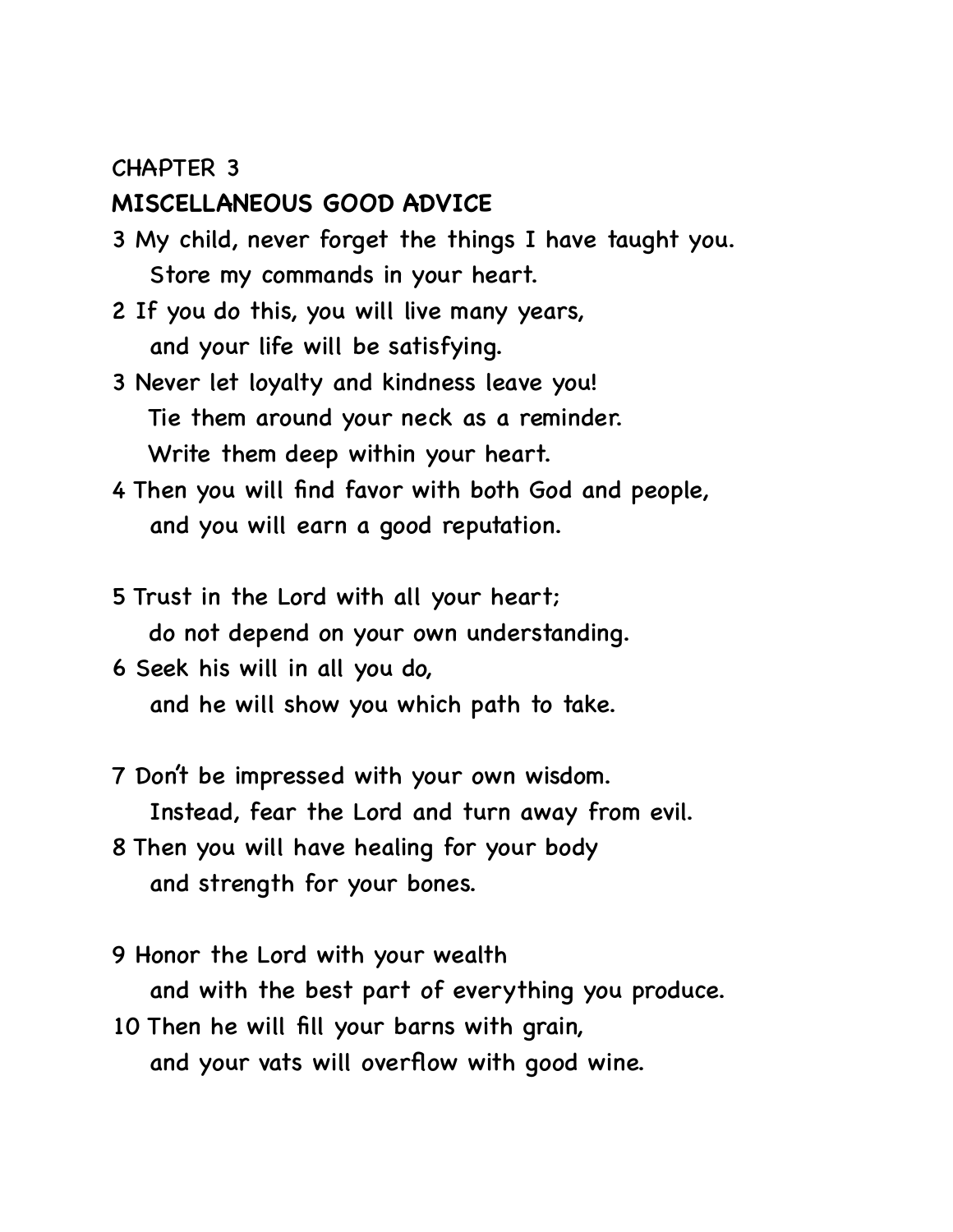- 11 My child, don't reject the Lord's discipline, and don't be upset when he corrects you.
- 12 For the Lord corrects those he loves, just as a father corrects a child in whom he delights.
- 13 Joyful is the person who finds wisdom, the one who gains understanding.
- 14 For wisdom is more profitable than silver, and her wages are better than gold.
- 15 Wisdom is more precious than rubies; nothing you desire can compare with her.
- 16 She offers you long life in her right hand, and riches and honor in her left.
- 17 She will guide you down delightful paths; all her ways are satisfying.
- 18 Wisdom is a tree of life to those who embrace her; happy are those who hold her tightly.
- 19 By wisdom the Lord founded the earth; by understanding he created the heavens.

20 By his knowledge the deep fountains of the earth burst forth,

and the dew settles beneath the night sky.

- 21 My child, don't lose sight of common sense and discernment. Hang on to them,
- 22 for they will refresh your soul. They are like jewels on a necklace.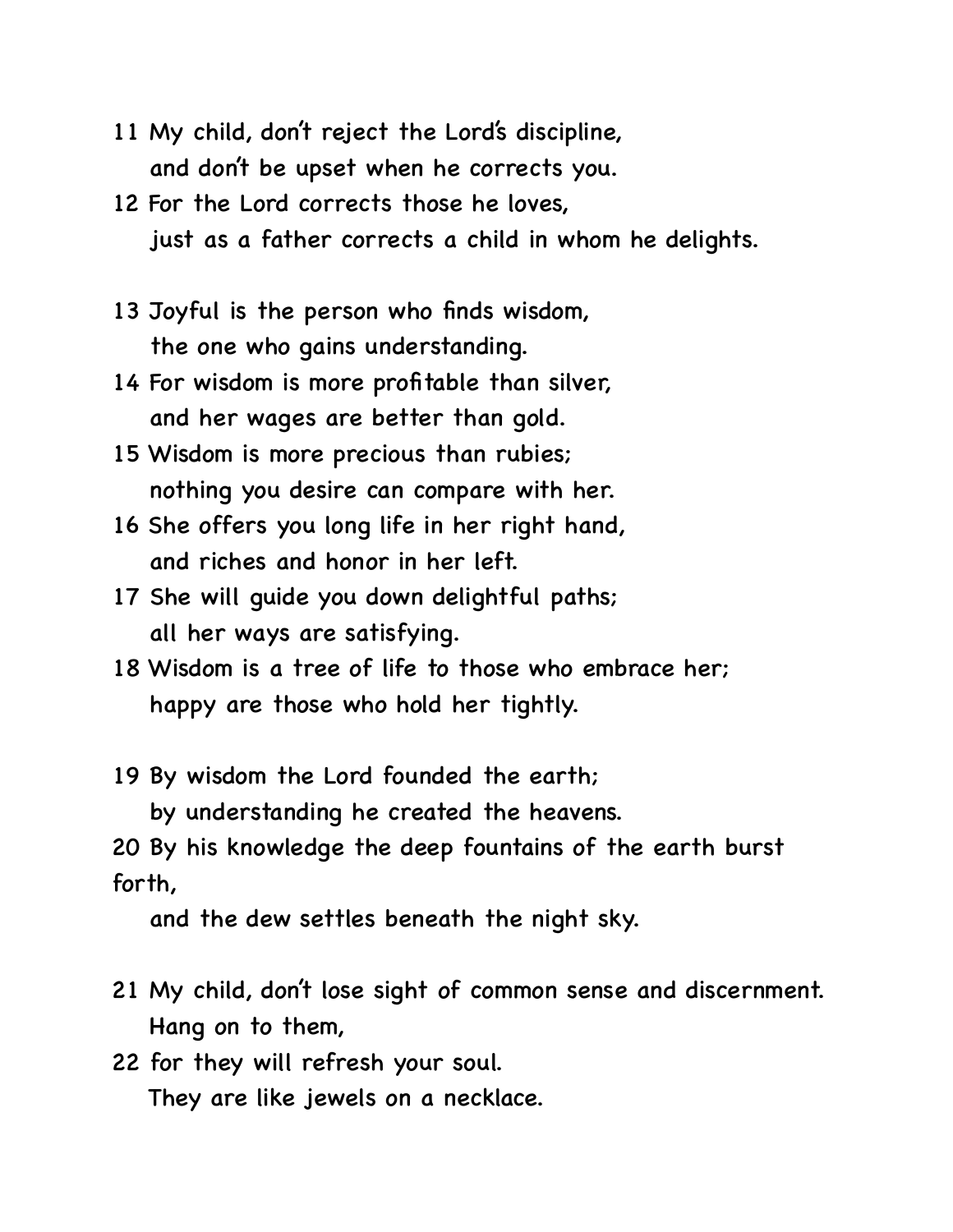- 23 They keep you safe on your way, and your feet will not stumble.
- 24 You can go to bed without fear; you will lie down and sleep soundly.
- 25 You need not be afraid of sudden disaster or the destruction that comes upon the wicked,
- 26 for the Lord is your security. He will keep your foot from being caught in a trap.
- 27 Do not withhold good from those who deserve it when it's in your power to help them.
- 28 If you can help your neighbor now, don't say, "Come back tomorrow, and then I'll help you."
- 29 Don't plot harm against your neighbor, for those who live nearby trust you.
- 30 Don't pick a fight without reason, when no one has done you harm.
- 31 Don't envy violent people or copy their ways.
- 32 Such wicked people are detestable to the Lord, but he offers his friendship to the godly.
- 33 The Lord curses the house of the wicked, but he blesses the home of the upright.

34 The Lord mocks the mockers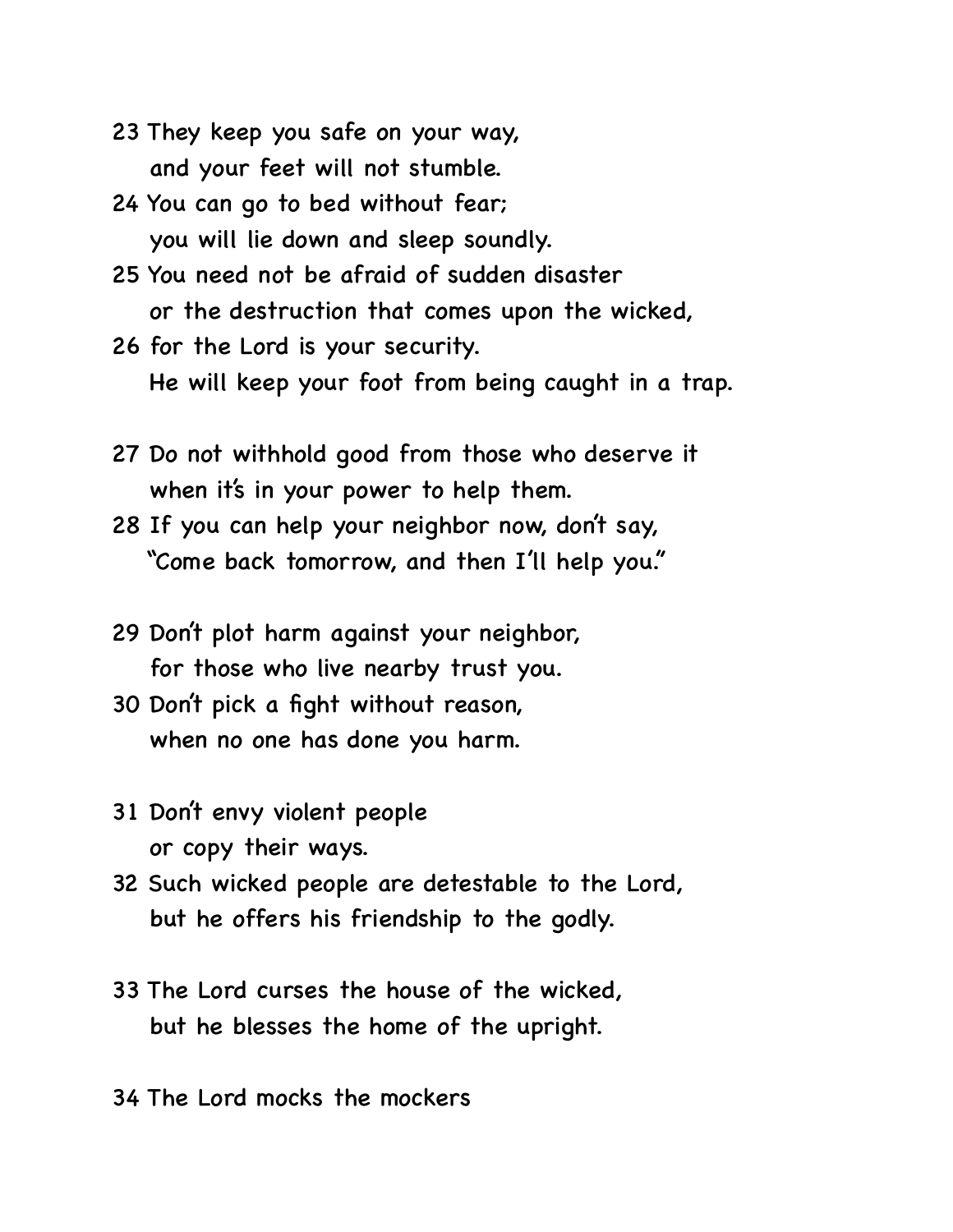but is gracious to the humble.

35 The wise inherit honor, but fools are put to shame!

CHAPTER 4

- 4 My children, listen when your father corrects you. Pay attention and learn good judgment,
- 2 for I am giving you good guidance. Don't turn away from my instructions.
- 3 For I, too, was once my father's son, tenderly loved as my mother's only child.

#### **THE IMPORTANCE OF ALIGNING WITH GOD**

4 My father taught me,

"Take my words to heart.

Follow my commands, and you will live.

5 Get wisdom; develop good judgment.

Don't forget my words or turn away from them.

- 6 Don't turn your back on wisdom, for she will protect you. Love her, and she will guard you.
- 7 Getting wisdom is the wisest thing you can do! And whatever else you do, develop good judgment.
- 8 If you prize wisdom, she will make you great. Embrace her, and she will honor you.
- 9 She will place a lovely wreath on your head; she will present you with a beautiful crown."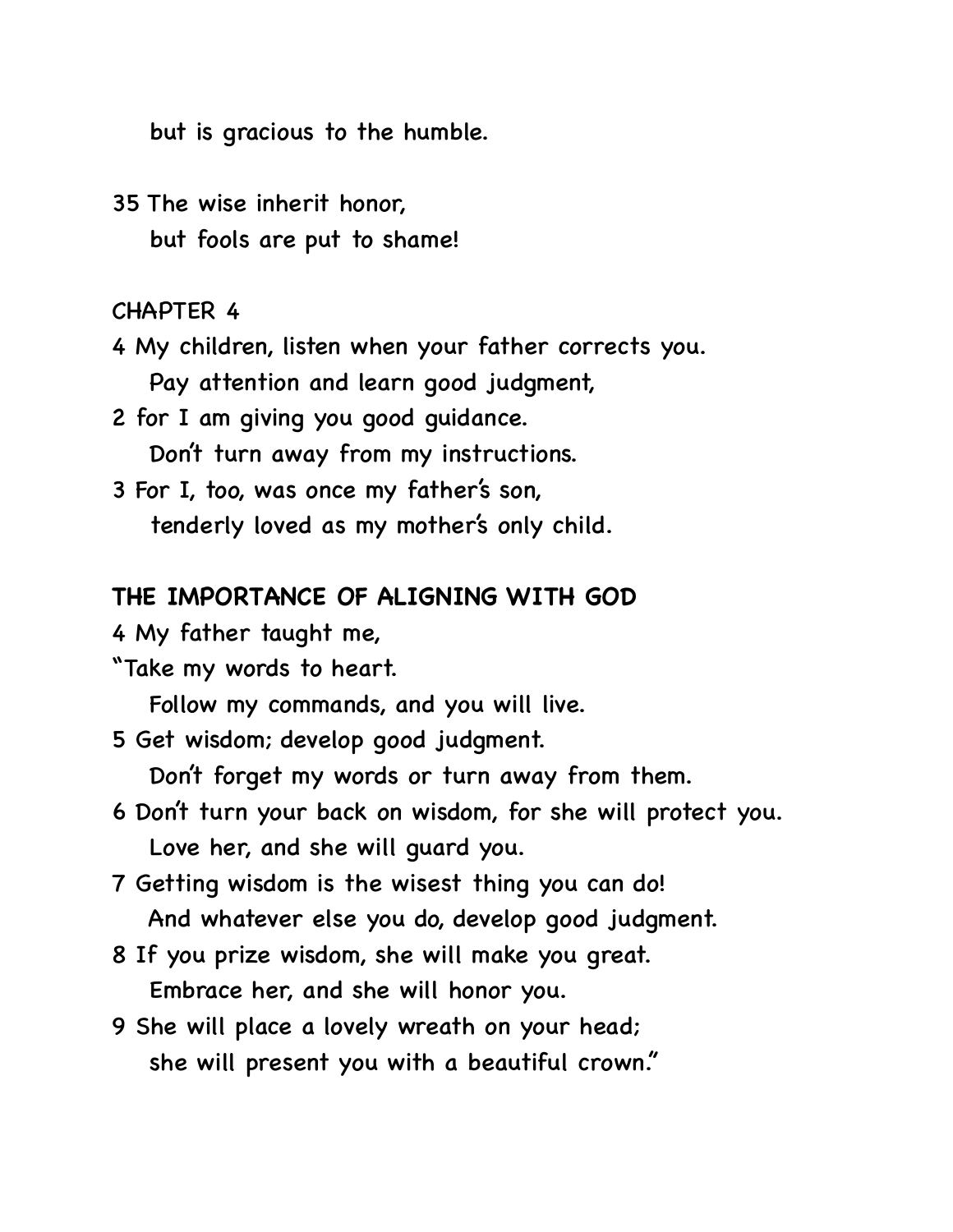# **TWO OPPOSITE PATHS**

- 10 My child, listen to me and do as I say, and you will have a long, good life.
- 11 I will teach you wisdom's ways and lead you in straight paths.
- 12 When you walk, you won't be held back; when you run, you won't stumble.
- 13 Take hold of my instructions; don't let them go. Guard them, for they are the key to life.
- 14 Don't do as the wicked do, and don't follow the path of evildoers.
- 15 Don't even think about it; don't go that way. Turn away and keep moving.

16 For evil people can't sleep until they've done their evil deed for the day.

They can't rest until they've caused someone to stumble.

- 17 They eat the food of wickedness and drink the wine of violence!
- 18 The path of the righteous is like the first gleam of dawn, which shines ever brighter until the full light of day.
- 19 But the path of the wicked is like total darkness. They have no idea what they are stumbling over.
- 20 My child, pay attention to what I say. Listen carefully to my words.
- 21 Don't lose sight of them.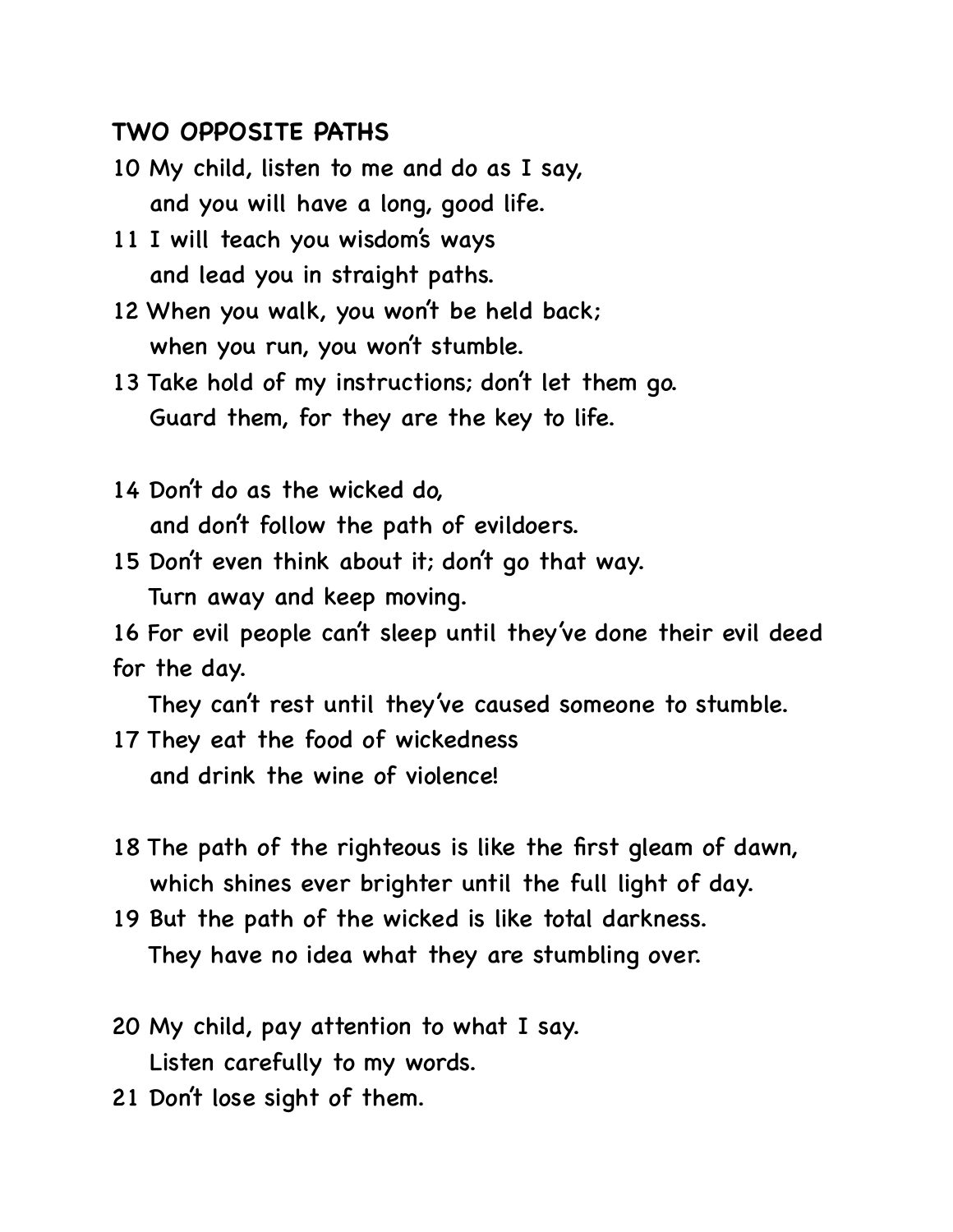Let them penetrate deep into your heart,

- 22 for they bring life to those who find them, and healing to their whole body.
- 23 Guard your heart above all else, for it determines the course of your life.
- 24 Avoid all perverse talk; stay away from corrupt speech.
- 25 Look straight ahead, and fix your eyes on what lies before you.
- 26 Mark out a straight path for your feet; stay on the safe path.
- 27 Don't get sidetracked; keep your feet from following evil.

#### CHAPTER 5

### **DO NOT BE PROMISCUOUS!**

- 5 My son, pay attention to my wisdom; listen carefully to my wise counsel.
- 2 Then you will show discernment,

and your lips will express what you've learned.

- 3 For the lips of an immoral woman are as sweet as honey, and her mouth is smoother than oil.
- 4 But in the end she is as bitter as poison, as dangerous as a double-edged sword.
- 5 Her feet go down to death;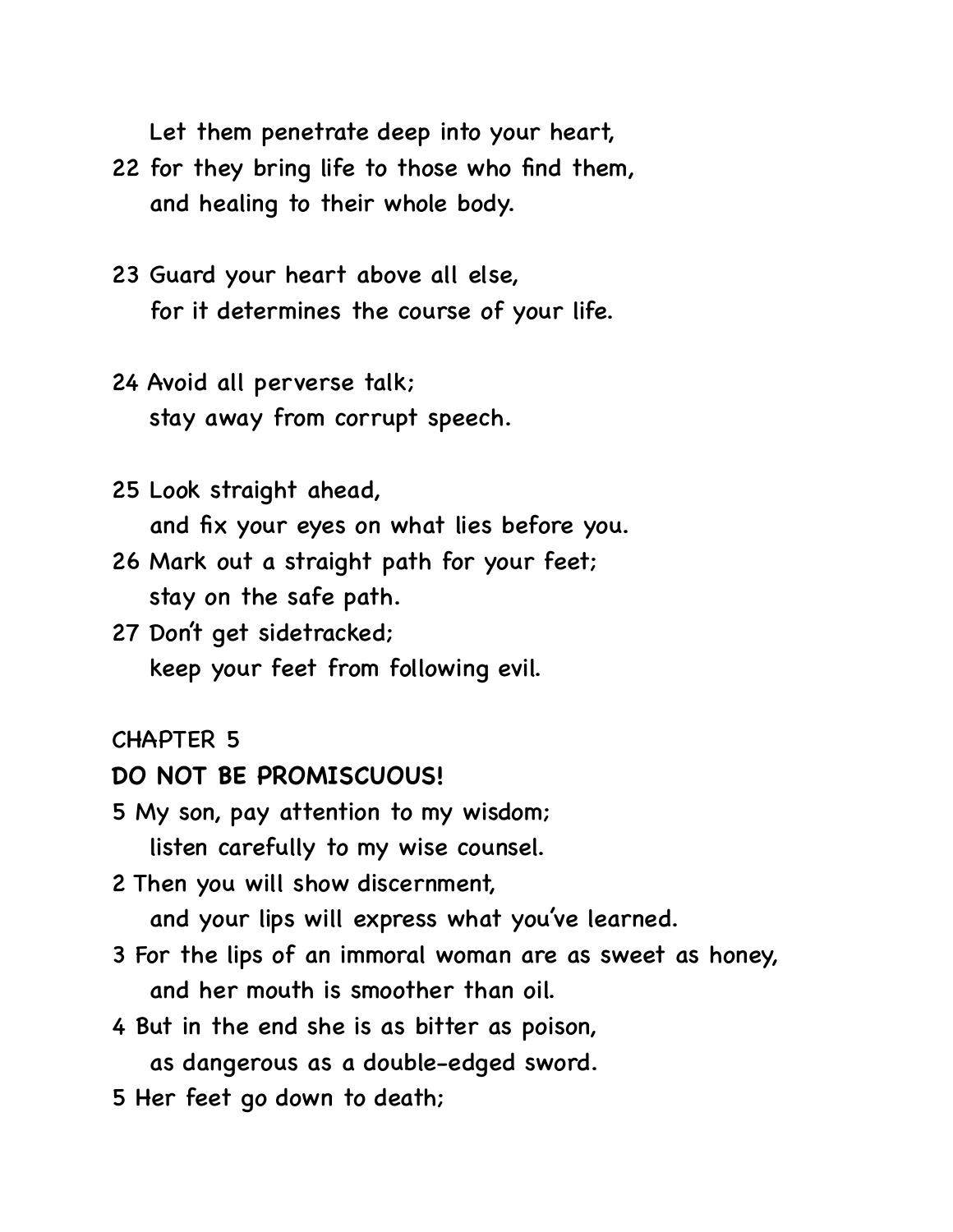her steps lead straight to the grave.

- 6 For she cares nothing about the path to life. She staggers down a crooked trail and doesn't realize it.
- 7 So now, my sons, listen to me. Never stray from what I am about to say:
- 8 Stay away from her! Don't go near the door of her house!
- 9 If you do, you will lose your honor and will lose to merciless people all you have achieved.
- 10 Strangers will consume your wealth, and someone else will enjoy the fruit of your labor.
- 11 In the end you will groan in anguish when disease consumes your body.
- 12 You will say, "How I hated discipline! If only I had not ignored all the warnings!
- 13 Oh, why didn't I listen to my teachers? Why didn't I pay attention to my instructors?
- 14 I have come to the brink of utter ruin, and now I must face public disgrace."

# **BE FAITHFUL TO YOUR OWN WIFE!**

- 15 Drink water from your own well share your love only with your wife.
- 16 Why spill the water of your springs in the streets, having sex with just anyone?
- 17 You should reserve it for yourselves. Never share it with strangers.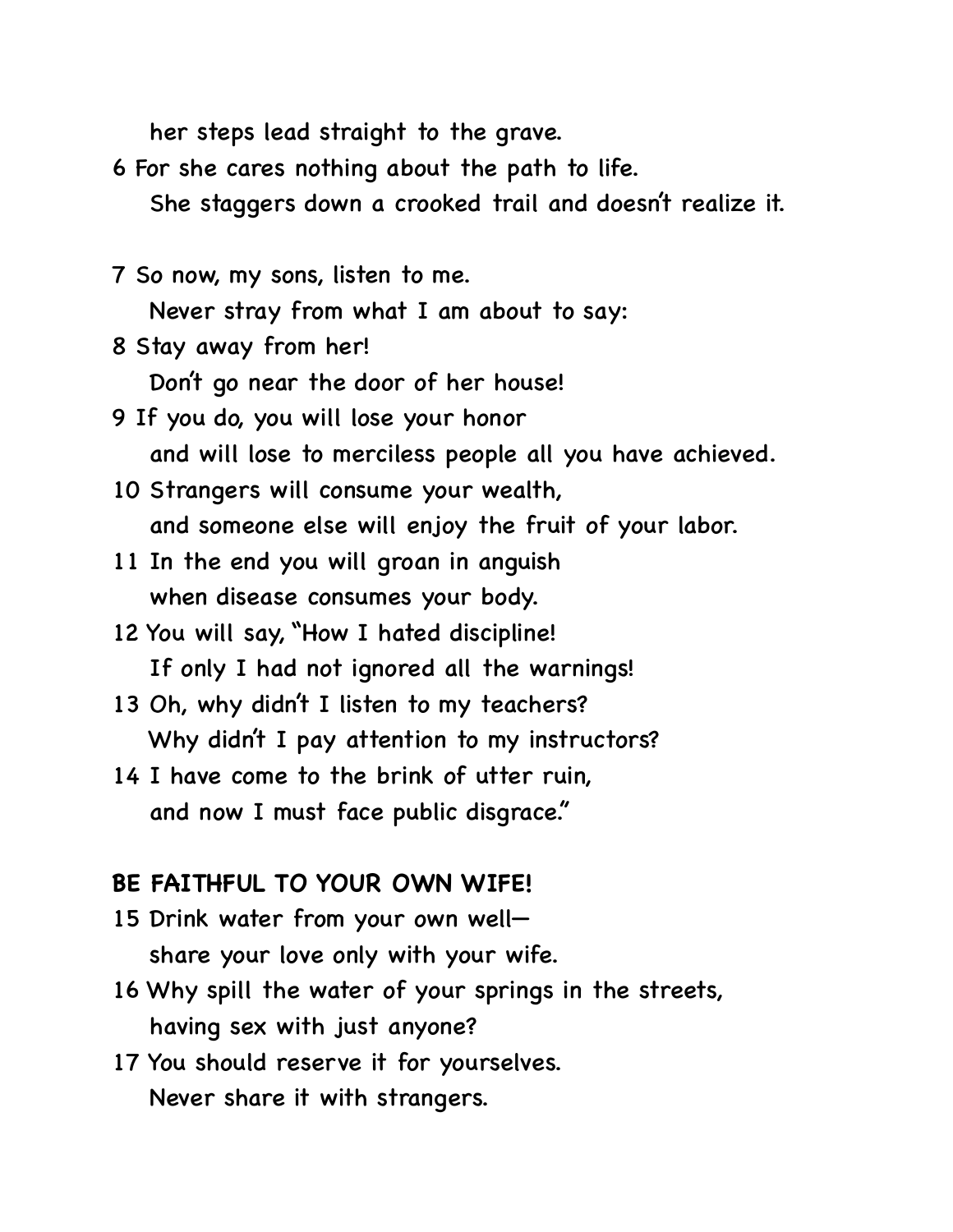- 18 Let your wife be a fountain of blessing for you. Rejoice in the wife of your youth.
- 19 She is a loving deer, a graceful doe. Let her breasts satisfy you always. May you always be captivated by her love.
- 20 Why be captivated, my son, by an immoral woman, or fondle the breasts of a promiscuous woman?
- 21 For the Lord sees clearly what a man does, examining every path he takes.
- 22 An evil man is held captive by his own sins; they are ropes that catch and hold him.
- 23 He will die for lack of self-control; he will be lost because of his great foolishness.

# **DO NOT CO-SIGN!**

- 6 My child, if you have put up security for a friend's debt or agreed to guarantee the debt of a stranger—
- 2 if you have trapped yourself by your agreement and are caught by what you said—
- 3 follow my advice and save yourself,
- for you have placed yourself at your friend's mercy. Now swallow your pride;
	- go and beg to have your name erased.
- 4 Don't put it off; do it now!
	- Don't rest until you do.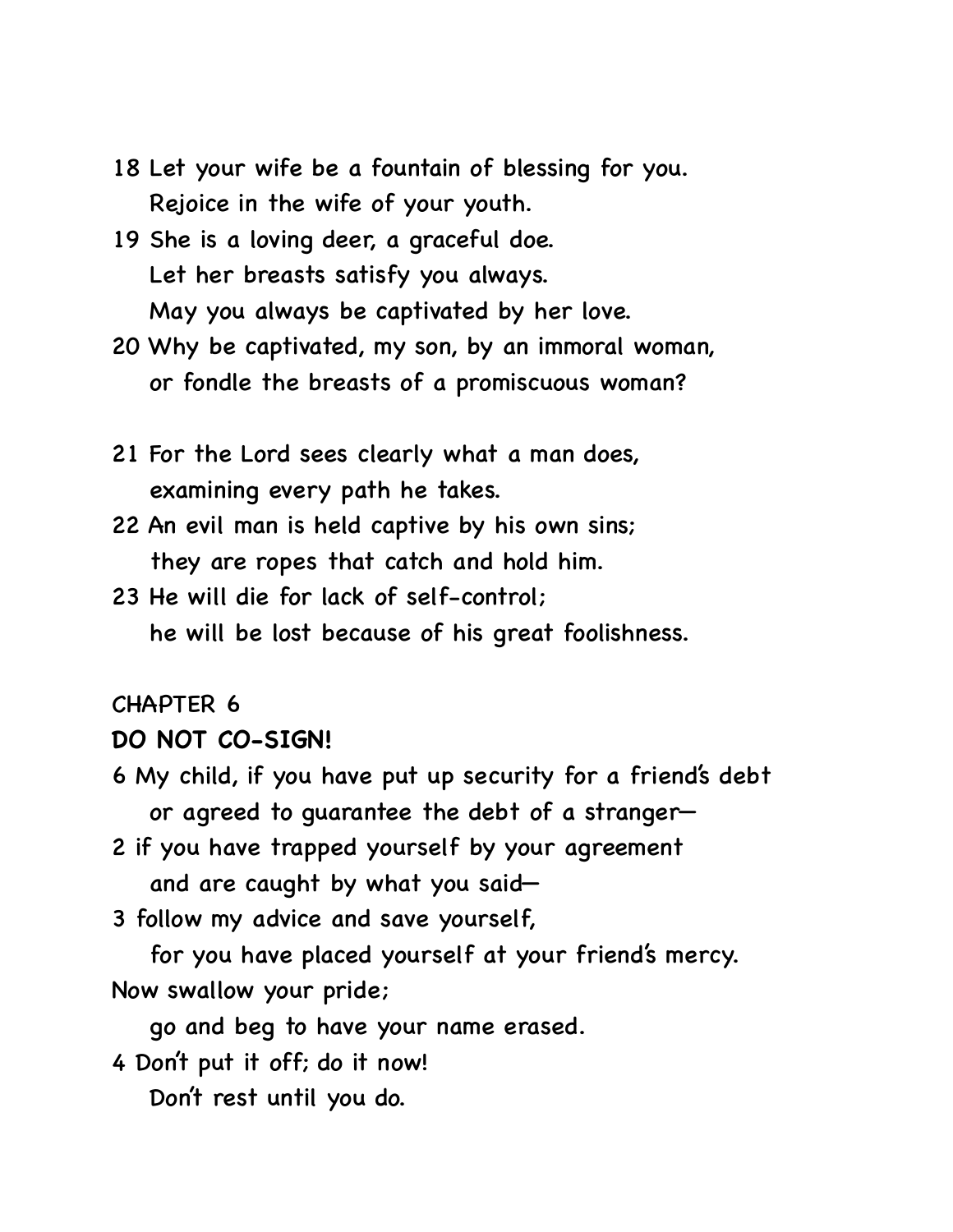5 Save yourself like a gazelle escaping from a hunter, like a bird fleeing from a net.

# **DON'T BE LAZY!**

- 6 Take a lesson from the ants, you lazybones. Learn from their ways and become wise!
- 7 Though they have no prince or governor or ruler to make them work,
- 8 they labor hard all summer, gathering food for the winter.
- 9 But you, lazybones, how long will you sleep? When will you wake up?
- 10 A little extra sleep, a little more slumber, a little folding of the hands to rest—
- 11 then poverty will pounce on you like a bandit; scarcity will attack you like an armed robber.
- 12 What are worthless and wicked people like? They are constant liars,
- 13 signaling their deceit with a wink of the eye, a nudge of the foot, or the wiggle of fingers.
- 14 Their perverted hearts plot evil, and they constantly stir up trouble.
- 15 But they will be destroyed suddenly, broken in an instant beyond all hope of healing.

# **SEVEN THINGS GOD HATES**

16 There are six things the Lord hates—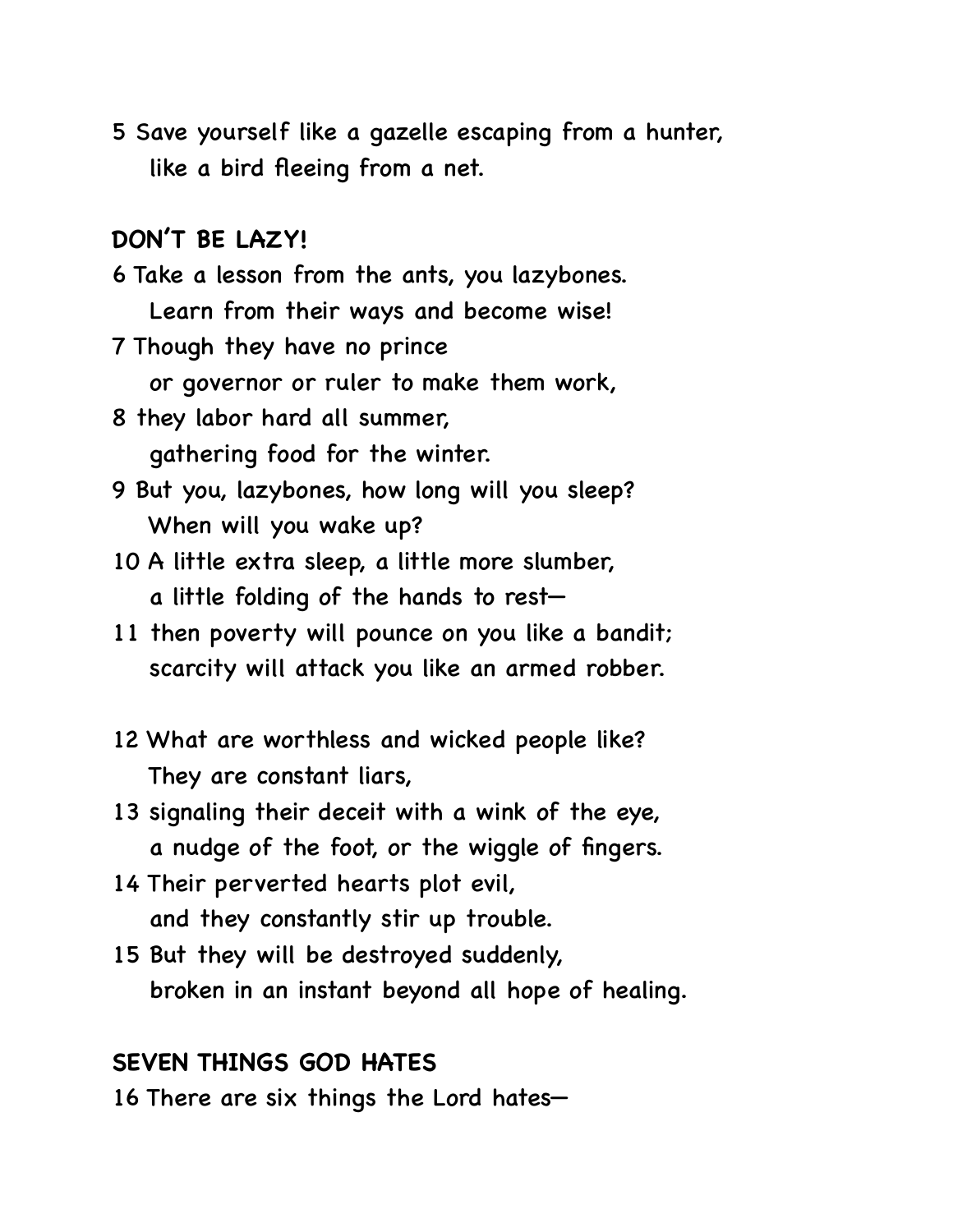no, seven things he detests:

- 17 haughty eyes, a lying tongue, hands that kill the innocent,
- 18 a heart that plots evil, feet that race to do wrong,
- 19 a false witness who pours out lies, a person who sows discord in a family.
- 20 My son, obey your father's commands, and don't neglect your mother's instruction.
- 21 Keep their words always in your heart. Tie them around your neck.
- 22 When you walk, their counsel will lead you. When you sleep, they will protect you. When you wake up, they will advise you.
- 23 For their command is a lamp and their instruction a light;
- their corrective discipline
	- is the way to life.

### **DO NOT COMMIT ADULTERY!**

- 24 It will keep you from the immoral woman, from the smooth tongue of a promiscuous woman.
- 25 Don't lust for her beauty. Don't let her coy glances seduce you.
- 26 For a prostitute will bring you to poverty,[b] but sleeping with another man's wife will cost you your life.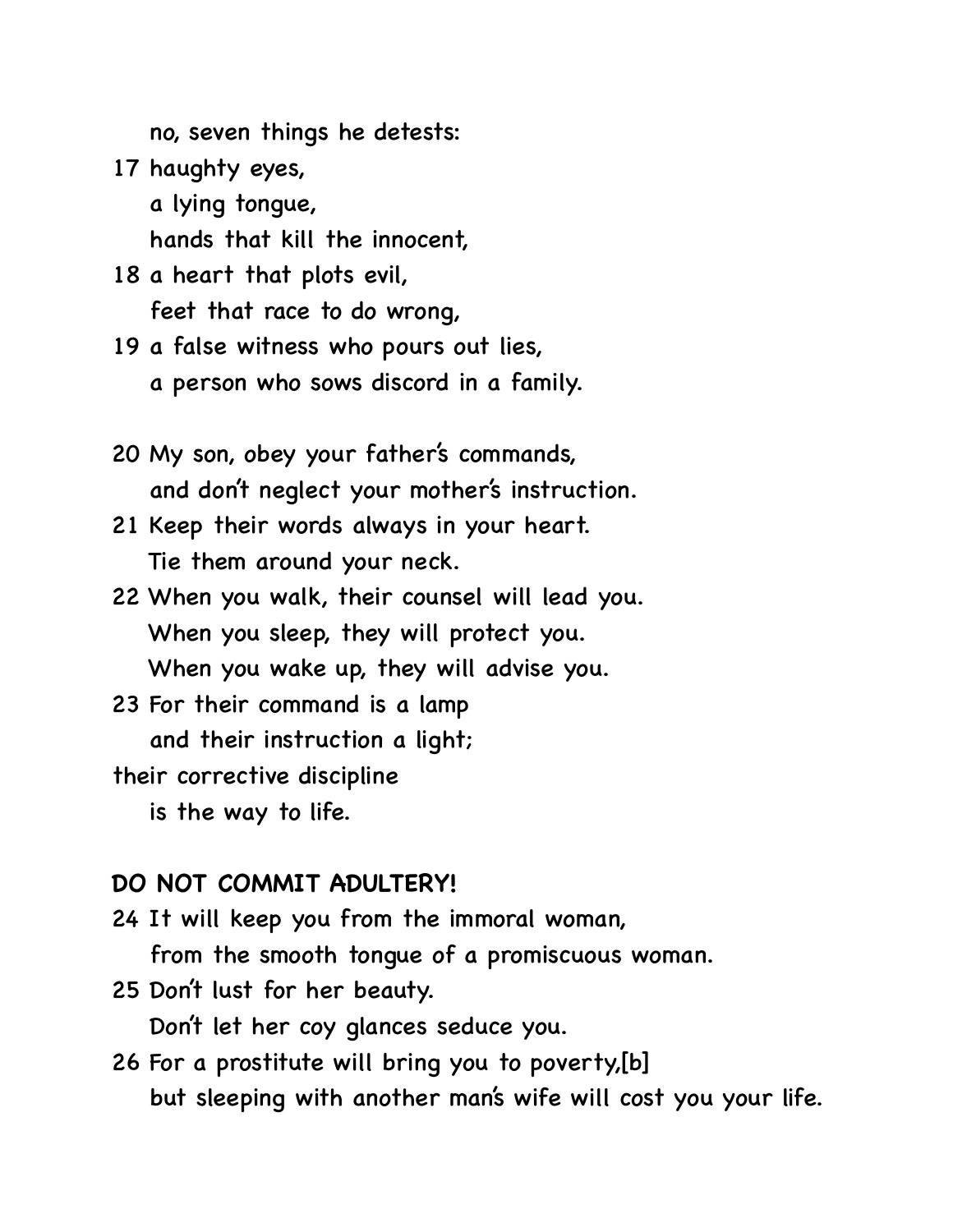- 27 Can a man scoop a flame into his lap and not have his clothes catch on fire?
- 28 Can he walk on hot coals and not blister his feet?
- 29 So it is with the man who sleeps with another man's wife. He who embraces her will not go unpunished.
- 30 Excuses might be found for a thief who steals because he is starving.

31 But if he is caught, he must pay back seven times what he stole,

even if he has to sell everything in his house.

- 32 But the man who commits adultery is an utter fool, for he destroys himself.
- 33 He will be wounded and disgraced. His shame will never be erased.
- 34 For the woman's jealous husband will be furious, and he will show no mercy when he takes revenge.
- 35 He will accept no compensation, nor be satisfied with a payoff of any size.

#### CHAPTER 7

### **MORE ADVICE TO LIVE A MORAL LIFE**

- 7 Follow my advice, my son; always treasure my commands.
- 2 Obey my commands and live!

Guard my instructions as you guard your own eyes.[a]

3 Tie them on your fingers as a reminder.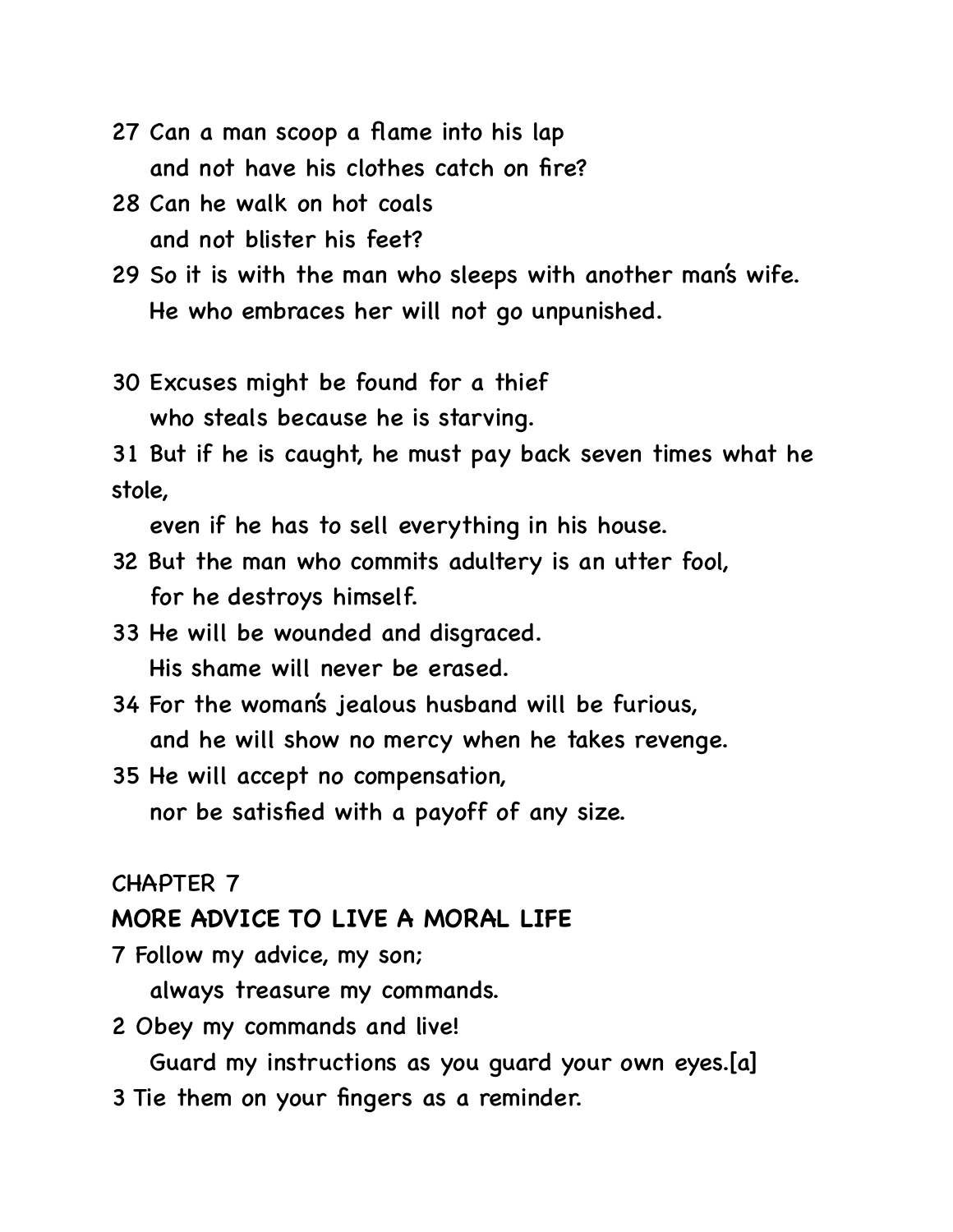Write them deep within your heart.

4 Love wisdom like a sister;

make insight a beloved member of your family.

- 5 Let them protect you from an affair with an immoral woman, from listening to the flattery of a promiscuous woman.
- 6 While I was at the window of my house, looking through the curtain,
- 7 I saw some naive young men,

and one in particular who lacked common sense.

8 He was crossing the street near the house of an immoral woman,

strolling down the path by her house.

- 9 It was at twilight, in the evening, as deep darkness fell.
- 10 The woman approached him, seductively dressed and sly of heart.
- 11 She was the brash, rebellious type, never content to stay at home.
- 12 She is often in the streets and markets, soliciting at every corner.
- 13 She threw her arms around him and kissed him, and with a brazen look she said,
- 14 "I've just made my peace offerings and fulfilled my vows.
- 15 You're the one I was looking for! I came out to find you, and here you are!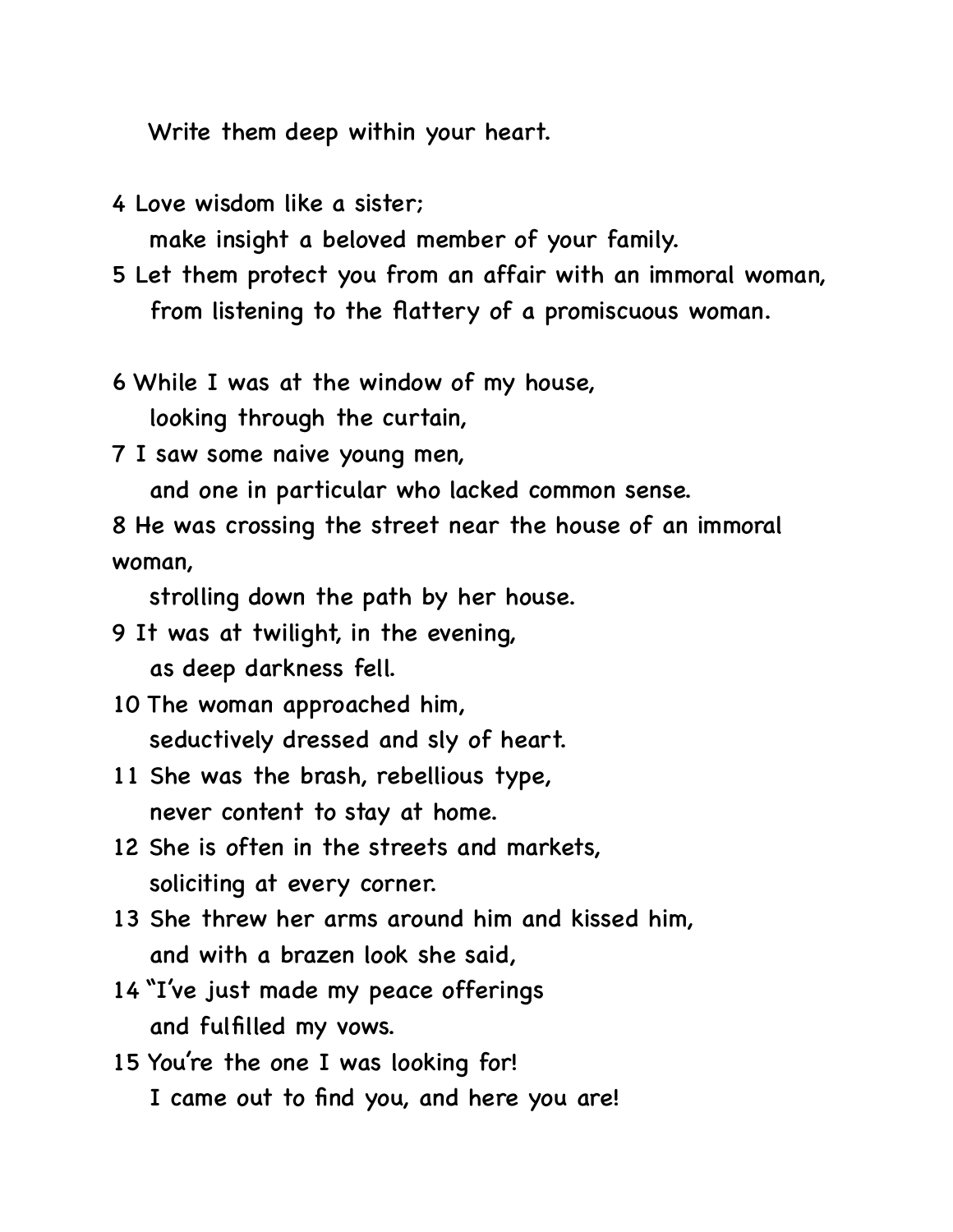- 16 My bed is spread with beautiful blankets, with colored sheets of Egyptian linen.
- 17 I've perfumed my bed with myrrh, aloes, and cinnamon.
- 18 Come, let's drink our fill of love until morning. Let's enjoy each other's caresses,
- 19 for my husband is not home. He's away on a long trip.
- 20 He has taken a wallet full of money with him and won't return until later this month.[b]"
- 21 So she seduced him with her pretty speech and enticed him with her flattery.
- 22 He followed her at once, like an ox going to the slaughter.
- He was like a stag caught in a trap,[c]
- 23 awaiting the arrow that would pierce its heart.
- He was like a bird flying into a snare, little knowing it would cost him his life.
- 24 So listen to me, my sons, and pay attention to my words.
- 25 Don't let your hearts stray away toward her. Don't wander down her wayward path.
- 26 For she has been the ruin of many; many men have been her victims.
- 27 Her house is the road to the grave.[d] Her bedroom is the den of death.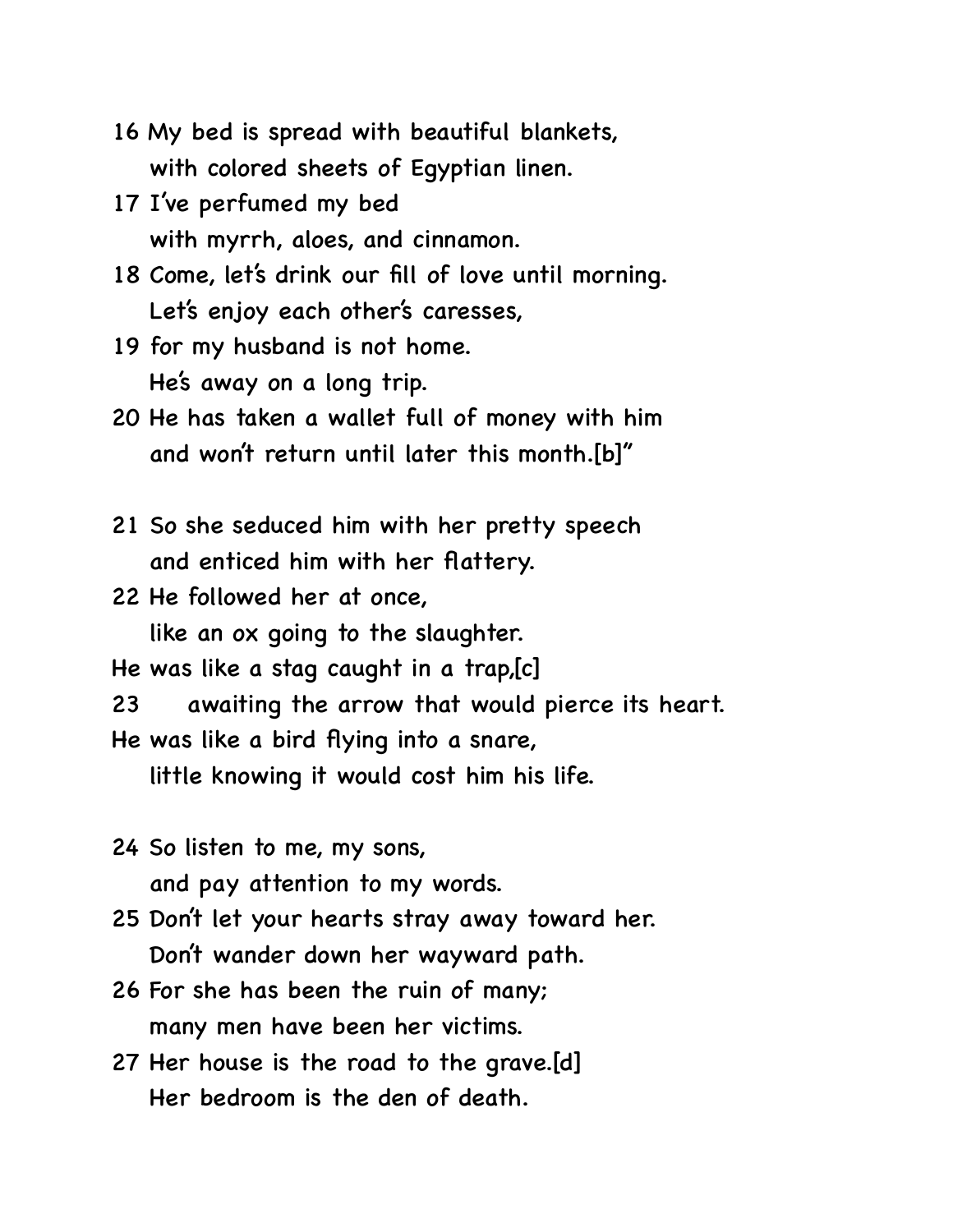#### **A CALL TO PURSUE ALIGNMENT WITH GOD**

8 Listen as Wisdom calls out!

Hear as understanding raises her voice!

2 On the hilltop along the road,

she takes her stand at the crossroads.

- 3 By the gates at the entrance to the town, on the road leading in, she cries aloud,
- 4 "I call to you, to all of you!

I raise my voice to all people.

5 You simple people, use good judgment.

You foolish people, show some understanding.

- 6 Listen to me! For I have important things to tell you. Everything I say is right,
- 7 for I speak the truth

and detest every kind of deception.

8 My advice is wholesome.

There is nothing devious or crooked in it.

- 9 My words are plain to anyone with understanding, clear to those with knowledge.
- 10 Choose my instruction rather than silver, and knowledge rather than pure gold.
- 11 For wisdom is far more valuable than rubies. Nothing you desire can compare with it.
- 12 "I, Wisdom, live together with good judgment. I know where to discover knowledge and discernment.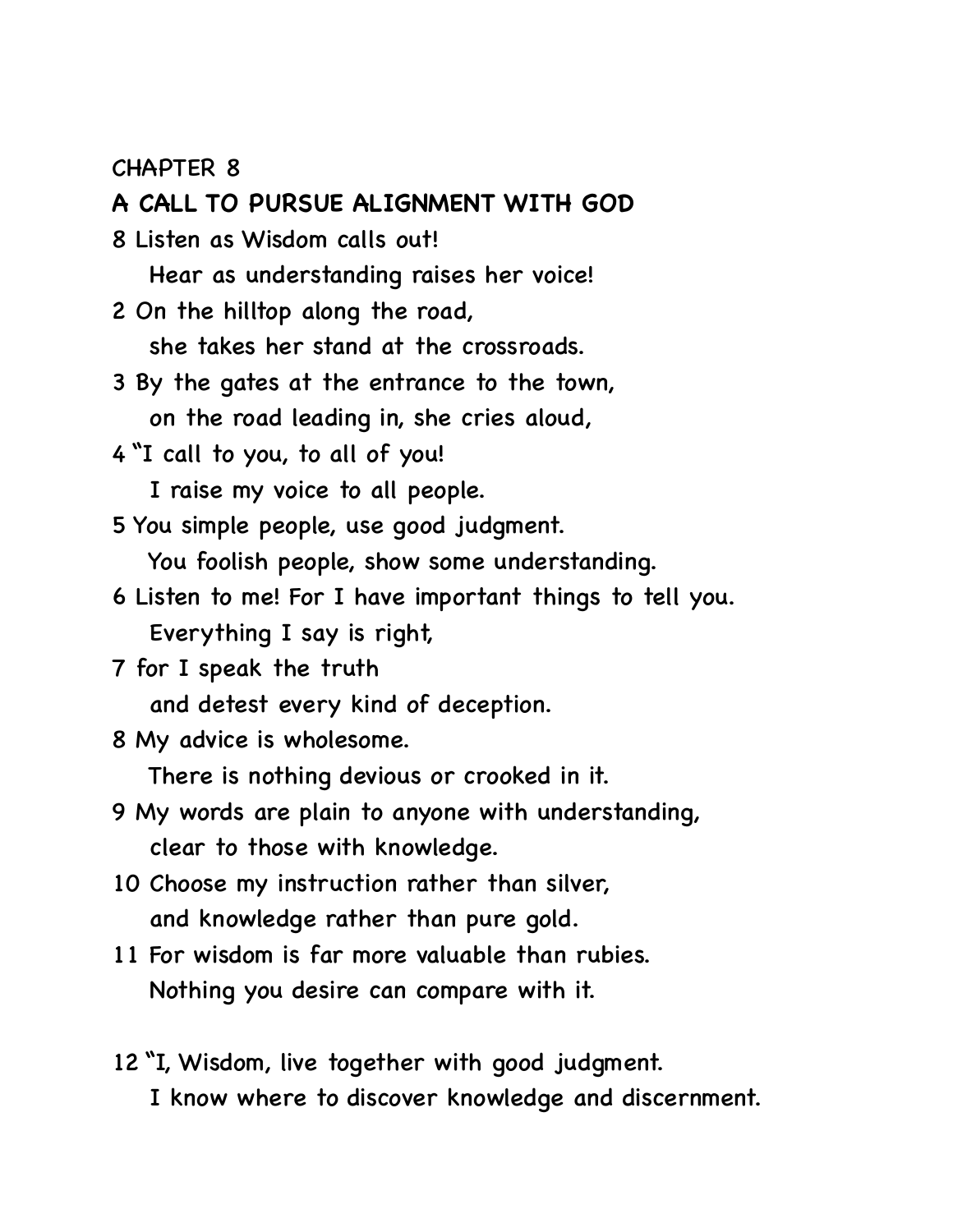- 13 All who fear the Lord will hate evil. Therefore, I hate pride and arrogance, corruption and perverse speech.
- 14 Common sense and success belong to me. Insight and strength are mine.
- 15 Because of me, kings reign, and rulers make just decrees.
- 16 Rulers lead with my help, and nobles make righteous judgments.[a]
- 17 "I love all who love me. Those who search will surely find me.
- 18 I have riches and honor, as well as enduring wealth and justice.
- 19 My gifts are better than gold, even the purest gold, my wages better than sterling silver!
- 20 I walk in righteousness, in paths of justice.
- 21 Those who love me inherit wealth. I will fill their treasuries.
- 22 "The Lord formed me from the beginning, before he created anything else.
- 23 I was appointed in ages past, at the very first, before the earth began.
- 24 I was born before the oceans were created, before the springs bubbled forth their waters.
- 25 Before the mountains were formed,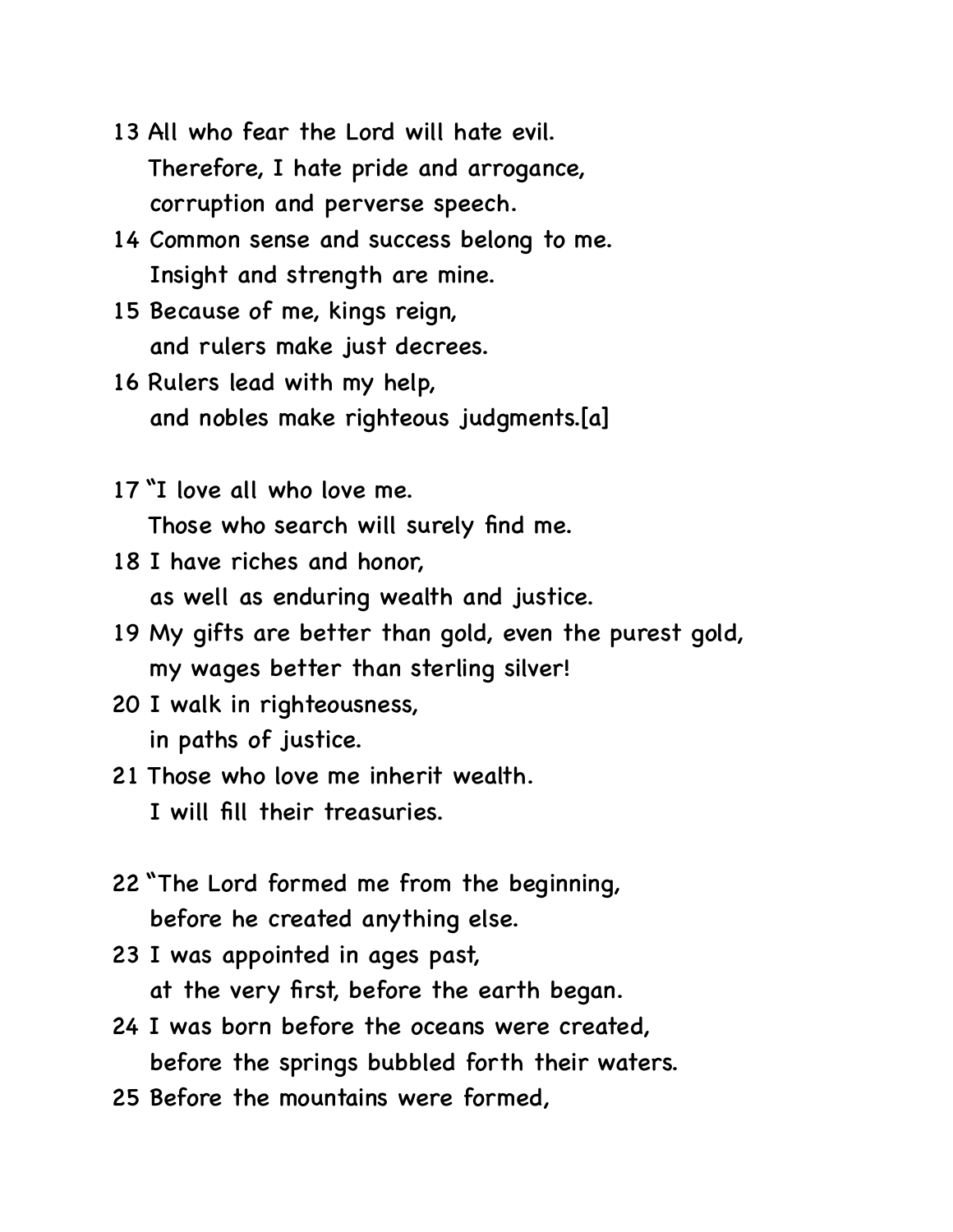before the hills, I was born—

- 26 before he had made the earth and fields and the first handfuls of soil.
- 27 I was there when he established the heavens, when he drew the horizon on the oceans.
- 28 I was there when he set the clouds above, when he established springs deep in the earth.
- 29 I was there when he set the limits of the seas, so they would not spread beyond their boundaries.

And when he marked off the earth's foundations,

30 I was the architect at his side.

I was his constant delight,

rejoicing always in his presence.

- 31 And how happy I was with the world he created; how I rejoiced with the human family!
- 32 "And so, my children,[b] listen to me, for all who follow my ways are joyful.
- 33 Listen to my instruction and be wise. Don't ignore it.
- 34 Joyful are those who listen to me, watching for me daily at my gates, waiting for me outside my home!
- 35 For whoever finds me finds life and receives favor from the Lord.
- 36 But those who miss me injure themselves. All who hate me love death."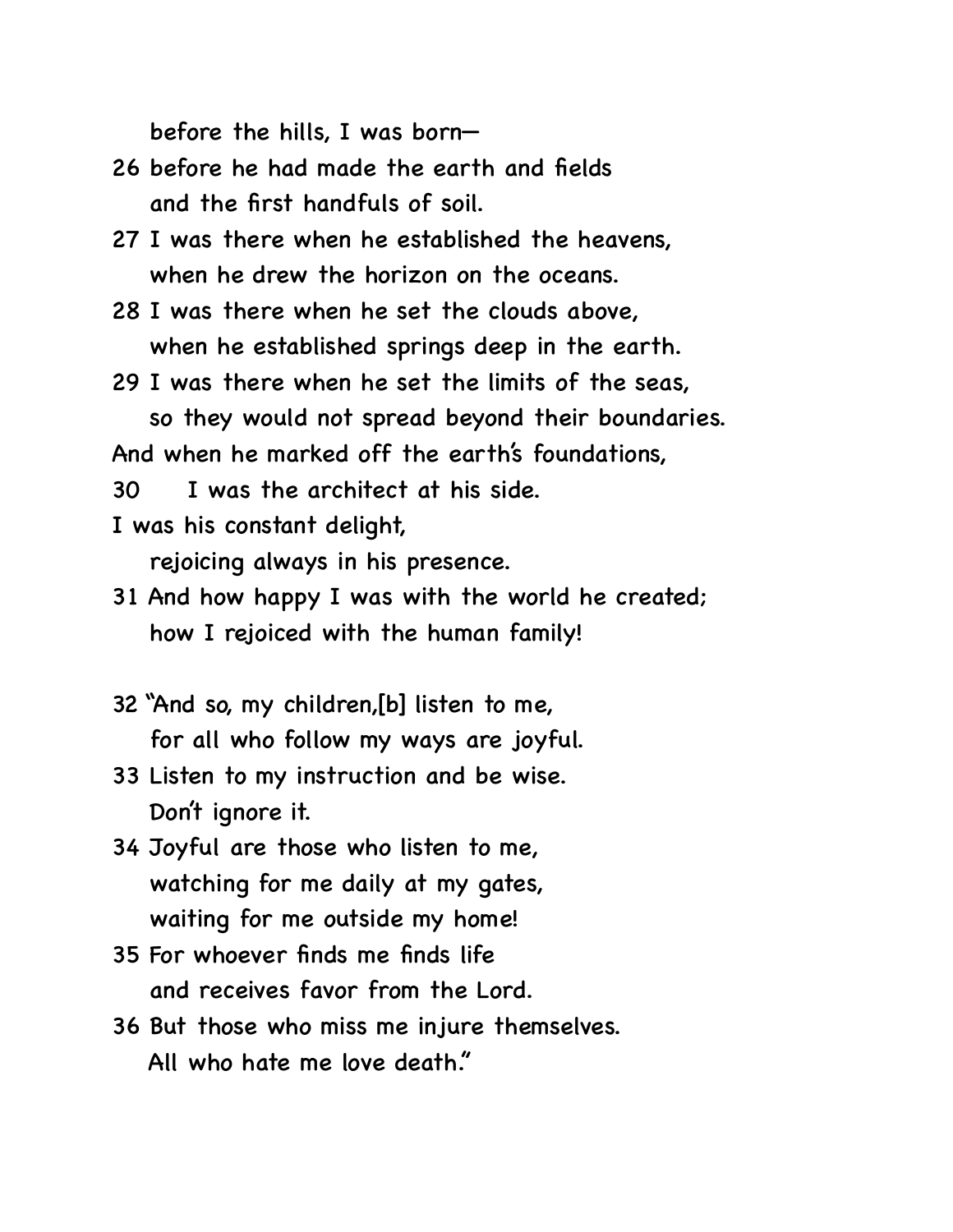9 Wisdom has built her house; she has carved its seven columns.

- 2 She has prepared a great banquet, mixed the wines, and set the table.
- 3 She has sent her servants to invite everyone to come. She calls out from the heights overlooking the city.
- 4 "Come in with me," she urges the simple.

To those who lack good judgment, she says,

5 "Come, eat my food,

and drink the wine I have mixed.

6 Leave your simple ways behind, and begin to live; learn to use good judgment."

#### **THE FOOLISHNESS OF CORRECTING A MOCKER**

7 Anyone who rebukes a mocker will get an insult in return. Anyone who corrects the wicked will get hurt.

8 So don't bother correcting mockers;

they will only hate you.

But correct the wise,

and they will love you.

9 Instruct the wise,

and they will be even wiser.

Teach the righteous,

and they will learn even more.

### **THE IMPORTANCE OF ALIGNMENT WITH GOD**

10 Fear of the Lord is the foundation of wisdom.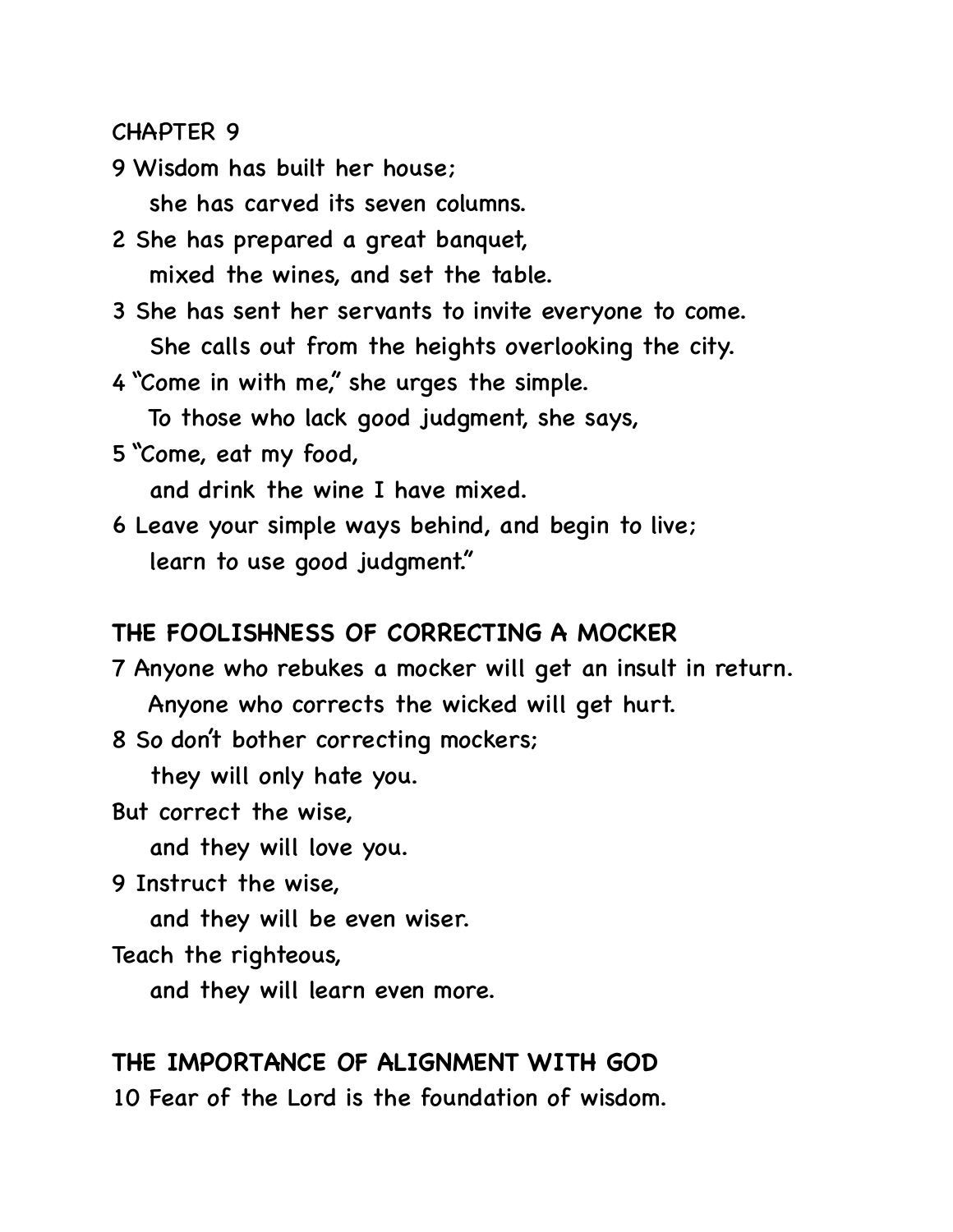Knowledge of the Holy One results in good judgment.

- 11 Wisdom will multiply your days and add years to your life.
- 12 If you become wise, you will be the one to benefit. If you scorn wisdom, you will be the one to suffer.

## **THE LURE OF IMMORALITY**

- 13 The woman named Folly is brash. She is ignorant and doesn't know it.
- 14 She sits in her doorway on the heights overlooking the city.
- 15 She calls out to men going by who are minding their own business.
- 16 "Come in with me," she urges the simple. To those who lack good judgment, she says,
- 17 "Stolen water is refreshing; food eaten in secret tastes the best!"
- 18 But little do they know that the dead are there. Her guests are in the depths of the grave.

CHAPTERS 10-29 ARE MY OWN "Plain Sense Paraphrase", AA. CHAPTER TEN

- 1. Godly children make happy parents.
- 2. There is no profit in sin, but there is in righteousness.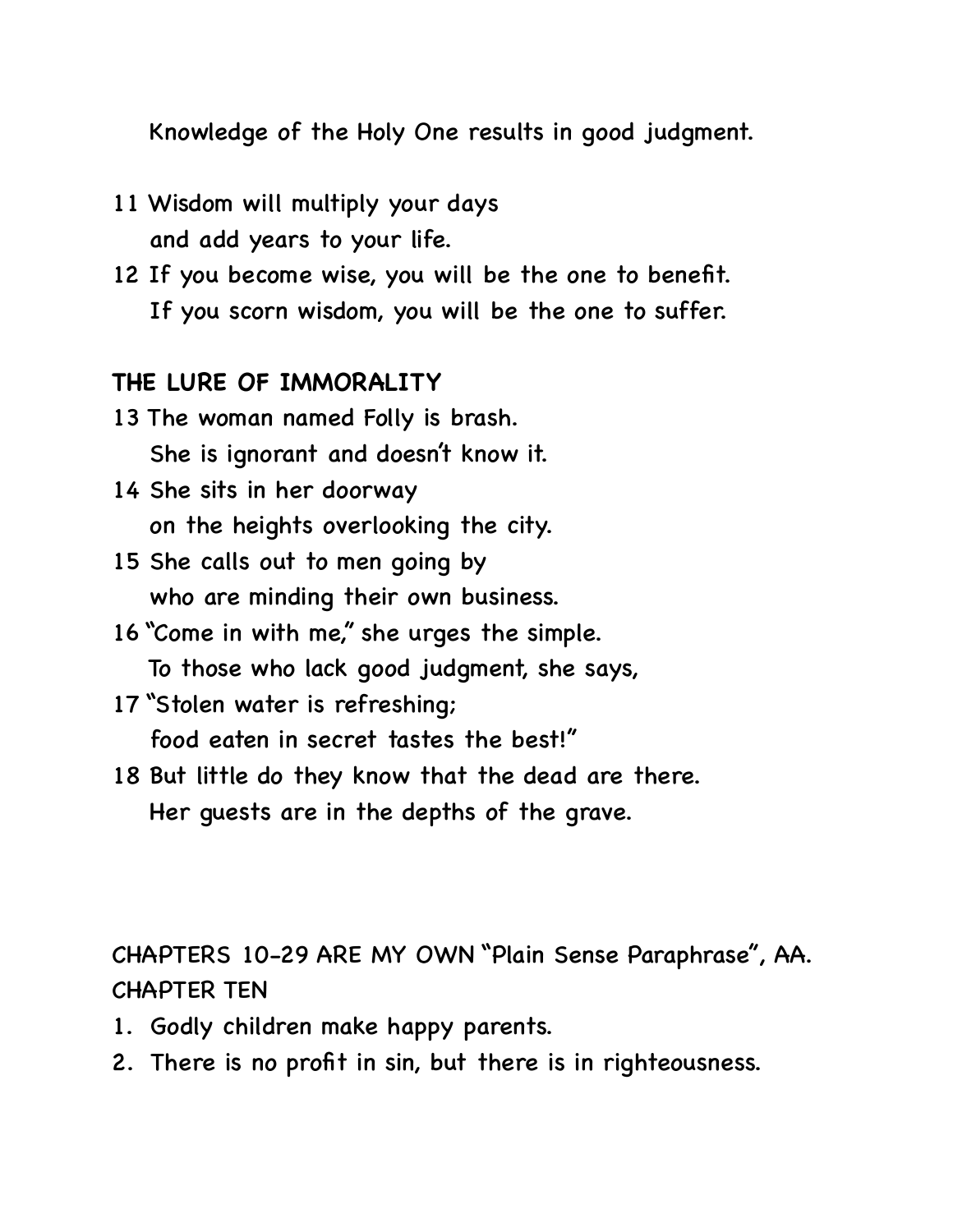- 3. God supplies the needs of His children, but causes the wicked to be needy.
- 4. Work hard and prosper.
- 5. There's a time to work and a time to sleep.
- 6. Kiss godly lips; slap the mouth of the wicked.
- 7. Memories of good people are a sweet perfume; memories of bad people stink.
- 8. The wise listen and rise; fools talk too much and fall.
- 9. It is always safe to obey God; but we cannot disobey God and get away with it.
- 10.Winking at sin causes sorrow.
- 11.What we say has the power to either bless us or hurt us.
- 12.Hatred loves to make trouble; Love hates to make trouble.
- 13. Understanding makes the difference between wisdom and punishment.
- 14.Education makes the difference between a strong and a weak life.
- 15.Wealth can serve to protect you; poverty can ruin you.
- 16. The righteous work to bring forth life; the only thing the wicked can bring forth is sin.
- 17. It is a mistake to refuse to listen to godly reproof.
- 18.Only a fool thinks he can get away with saying one thing to a person's face and another behind his back.
- 19. Hold your tongue and be wise.
- 20.Whatever a godly person says is valuable; the deepest thoughts of the ungodly are worthless.
- 21.People are foolishly "starving" for the truth though it is readily available.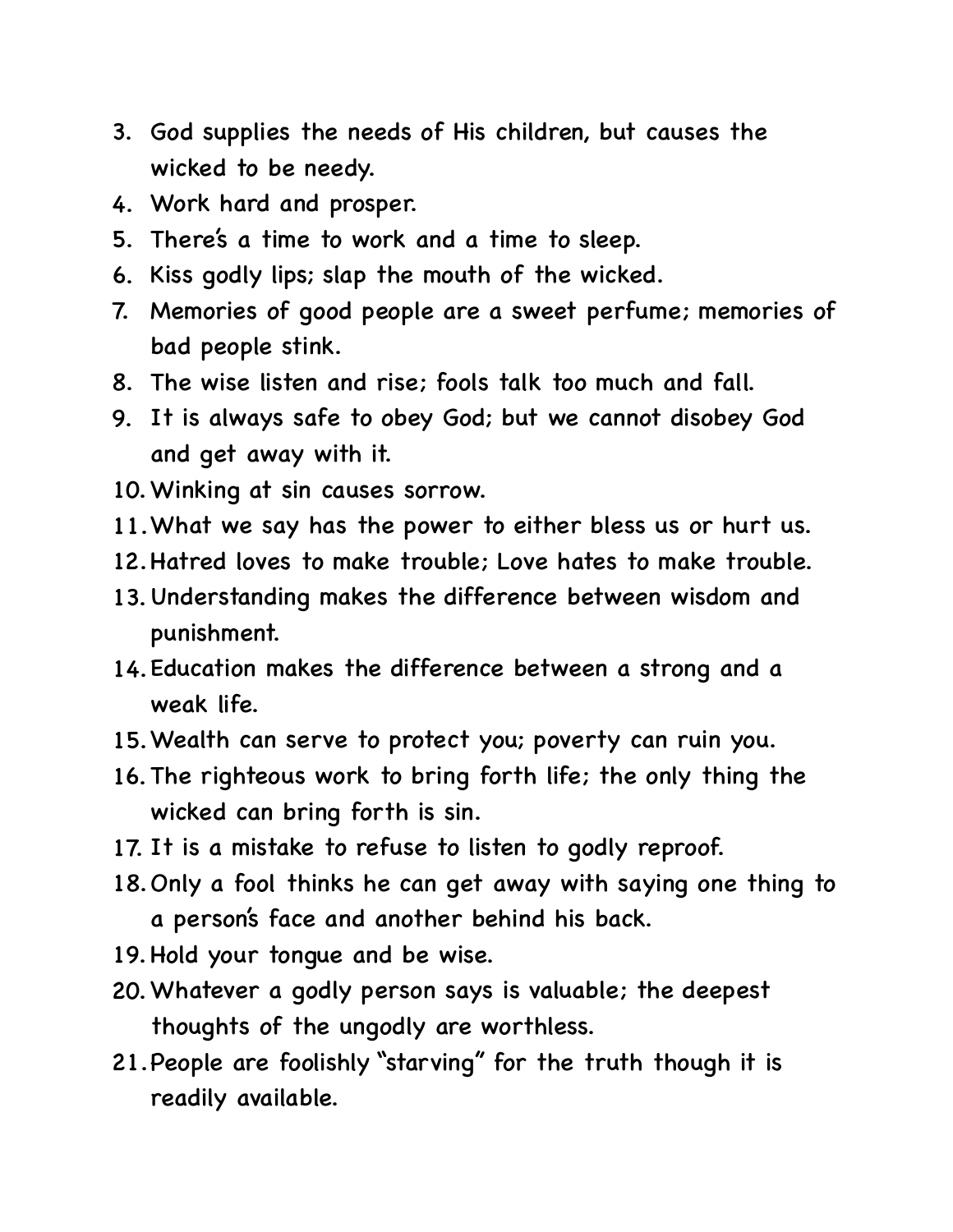- 22.God gives blessings with no strings attached.
- 23. It isn't funny to be naughty.
- 24. Our futures depend on our relationship to God.
- 25.Trouble can't hurt godly people.
- 26.A lazy person is a constant irritation to his authorities.
- 27. Godliness lengthens our life; ungodliness shortens it.
- 28.The saved have Heaven to look forward to. The unsaved have only Hell to look forward to.
- 29. God's ways protect the upright, but the ways of the wicked destroy them.
- 30.Godliness is forever. Ungodliness will come to an end.
- 31.Use your tongue wisely.
- 32. There is a right and wrong way and time to speak.

- 1. God hates cheating and loves honesty.
- 2. It is wise to be humble.
- 3. Honesty is a good guide; dishonesty leads to trouble.
- 4. God cares about our relationship to Him, not our riches.
- 5. It's no accident when godly Christians succeed and the ungodly fail.
- 6. Godliness frees us. Sin binds us.
- 7. The hopes of the unsaved die with them.
- 8. Trouble passes by the godly and falls on the wicked.
- 9. Our speech should build others up, not tear them down.
- 10. Two things bring joy: when the righteous are rewarded and when the wicked are punished.
- 11. Loving words lift up; unloving words tear down.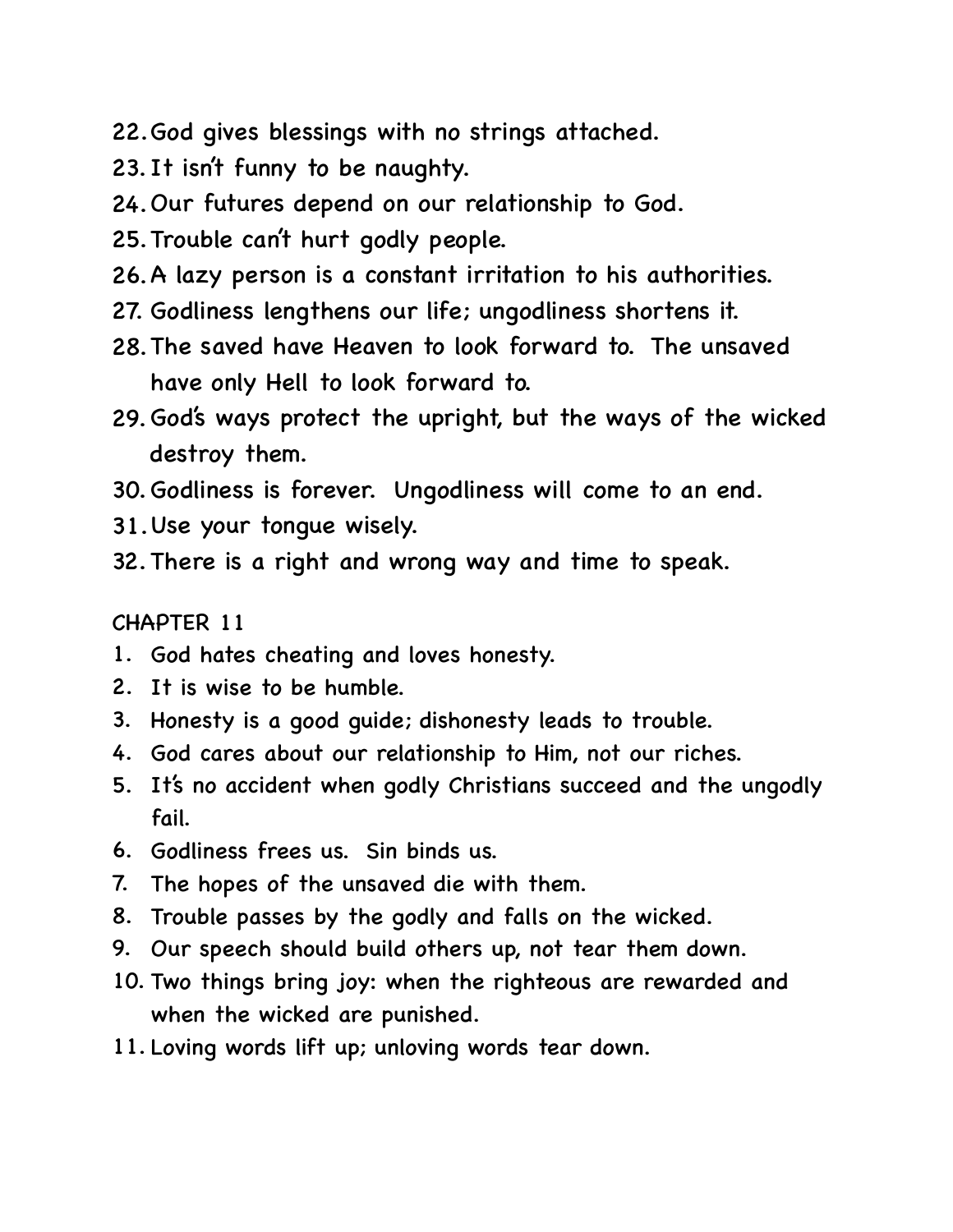- 12. When you have unkind thoughts about others keep them to yourself.
- 13. Don't tell secrets.
- 14. Security comes from seeking godly counsel.
- 15. Don't co-sign for loans.
- 16. Gracious women keep honor like strong men keep riches.
- 17. You hurt yourself when you are unkind. You bless yourself when you are kind.
- 18. The ungodly don't expect the bad consequences their actions call for; the godly can always expect God's blessing.
- 19. Godliness brings life; ungodliness brings death.
- 20. God loves a pure heart.
- 21. There's nothing the ungodly can do to stop God's punishment, but the godly have nothing to worry about.
- 22. Indiscretion is a beautiful woman is as out of place as jewelry in a pig's nose.
- 23. The godly have only good in store, but the ungodly have only the wrath of their authorities.
- 24. Generous praise motivates. Being too critical discourages.
- 25. God will bless a generous person.
- 26. Do not be greedy or selfish. Give to those in need whenever you're able.
- 27. We should apply ourselves to doing good, not mischief.
- 28. Money will let us down. God never will.
- 29. An inheritance depends upon one's behavior toward his parents.
- 30. Godly Christians win souls.
- 31. There is a sure reward awaiting both the godly and the ungodly.

1. He is no better than an animal who will not listen to advice.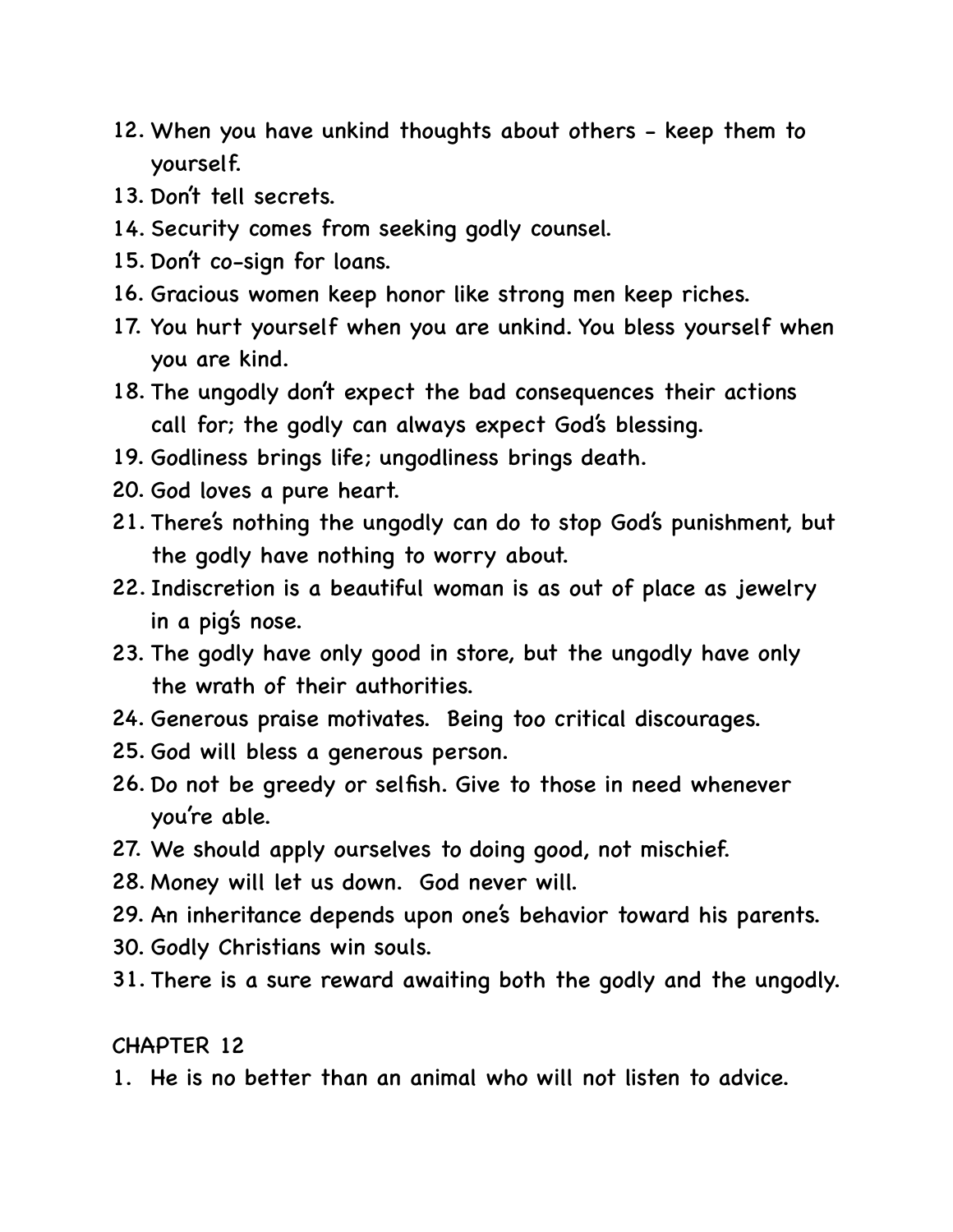- 2. God will bless the righteous and condemn the wicked.
- 3. Righteousness provides stability.
- 4. A wife can either bring honor or shame to her husband.
- 5. God's Word is true. The philosophies of the wicked are false.
- 6. The ungodly hurt people with their words. The godly build them up.
- 7. Godly lives stand. Ungodly lives fall.
- 8. Honor and promotion is based on a person's wisdom.
- 9. It is no shame to work hard for a living.
- 10. You can tell a lot about a person by the way he treats his pets and livestock.
- 11. Our needs will be satisfied through hard work, not through chasing dreams.
- 12. Generosity is right. Covetousness is wrong.
- 13. Honesty is the best defense.
- 14. We bless ourselves when we say and do what is right.
- 15. Don't be too sure you're right, if you haven't sought godly counsel.
- 16. It is shameful to have a short temper.
- 17. It is always right to tell the truth.
- 18. What we say can either hurt or heal others.
- 19. Lies don't last long. Truth lasts forever.
- 20. It's a lot of fun to make godly plans.
- 21. The life of the ungodly is filled with trouble.
- 22. God loves truthfulness.
- 23. A wise man doesn't say much. Fools are always talking.
- 24. Hard workers become leaders. Lazy people become servants.
- 25. Our emotions are caused by what we think about.
- 26. It is important to choose friends who will encourage you to be godly.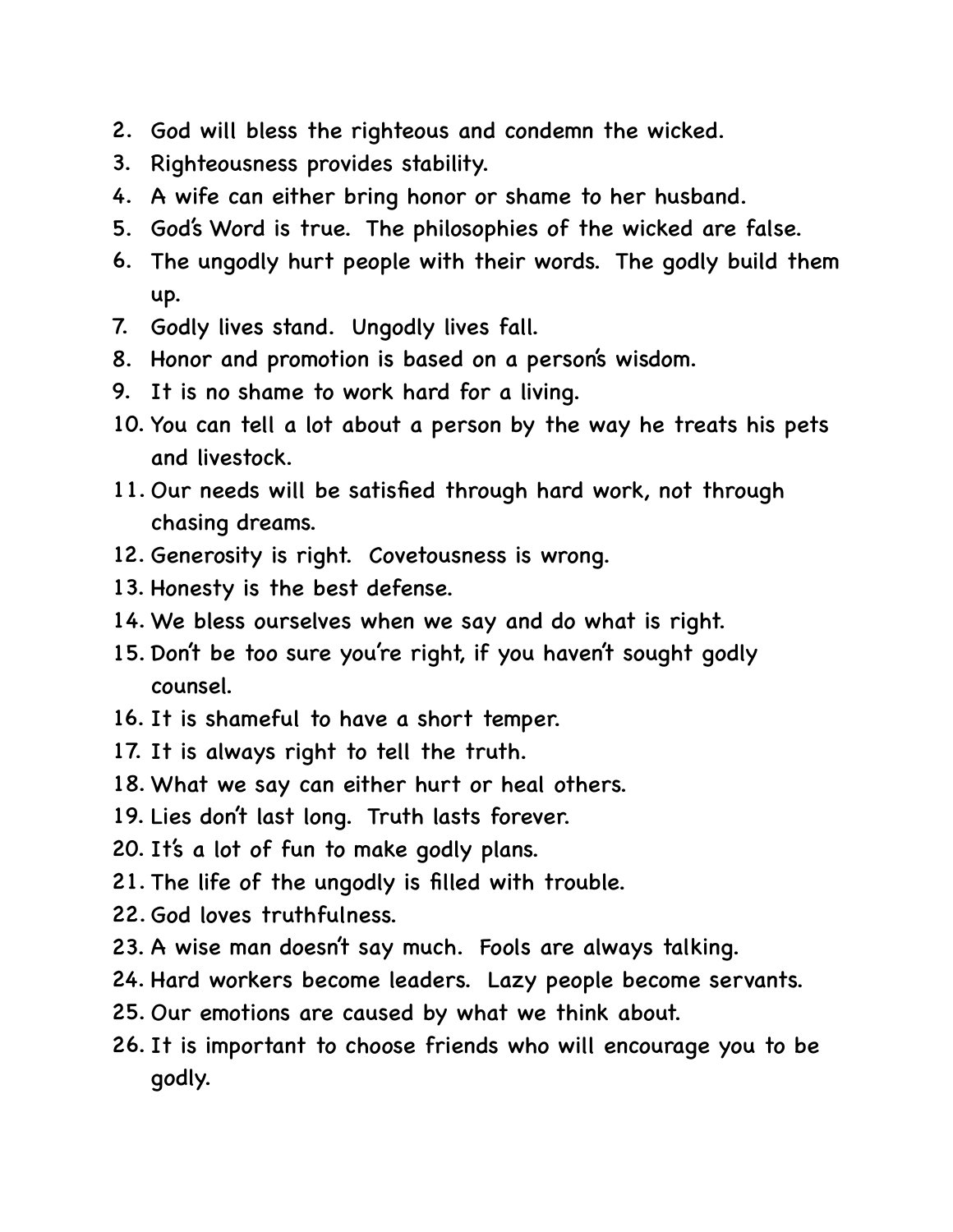- 27. Don't be wasteful. Take the time to take care of whatever you have.
- 28. There is no death in God's paths; only life.

- 1. A wise child listens to his father.
- 2. Our words bear fruit: either good or bad.
- 3. Think before you speak.
- 4. Wishing is worthless, but hard work makes wishes come true.
- 5. Lying is shameful and loathsome.
- 6. God's principles keep us on the right path.
- 7. Giving all we are and have to God makes us truly rich.
- 8. Give everything to God and you won't have any worries.
- 9. The lives of the godly grow brighter, but the lives of the ungodly grow darker.
- 10. Don't be too proud to accept good advice.
- 11. Get rich schemes aren't worth much, but hard work is.
- 12. Reaching our goals makes us feel good.
- 13. Obey God's principles and you will prosper.
- 14. Biblical counsel both refreshes and protects.
- 15. Knowing and obeying God blesses our career, but life is tough for those who disobey Him.
- 16. A wise person plans his ways carefully.
- 17. When anyone gives you a job to do, do it well.
- 18. How we respond to present correction determines our future well-being.
- 19. Be flexible enough to change plans, as necessary.
- 20. Pick godly friends for your own good.
- 21. Trouble follows the ungodly like blessings follow the godly.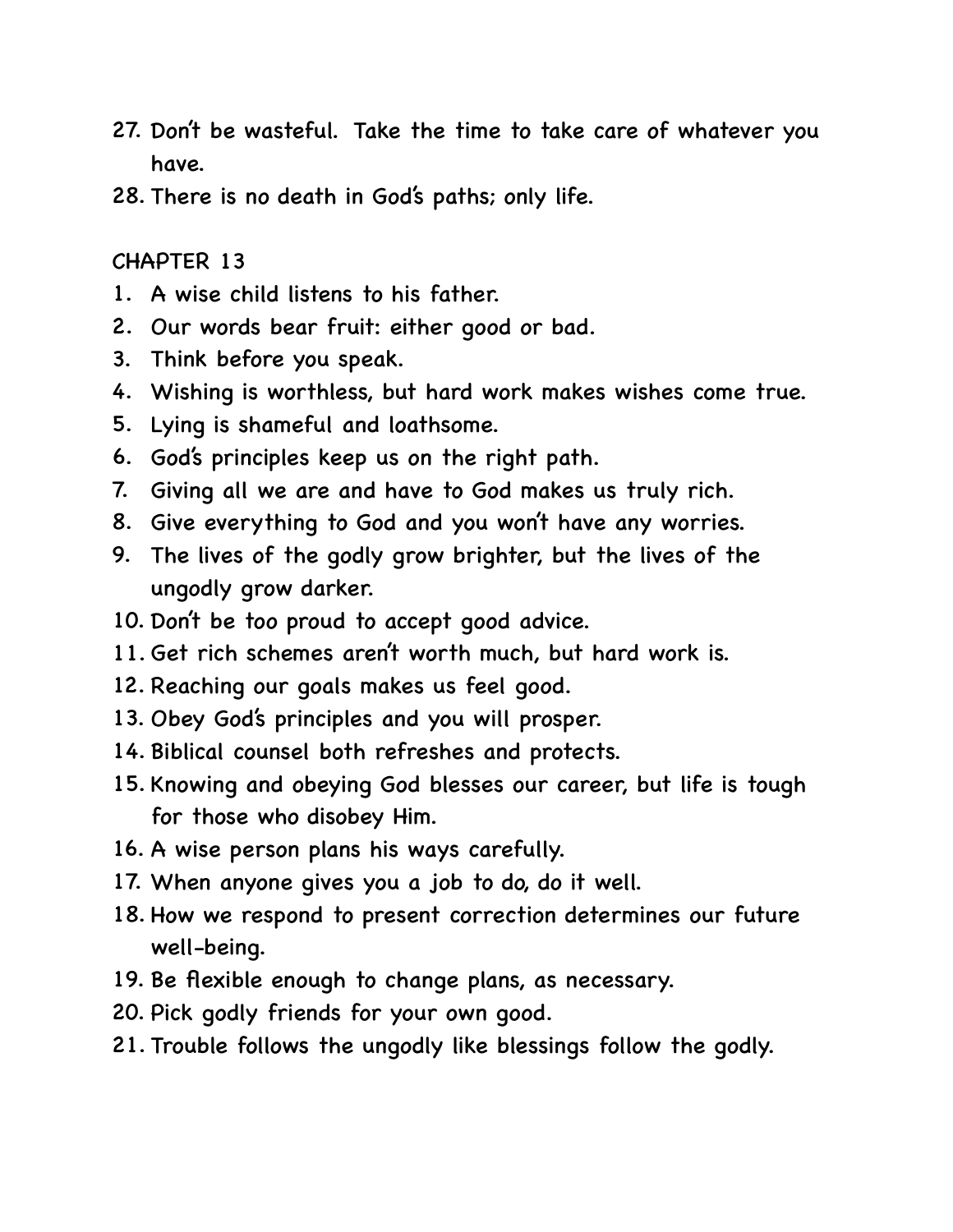- 22. Godliness benefits not only your children, but also your grandchildren.
- 23. Many people wouldn't be so poor, if they had better judgement.
- 24. Proper discipline is a proof of love.
- 25. God meets all the needs of the godly, but not those of the ungodly.

- 1. A woman who knows and follows God's ways will strengthen her family in the Lord.
- 2. Our behavior shows whether we love God, or despise Him.
- 3. How we talk brings either punishment or blessing to ourselves.
- 4. Don't complain about the hard work that results in great blessings.
- 5. Never tell a lie.
- 6. God shows His ways to those who humbly seek Him.
- 7. Don't listen to anyone who contradicts the Bible.
- 8. Prudence looks ahead and prepares ahead of time, but fools don't think they need to.
- 9. It is never right to laugh at sin.
- 10. God wants us to share our joys and sorrows with each other.
- 11. Build your life on a godly foundation and it will flourish.
- 12. Make sure that your ways are God's ways.
- 13. Laughter cannot cure a heavy heart.
- 14. Sinful lifestyles become boring. Following Christ is always exciting.
- 15. Don't believe everything you hear.
- 16. It is wise to fear the consequences of sin.
- 17. It is foolish to lose your temper.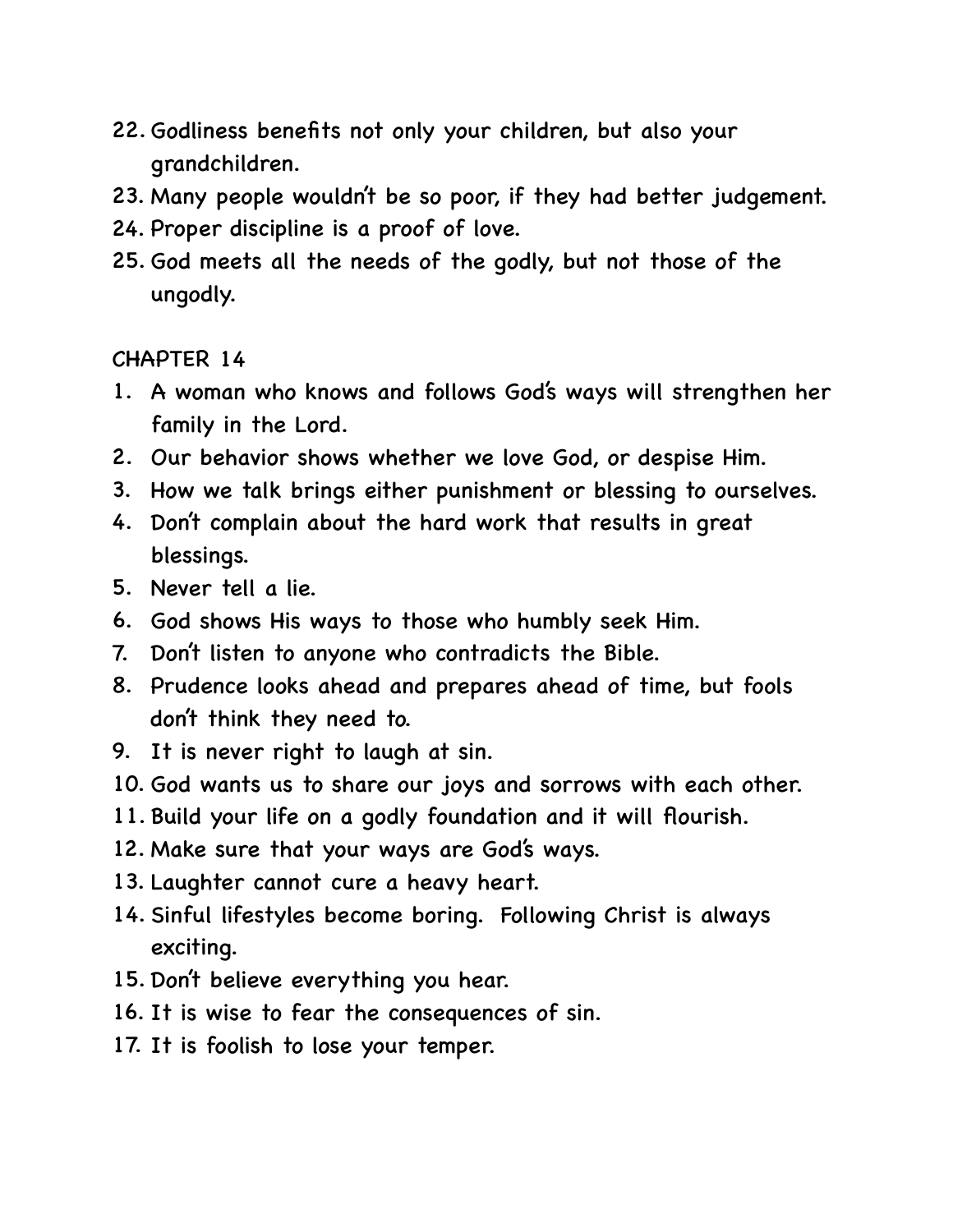- 18. Applying ourselves to our studies will bring a crown of honor to our lives.
- 19. Godly Christians earn the respect of the ungodly.
- 20. People like the rich because of their money.
- 21. God wants us to help, rather than to despise the poor.
- 22. It's always a mistake to make ungodly plans.
- 23. Less talk; more work.
- 24. God blesses the godly with riches.
- 25. Faith in Christ is the only way to be saved; all other gospels are lies.
- 26. A godly father is a strong protection to his children.
- 27. Fear God and no one else.
- 28. A flourishing kingdom is the mark of a good king.
- 29. It is wise not to get angry quickly.
- 30. Godly emotions bring good health.
- 31. We honor God when we help the poor.
- 32. The unsaved cannot go to Heaven.
- 33. Others can tell whether or not you are a Christian.
- 34. A nation is blessed according to its godliness.
- 35. Authority praises those who behave properly.

- 1. Gentle responses avoid quarrels.
- 2. A wise person does not talk foolishly.
- 3. God sees everything.
- 4. What we say affects our own emotions.
- 5. It is wise to listen to our parents.
- 6. Godly people accumulate treasure. The ungodly accumulate trouble.
- 7. Wisdom and good advice come from those who know God's Word.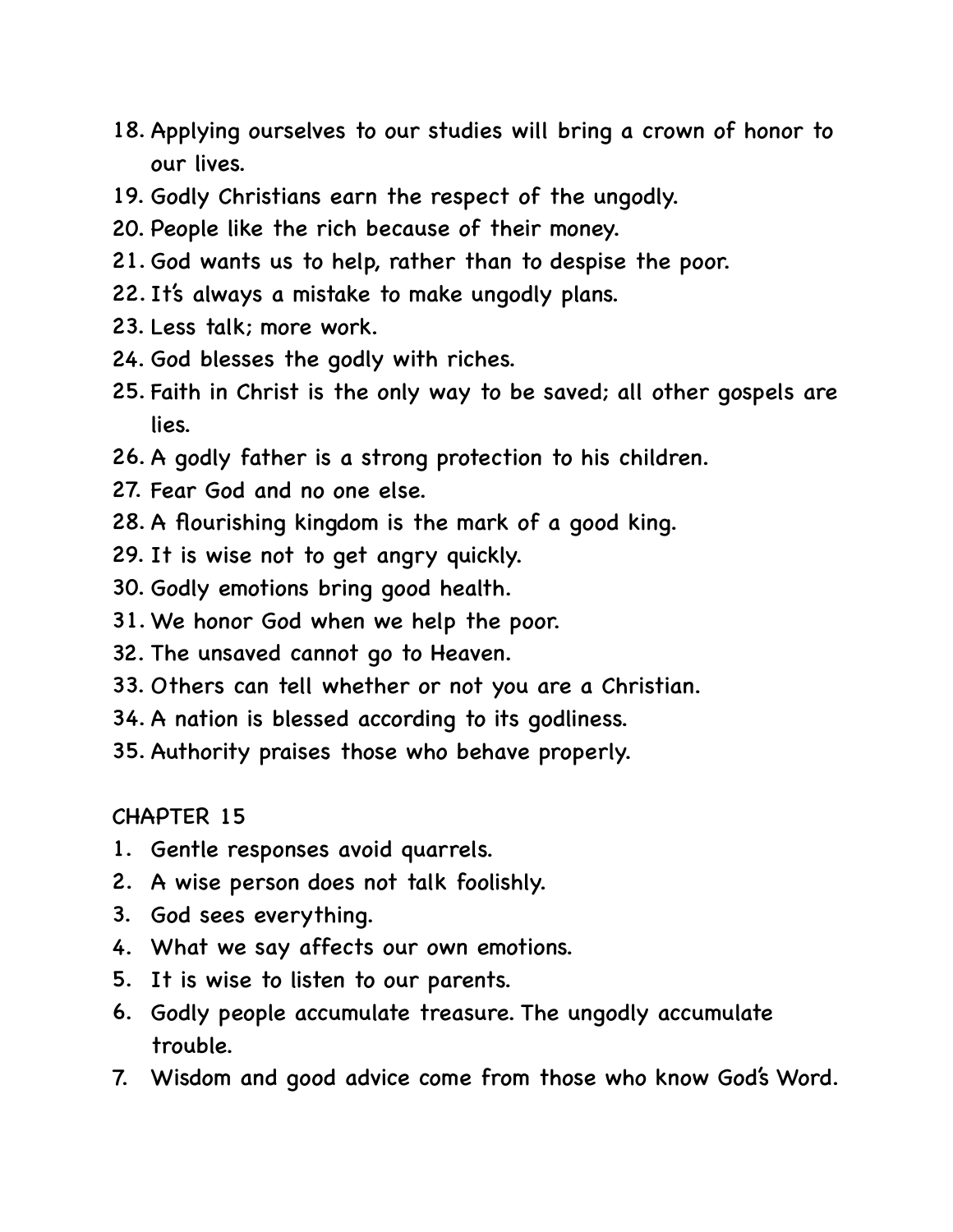- 8. The unsaved can do nothing to please God accept repent and come to Him for salvation.
- 9. God's ways are the only ways acceptable to Him.
- 10. Corrections and reproofs keep us on the right path.
- 11. God sees everything, including all that goes on in Hell and in our hearts.
- 12. Those who don't want to be godly, don't like godly authority.
- 13. We can discern a person's feelings by their expressions.
- 14. Be careful to fill your mind and heart with good things.
- 15. Some people are chronic complainers, but, as Christians, we can be happy all the time.
- 16. Riches don't satisfy. Knowing the Lord does.
- 17. Love is the most important ingredient at any meal.
- 18. The way we respond to a situation can either make it better or worse.
- 19. Godly people don't let anything keep them from their duty.
- 20. Children are to obey their father and their mother.
- 21. It is never funny to act in an ungodly manner.
- 22. It is very important to get godly counsel before making important decisions.
- 23. Saying the right thing at the right time makes us happy.
- 24. There are two paths in life: God's, and everybody else's.
- 25. God protects the needy and works against the proud.
- 26. God wants our thoughts and our words to be pure.
- 27. Taking a bribe puts your whole household in trouble.
- 28. Think before you speak.
- 29. God is far from the unsaved, but close to the godly.
- 30. Pleasant expressions and encouraging words improve a person's health.
- 31. Wise people always listen to reproofs.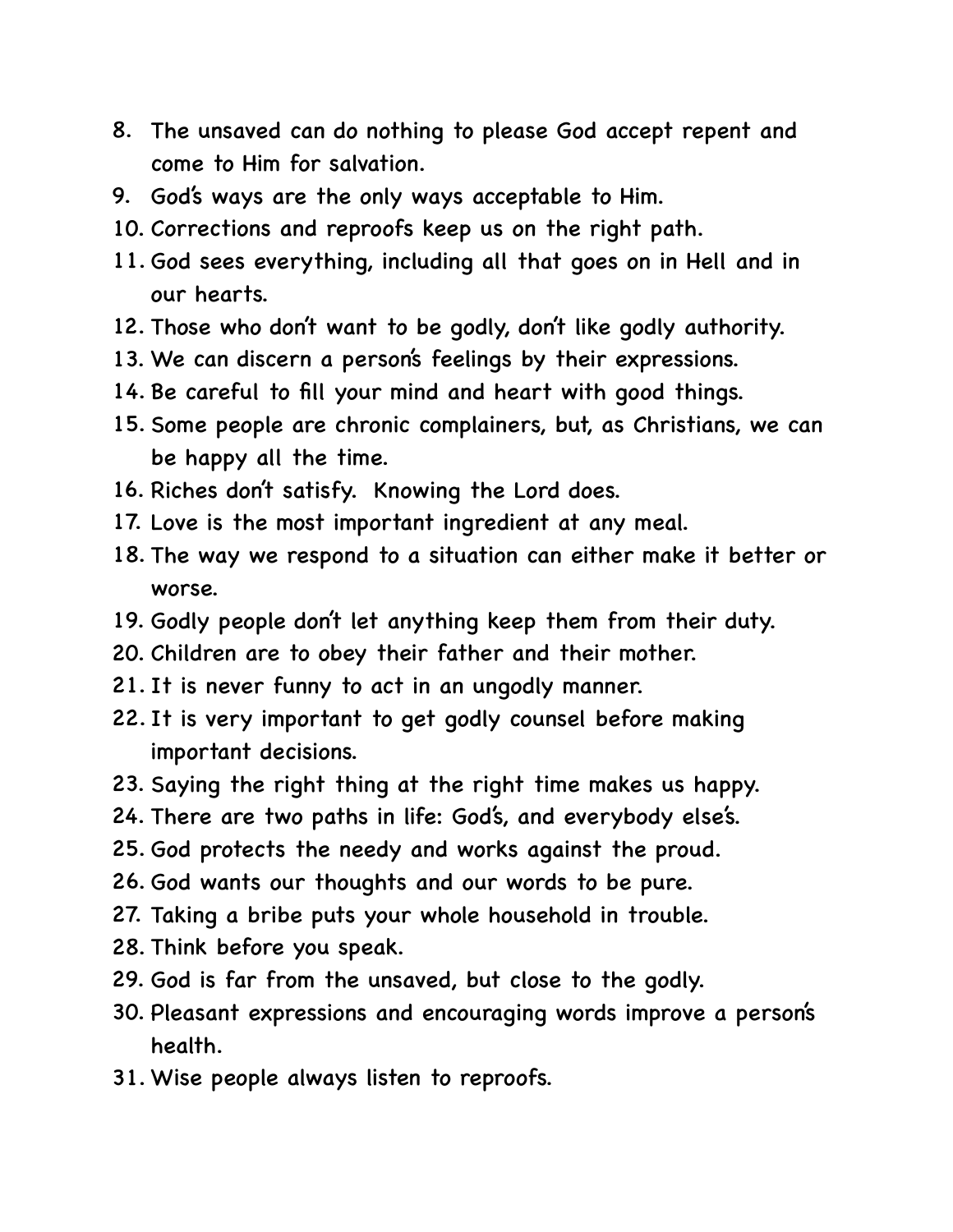32. It is to your own advantage to heed instructions and rebukes. 33. Wisdom and honor come from humbly reverencing the Lord.

- 1. God is in control of everything.
- 2. God is to be our standard of holiness.
- 3. Do all to the glory of God, and you won't have to worry about it.
- 4. God has a purpose in everything He does.
- 5. God hates pride and will punish it.
- 6. Sin has been atoned for, but God does not want us to keep sinning.
- 7. God causes our enemies to be at peace with us, when we honor Him.
- 8. It's better to be poor honestly than rich wickedly.
- 9. We make plans, but God is in control.
- 10. We can trust God to work in our lives through our authorities.
- 11. God is fair and honest, and He expects us to be the same.
- 12. Those in authority will lose their position if they do not rule righteously.
- 13. Authorities like those under them to be honest.
- 14. Don't get your authorities angry with you, if you know what's good for you.
- 15. Make your authorities pleased with you and you'll be glad you did.
- 16. Wisdom and understanding are much more valuable than gold and silver.
- 17. Godly people stay away from sin.
- 18. You can be sure that trouble will follow pride.
- 19. It's better to be poor and humble than proud and rich.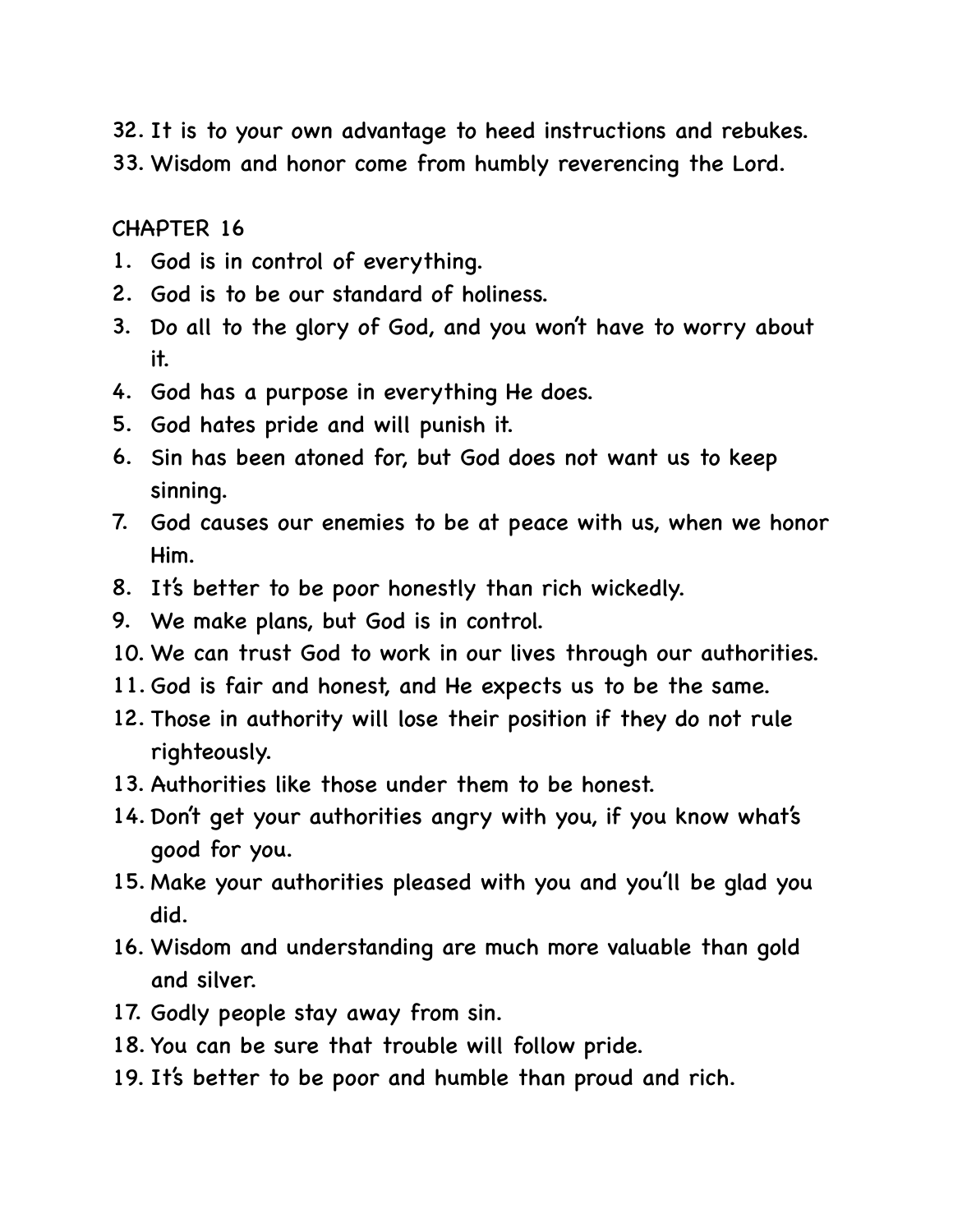- 20. God blesses those who trust and obey Him.
- 21. It is best to teach sweetly and gently.
- 22. Correction is a blessing to the wise, but a burden to fools.
- 23. A wise person speaks wisely.
- 24. Kind words bring health and happiness.
- 25. The destination of a road is more important than its appearance.
- 26. Hunger is a strong incentive to work.
- 27. The ungodly misuse their hands and their mouth.
- 28. Don't be a backbiter.
- 29. Choose friends that will not lead you into sin.
- 30. Some people seriously apply themselves to making evil plans.
- 31. White hair is a crown of glory on a godly head.
- 32. It's better to have self-control than to have fame or authority.
- 33. God is in control of everything, including how the dice fall.

- 1. It's not how much you have as a family that matters most, but how well you get along. Relationships are much more important than possessions.
- 2. Character and performance, more than bloodlines, bring promotion and reward.
- 3. God will refine our hearts through times of intense heat and pressure just as gold and silver are refined.
- 4. Liars and wrong-doers enjoy each others' company.
- 5. It is wrong to despise the poor in their calamities. God Who made them will punish you for it.
- 6. Children love their godly parents and bless them with godly grandchildren.
- 7. It is unsuitable for a fool to be eloquent; much more so for an authority to be a liar.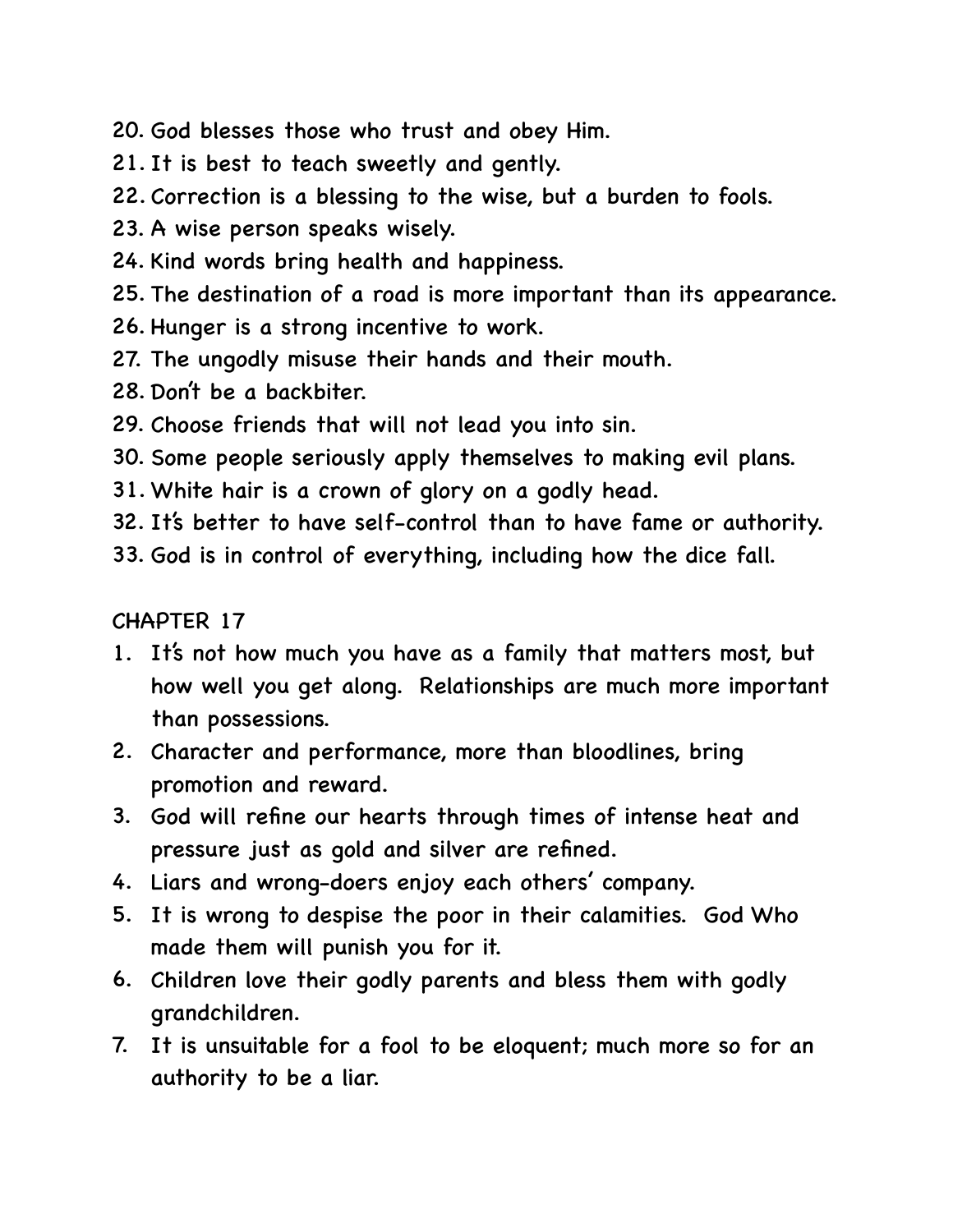- 8. A bribe has the power to open doors in any direction.
- 9. We build our relationships by forgiving and forgetting each other's faults; we destroy our relationships by harping on or spreading each other's faults.
- 10. A simple rebuke to a wise man is more effective than a hundred lashes to a fool.
- 11. Hardened sinners are dealt with by tougher authorities and stiffer penalties.
- 12. You're better off dealing with an angry bear than with a fool.
- 13. When you give unkindness in return for someone's kindness, you will have more unkindness in your life than you want.
- 14. It's difficult to stop a quarrel, so don't start one.
- 15. God detests it when the guilty are honored and the innocent are despised.
- 16. Wisdom cannot be bought. It must be sought from the heart.
- 17. Friends are meant to help each other in times of trouble family, even more so.
- 18. It is unwise to cosign to co-sign other's debts.
- 19. Stop quarreling and making excuses for it. It is sin and will destroy you.
- 20. A crooked heart creates a crooked tongue, and, together, they cause a person nothing but grief.
- 21. Raise godly children; there is no joy in raising fools.
- 22. Our emotions affect our health: the joy that comes from trusting God leads to health; the discouragement that comes from not trusting God leads to sickness.
- 23. It is wicked to accept a bribe to pervert justice.
- 24. A wise person pursues wisdom; a fool pursues everything but wisdom.
- 25. Ungodly children make unhappy parents.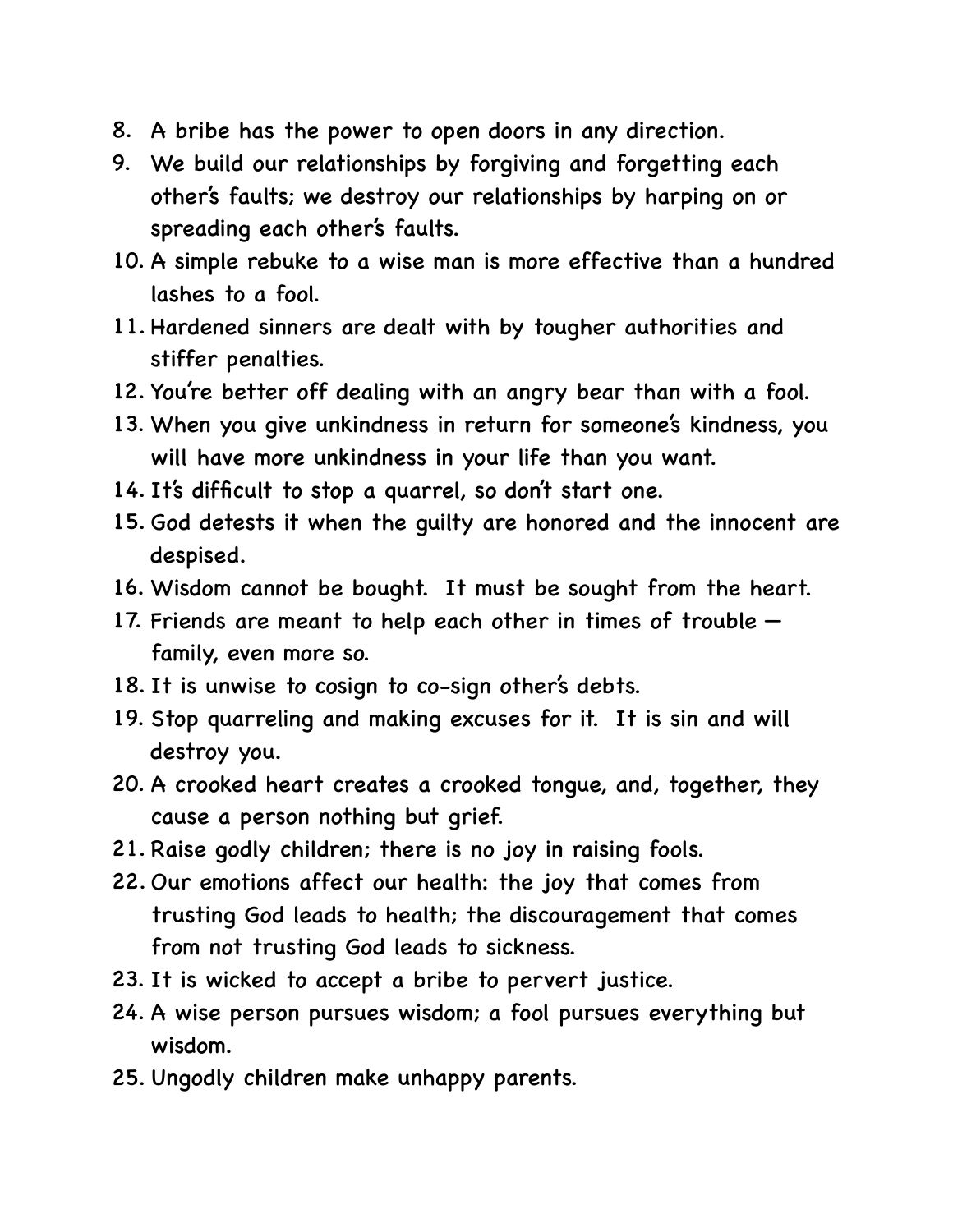26. Be careful not to punish a person for doing what is right.

- 27. Say little and smile a lot.
- 28. It is better to be quiet and be thought a fool, than to open your mouth and prove it.

- 1. Self-centered people will break all the rules of proper manners and principle.
- 2. Fools are too busy talking to learn anything.
- 3. Contempt, shame and reproach closely follow ungodly behavior.
- 4. Wise words are as refreshing as cool, clear water.
- 5. Justice is honest and impartial.
- 6. A fool brings trouble upon himself by his talk.
- 7. He cuts himself down with his own tongue, and gets caught in the trap of his own lips.
- 8. Gossip has the power to wound others deeply.
- 9. Laziness is as bad as being wasteful.
- 10. Godly people look to the Lord for safety and protection.
- 11. Rich people foolishly trust in their wealth to protect them.
- 12. Pride brings humiliation. Humility brings promotion.
- 13. Don't make decisions before you've gotten all the facts you can.
- 14. Discouragement is the result of losing hope.
- 15. Never stop learning.
- 16. A gift can clear the road ahead and can open many doors.
- 17. A friend can help us to see things more objectively.
- 18. Many disputes can be settled by tossing a coin.
- 19. It is very difficult to restore a relationship with an offended friend.
- 20. Saying or hearing the right thing is very satisfying.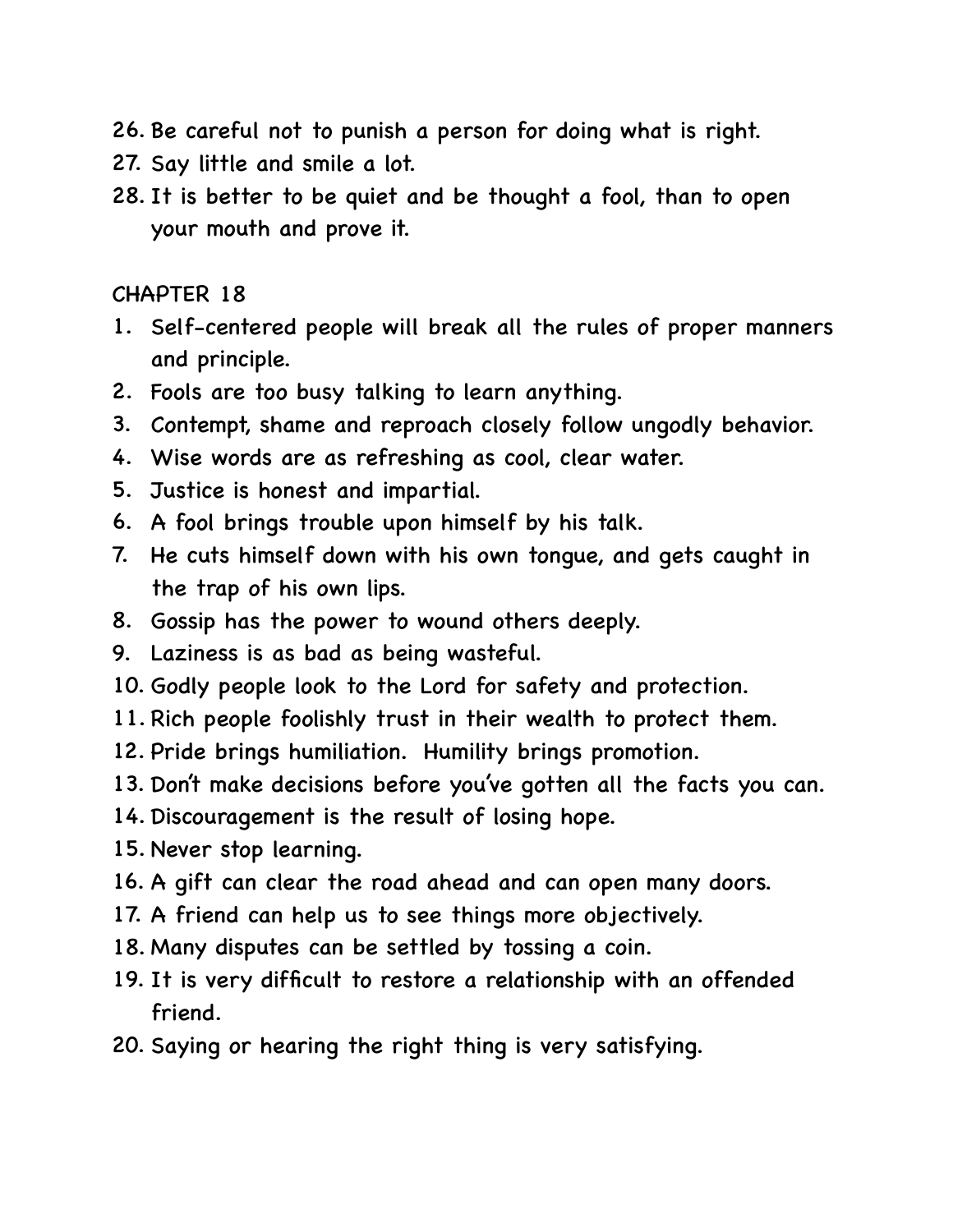- 21. Words can hurt or they can heal. Practice healing others with your words.
- 22. A good wife is a gift from God.
- 23. Poor people tend to be more humble and polite than wealthy people.
- 24. We must work hard to keep our friends, but Jesus will never desert us.

- 1. It is foolish to trade integrity for wealth.
- 2. It is not good to make quick decisions.
- 3. It's our own foolishness that gets us in trouble, but we often blame God.
- 4. Money attracts; poverty repels.
- 5. Your lies will catch up with you.
- 6. We try harder to get along with potential benefactors.
- 7. It's a waste of breath to call for help when you are poor.
- 8. The best thing you can do for yourself is to learn and obey God's ways.
- 9. Lying will get you into a lot of trouble.
- 10. Things are upside down when fools are honored and have power over their betters.
- 11. A man shows wisdom by restraining his anger, and is esteemed for overlooking transgressions.
- 12. Our authorities can either be stirred up against us or can be a blessing to us.
- 13. Foolish children and a nagging wife wear a man down.
- 14. Property and possession can be handed down by parents, but only God can give a godly wife.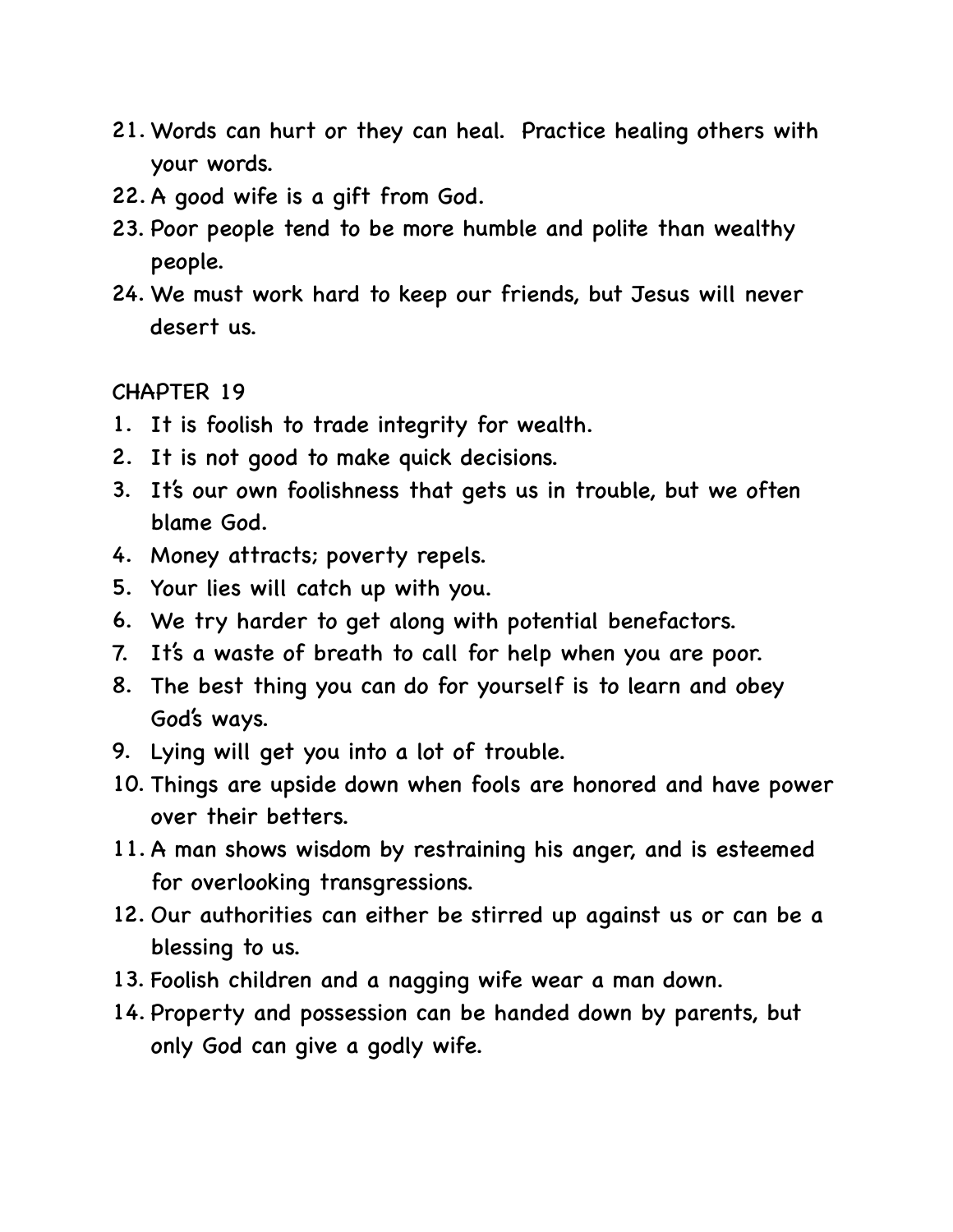- 15. Laziness provides plenty of time for sleep, but doesn't pay the bills.
- 16. Obey God and live, or do what you please and die.
- 17. When we give to the needy, we give to the Lord and God will always repay us.
- 18. Ignore their tears and teach your children to behave, before they get old enough to get into serious trouble.
- 19. Don't spare a hot-tempered man from his just punishment; he needs to learn his lesson.
- 20. Value instruction and discipline while you are young and you'll be glad you did, for the rest of your life.
- 21. No matter what our plans are, God will end up having His way.
- 22. Kindness and integrity cause even poor men to be respected.
- 23. Obeying God is the way to a peaceful, secure life.
- 24. Some people are so lazy they would rather sleep than eat!
- 25. Mockers have to learn the hard way; the wise need only to be spoken to.
- 26. Children are not to take advantage of, nor intimidate, their parents.
- 27. Do not listen to counsel that is contrary to your godly upbringing.
- 28. False witnesses scorn justice and promote crime.
- 29. Justice stands ready to punish scorners and to beat fools.

- 1. Wine makes a fool of a person; strong drink makes one violent. It has fooled many.
- 2. Provoking our authorities is dangerous.
- 3. It is an honor for a person to avoid a quarrel. It is foolish to be quarrelsome.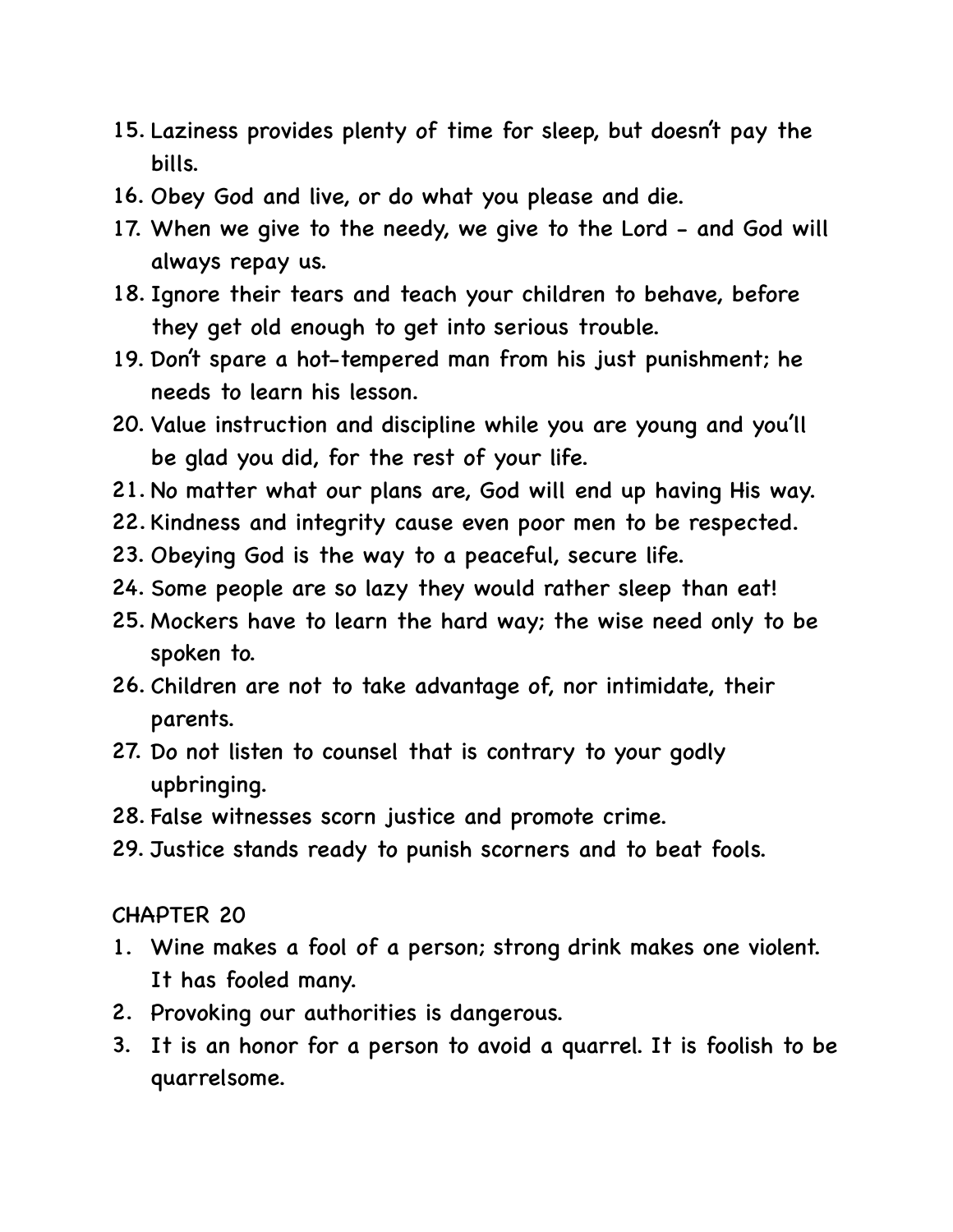- 4. A lazy person makes excuses for not doing his duty and, afterwards, has cause to regret it.
- 5. Wise men aren't often quick to give advice, but their counsel is available for those who sincerely seek it.
- 6. It's easy to find people who think they are good; it's not easy to find genuinely good people.
- 7. Since children imitate their fathers, happy are those children whose fathers are godly.
- 8. A wise authority is able to discern the truth in a dispute.
- 9. There is no perfect person.
- 10. The Lord despises any kind of double standard.
- 11. People form lasting opinions of us from the way we act when we are young.
- 12. The amazing construction of our eyes an ears testifies to the wisdom and power of God.
- 13. There is a time to sleep, and a time to work.
- 14. Shoppers will try to discredit the item to get a lower price.
- 15. Wise counsel is much more rare and valuable than gold and jewels.
- 16. The less you know about an applicant for a loan, the more collateral you need from him.
- 17. We may enjoy getting our way by lying but not for long!
- 18. The more important the decision, the more important it is to get good counsel first!
- 19. You cannot safely say anything to a gossip.
- 20. Cursing your parents is a good way to end up dead!
- 21. It's not good for children to inherit too much too early in life.
- 22. People may hurt us, but we will let the Lord deal with them.
- 23. God abhors cheating and dishonesty.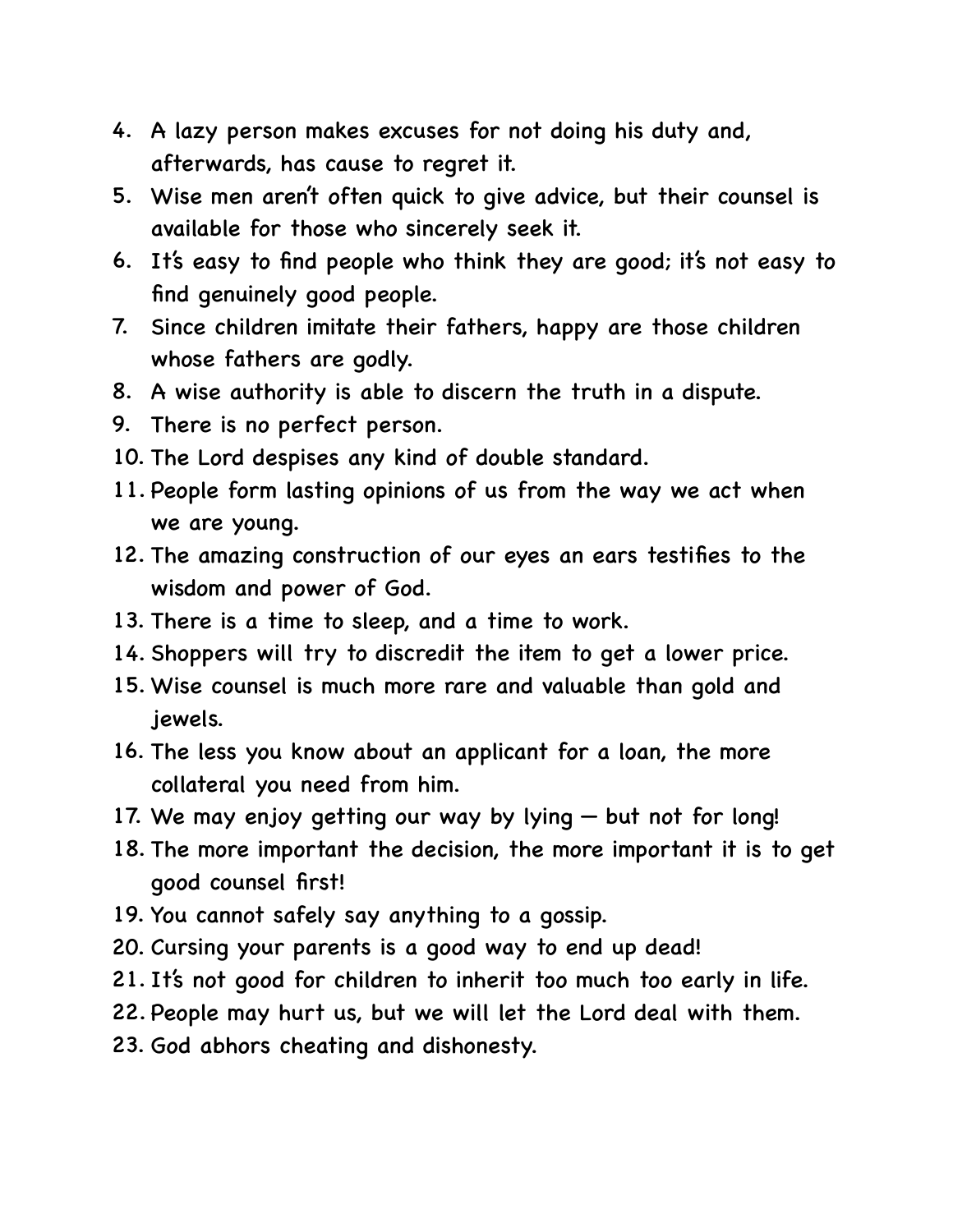- 24. We know that God is ultimately in control of our lives; we do not need to understand every detail.
- 25. If you're going to make a promise to God, you'd better honor it!
- 26. Wise authorities don't tolerate any amount of insubordination.
- 27. Our conscience is God's way of shining light on our plans and motives.
- 28. Authorities tenure is ensured by their integrity.
- 29. We admire strength in young men; we admire wisdom in older men.
- 30. God has ordained corporal punishment to cure the inner rebellion of our hearts.

- 1. God is in control of all authorities.
- 2. It doesn't matter what **we** think; it only matters what **God**  thinks.
- 3. God wants our **lives** to honor Him; not just the occasional **act.**
- 4. Every sin can be traced back to pride.
- 5. Careful planning and hard work are much more profitable than hasty decisions and shortcuts.
- 6. Thinking you can become rich through dishonesty is a mirage that leads to death.
- 7. The wicked are destroyed by their own sin.
- 8. Guilt causes us to put on an act. A pure conscience frees us to be genuine.
- 9. No matter how large the house, there's no escape from a contentious wife.
- 10. Evil people will even prey on their neighbors!
- 11. Simpletons only learn through consequences; wise people heed their teachers.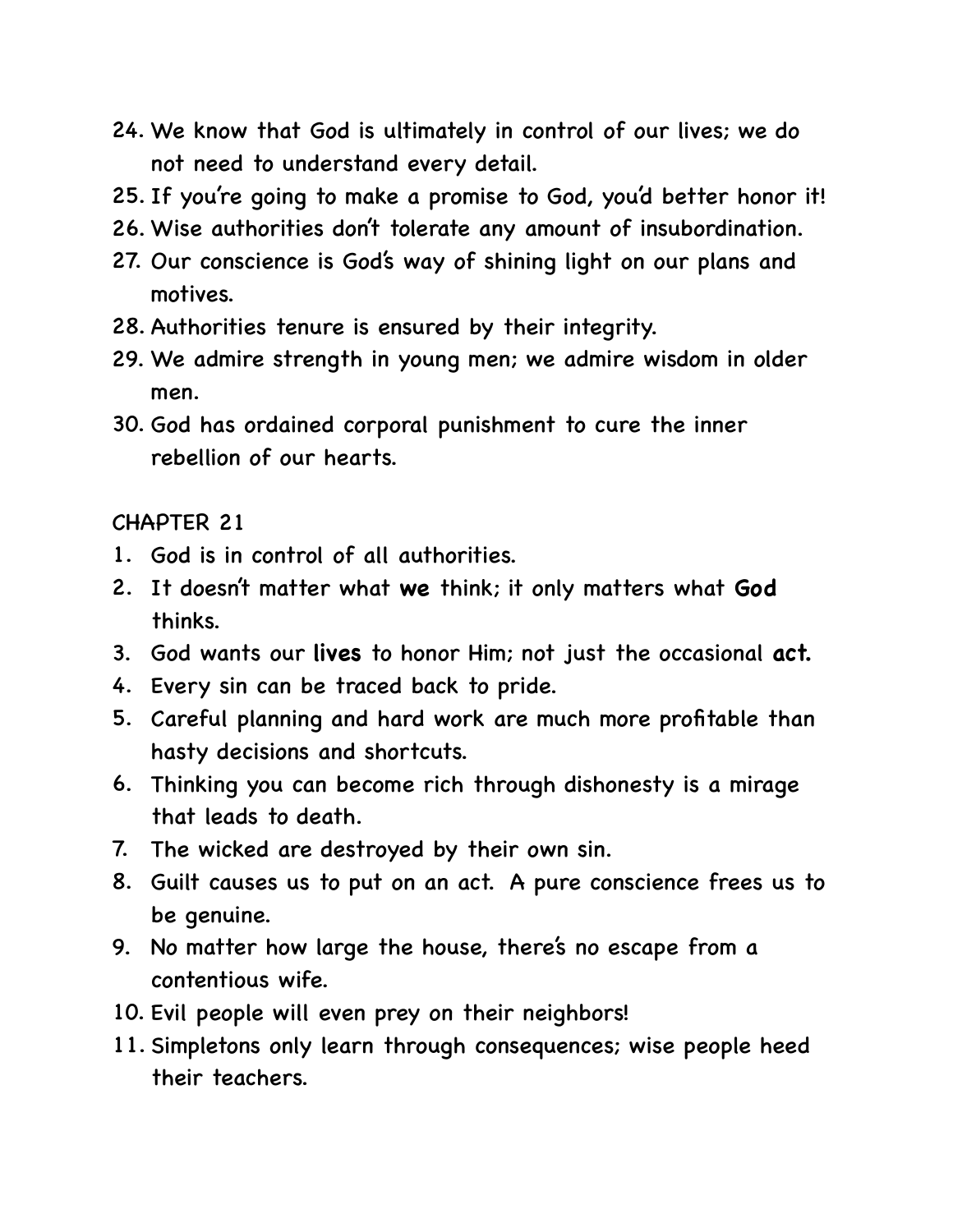- 12. God sees what the wicked are up to and He will punish them.
- 13. If we choose not to care about the needs of those around us, our needs will not be met.
- 14. A gift can pacify someone's anger.
- 15. The same justice that brings joy to godly people, brings dismay to the ungodly.
- 16. It can cost you your life to stray from God's paths.
- 17. Pursuing pleasure and luxury brings poverty.
- 18. The wicked will lose, and the righteous will win, in the end.
- 19. No amount of comforts can make up for a miserable marriage.
- 20. A wise person saves for future need.
- 21. The most valuable things in life come to one who pursues godliness and kindness.
- 22. God's wisdom enables us to demolish people's strongholds.
- 23. Keep your mouth closed and avoid trouble!
- 24. Arrogant anger is the mark of pride.
- 25. Being lazy and self-centered leads to death.
- 26. The self-centered person can never **get** enough; the godly person can never **give** enough.
- 27. God detests mans' attempts to appease Him especially when they are only pretenses.
- 28. Liars shall be cut off, but those who speak the truth shall be heard.
- 29. Don't be too stubborn to reconsider things.
- 30. Nobody is smart enough to outsmart God.
- 31. It is good to be well-prepared for trouble, but our safety is in God's hands.

#### PROVERBS 22

1. It is better to be respected than rich.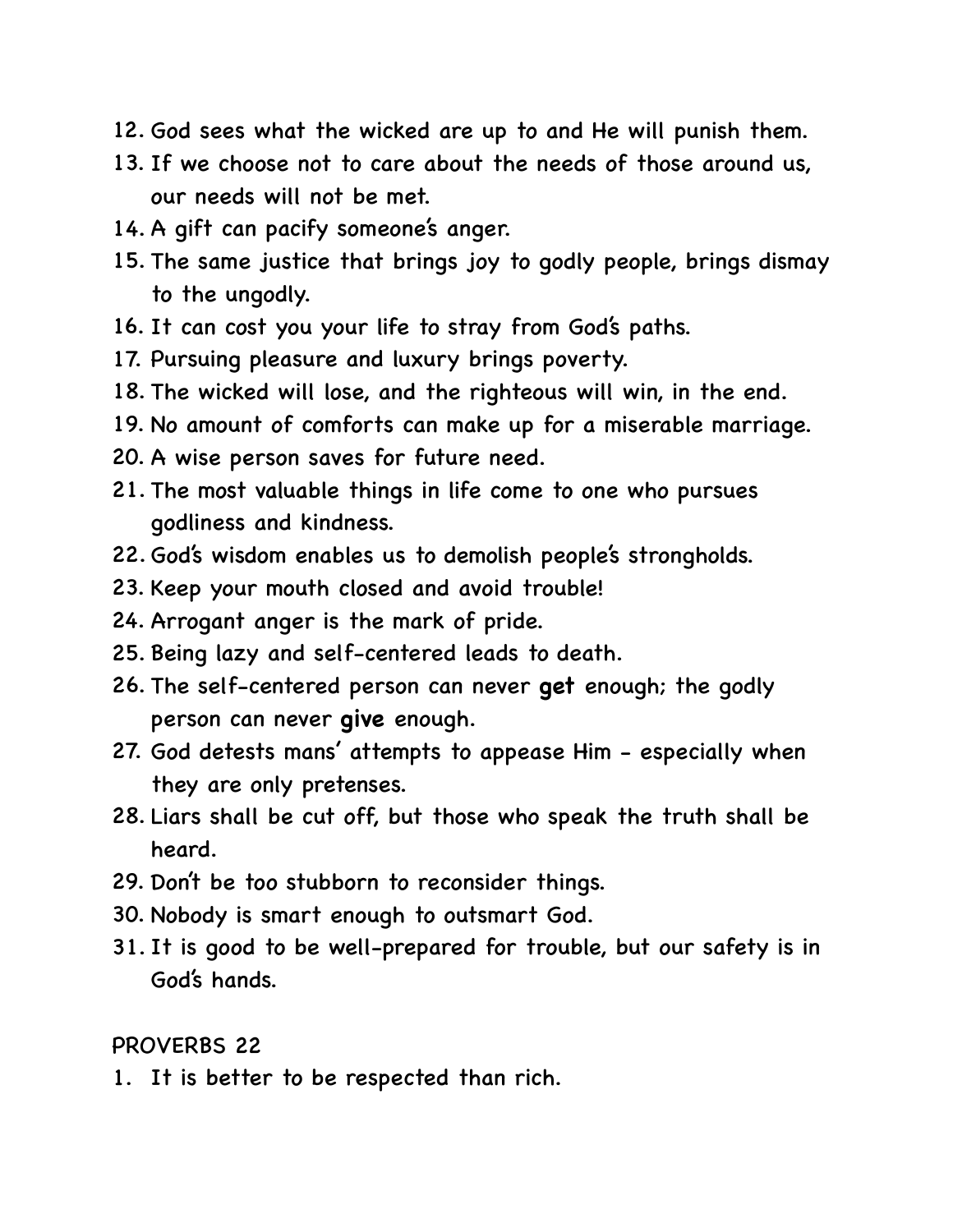- 2. No matter how they happen to view each other, the rich and the poor are alike in that they have the same Maker.
- 3. It is foolish to persist in one's course of action when obvious danger looms.
- 4. The way to wealth, honor and a fulfilling life is to walk humbly with God.
- 5. Do not be rebellious unless you want a life full of trouble.
- 6. A person's entire life is set by the way he is taught when he is young.
- 7. Borrowing money makes you a slave to the lender.
- 8. The reign of a wicked person can only end in disaster.
- 9. A person who is always looking for ways to bless others will be blessed, himself.
- 10. Only strife, quarrels and dishonor come from the person who thinks he knows more than anybody else.
- 11. God loves pure hearts and grace-filled speech.
- 12. God upholds the plans of the godly, but ruins the plans of the ungodly.
- 13. Lazy people are good at making up excuses for not doing their duties.
- 14. God abhors adultery.
- 15. God has ordained spanking as the most effective means for driving foolishness out of children.
- 16. Poverty lies ahead for those who take advantage of the poor or who try to impress the rich.

1. More of Solomon's proverbs, copied by Hezekiah's servants.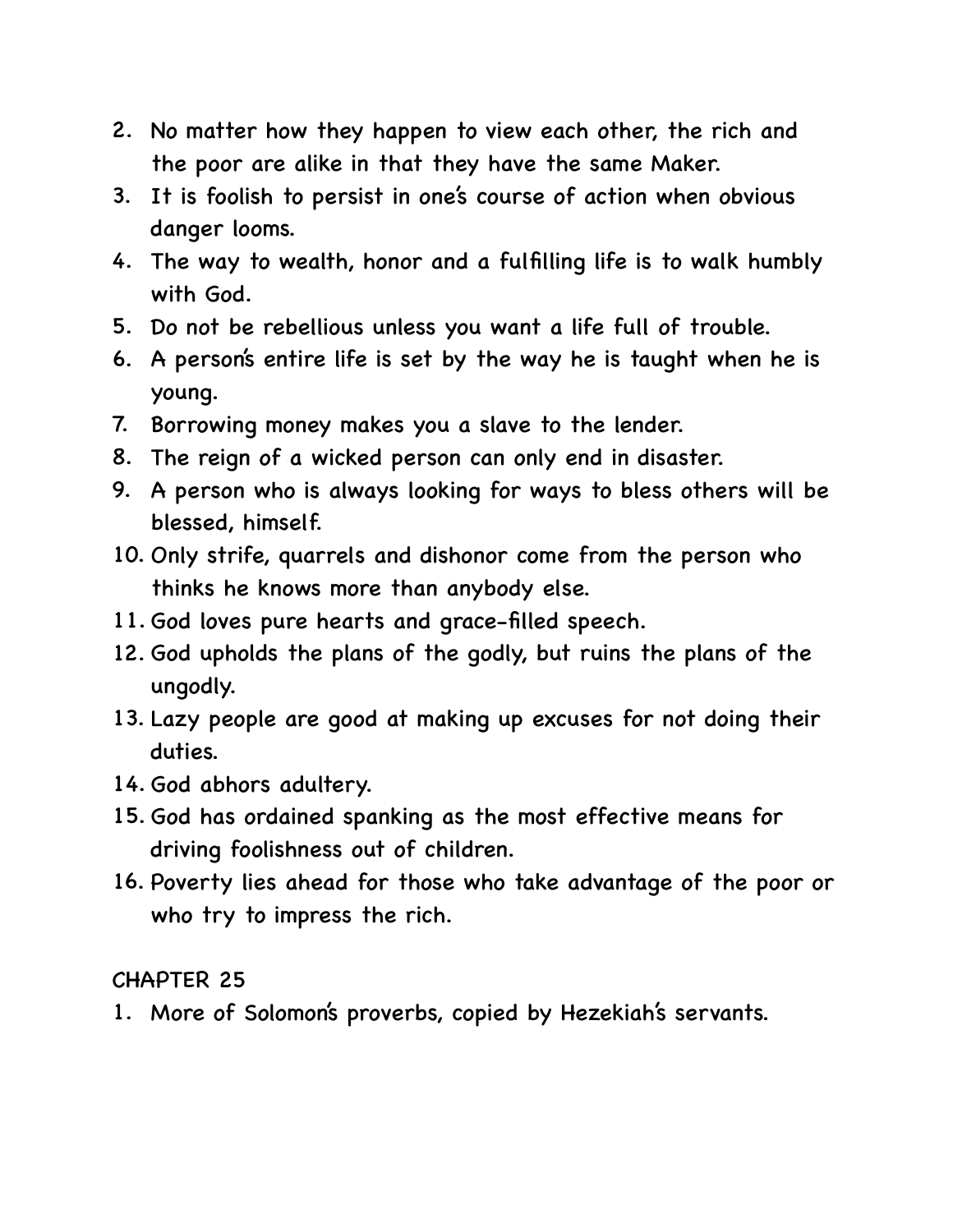- 2. It is to the glory of God that His creation is so infinite in breadth and depth; it is to the glory of man to learn more of its secrets.
- 3. We cannot know all that goes on in the minds of our authorities.
- 4. [and 5.] The less ungodliness allowed, the better for the organization.

6 - 7. Let others promote you to authorities rather than promoting yourself.

8-10. Don't accuse anybody to others before talking the matter over privately and carefully with the offender, or you may seriously damage your own reputation.

11. Saying the right thing at the right time is beautiful.

Or: Christians speak the beautiful grace of God in a soft and beautiful way, but their words are backed up by a firm faith and a sterling life.

Or: Our lives and our faith are rock solid, though our words and actions toward others are gentle.

12. A godly rebuke is like a beautiful earring to an obedient ear. 13. What a blessing it is when people fulfill the responsibilities we

give them!

14. It is very disappointing when people don't do what they have said they will do.

15. Patience and quiet reasoning is the best way to persuade authority.

16. Any good thing taken to excess is not good for one. So, be moderate.

17. If you overstay a visit to a friend's house, you'll overstay your welcome.

18. Slander seriously wounds people and destroys their reputation.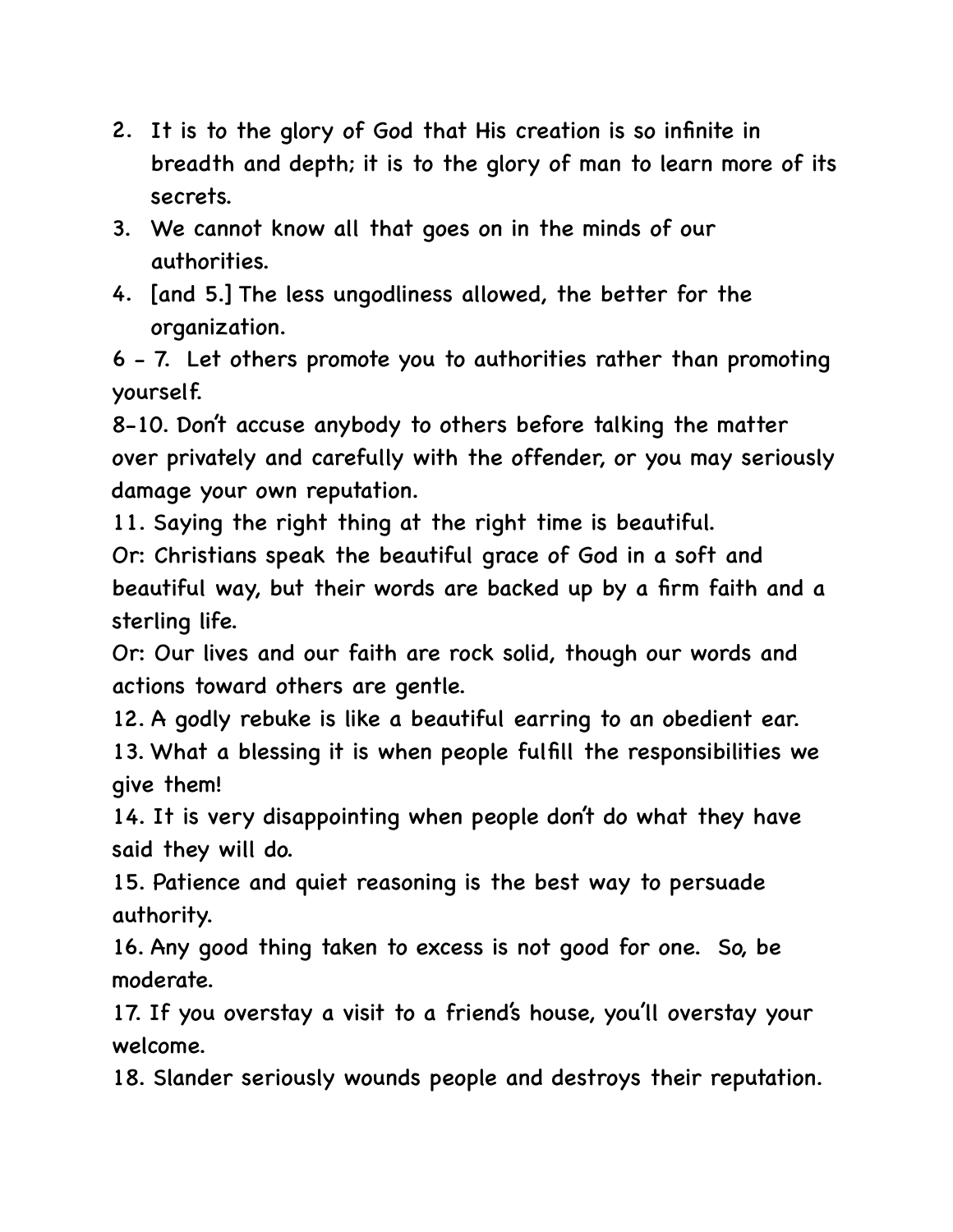19. It is shocking and painful when those we rely on let us down. 20. Attempting to lift a heavy heart with levity may do more harm than good.

21-22. The best way to turn an enemy into a friend is to be gracious to him. God will reward us for doing so.

23. Anger as a result of backbiting is as predictable as rain after a north wind.

24. It is better to live alone in a tiny apartment than in an apartment with a contentious spouse.

25. Good news, having been long awaited, is delightful.

26. We hate to see a godly person compromise his convictions.

27. It is not good for a person to be too focused on his own merits. 28. A person without self-control is vulnerable from many directions.

- 1. It's totally out of place to see honor given to a person who is obviously a fool.
- 2. Curses won't hurt you if you don't deserve them.
- 3. Fools need beatings just like horses need a whip and donkeys need a bridle.
- 4. It's foolish to argue with a fool.
- 5. Give a foolish question the foolish answer it deserves.
- 6. Be careful what you say around fools or you'll hurt yourself!
- 7. Fools and wisdom don't go together.
- 8. Trusting a fool is like hitting yourself in the head.
- 9. Wisdom has no effect on a fool.
- 10. Fools and transgressors will always get what they deserve.
- 11. Fools never learn from their mistakes.
- 12. Fools are smarter than the person who thinks he knows it all!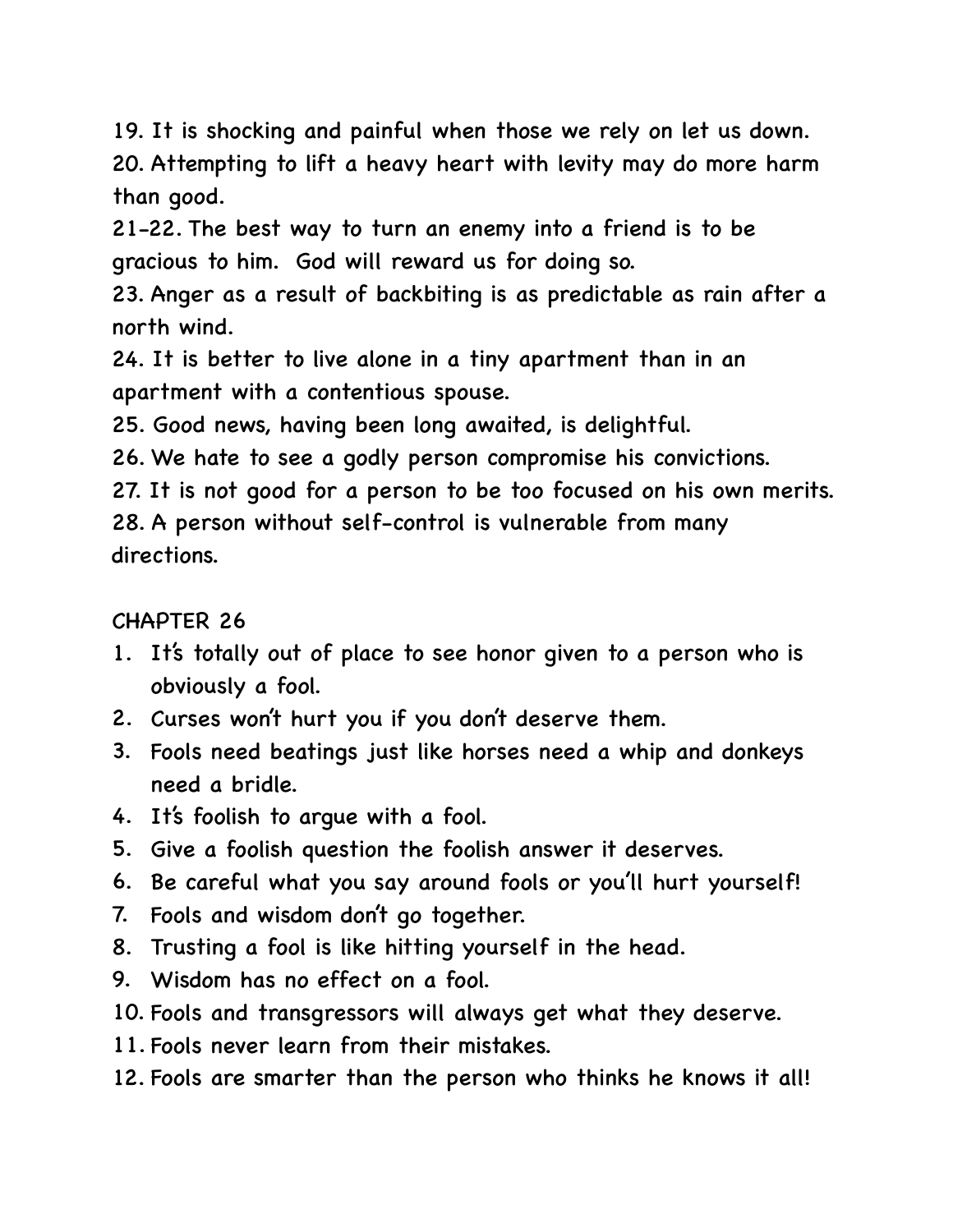13. Lazy people are good at making excuses.

14. Lazy people have enough energy to turn over in bed but not enough energy to get out of bed!

15. Some people are too lazy to feed themselves!

16. Lazy people often think they are so smart!

17. It is pretty foolish to put your nose into other peoples' arguments.

18 -19. There is nothing funny about playing malicious tricks on others.

20. Gossip keeps contentions burning and spreading.

21. An ugly attitude causes contentions.

22. Gossip hurts others deeply.

23. Many times we hide our bitterness with sweet words.

24-26. You may attempt to hide your bitterness with charming words, but no matter how hard you try to hide it, everyone can see it.

27. Taking vengeance into your own hands will end up hurting you. 28. Lying about others and flattering them stems from not loving them.

### PROVERBS 27

- 1. Don't count too heavily on your plans for tomorrow; only God knows what tomorrow will bring forth.
- 2. Do not boast about yourself; let any praise come from others.
- 3. The anger of a fool is a heavy burden for its victims to bear.
- 4. Nothing is more dangerous than jealousy.
- 5. Genuine love is not afraid to rebuke.
- 6. Being wounded by a friend is better than being praised by an enemy.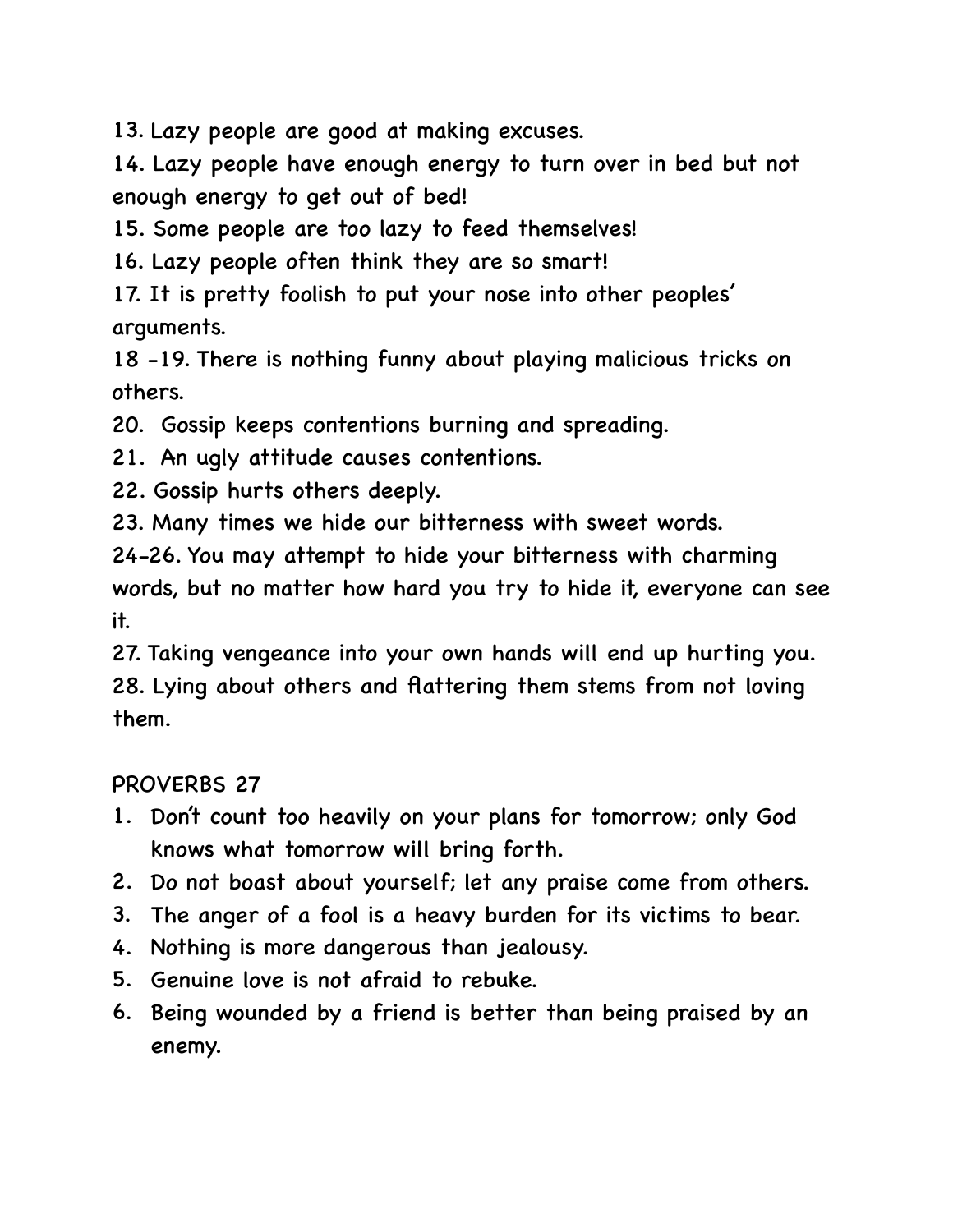- 7. Those who have much, find fault with, even, major blessings. Those who don't have much, tend to appreciate even the smallest of blessings.
- 8. A person will seek to return to wherever he feels 'home' is.
- 9. A friend's sincere counsel is refreshing.
- 10. Take good care of your friendships and they'll take care of you. In times of trouble, a close friend is more valuable than a distant relative.
- 11. If our children grow up to be godly, it makes us glad and strengthens our self-respect.
- 12. It is prudent to foresee problems and to plan how to avoid them.
- 13. Take some collateral from anybody who guarantees the debts of people of questionable character.
- 14. One's friendliness needs to take into account others' schedules and moods.
- 15. Rainy days and contentious women are alike.
- 16. There is no way to silence her.
- 17. Friends sharpen each other's character.
- 18. Honoring your employer causes him to honor you.
- 19. Just as we see our face in the water, others see our character in our lives.
- 20. Three things never get enough: Hell, destruction, and our eyes.
- 21. Mature people don't take praise lightly.
- 22. There is no way to separate a fool from his foolishness.

23-27. Don't take any of your present blessings for granted. Be a good steward of all God has given you and you will have enough and to spare.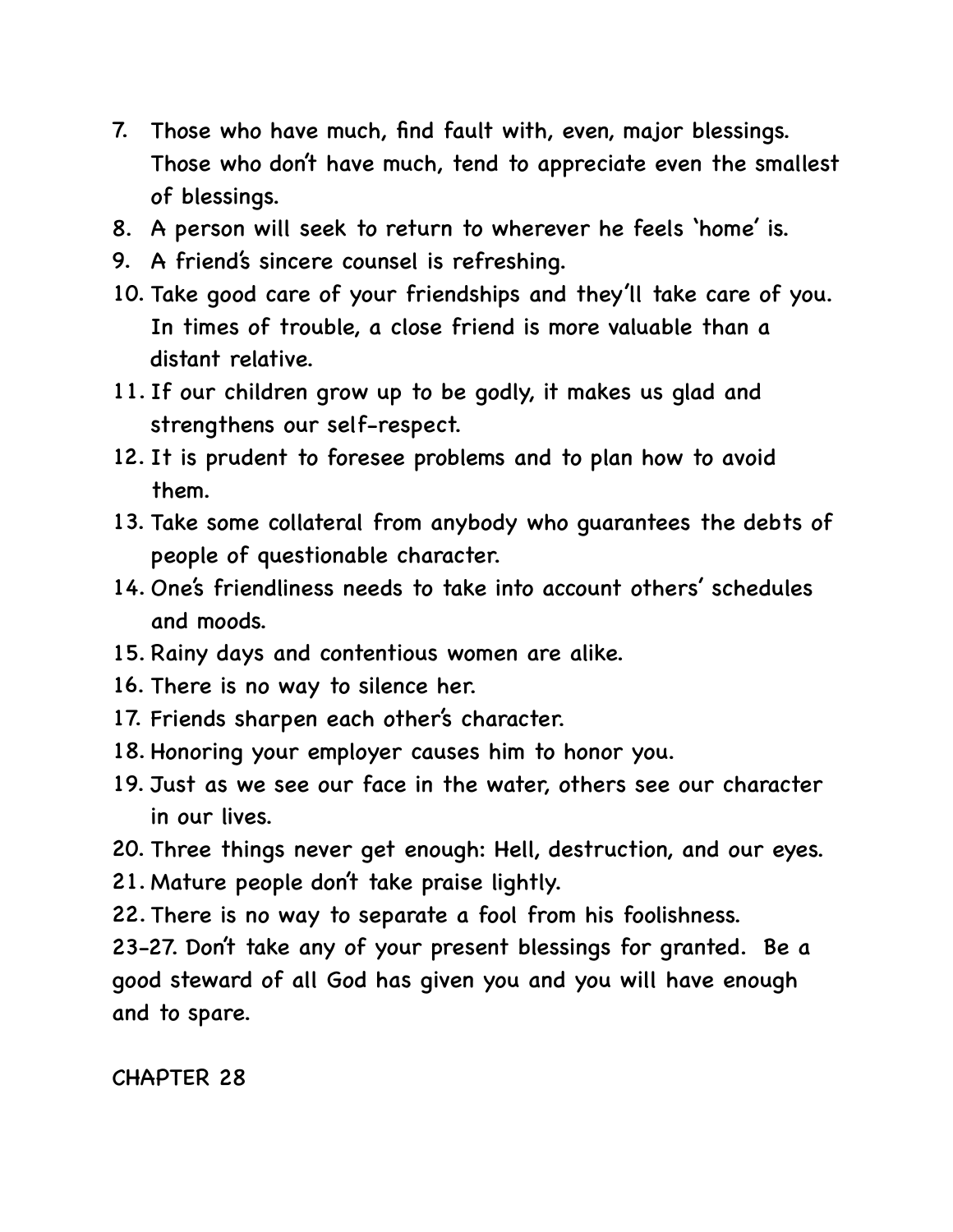1. Sin makes us fearful; righteousness makes us bold.

2. Sinners don't stay in authority long; righteous people do.

3.

4. The lawless honor law-breakers; the righteous don't put up with them.

5. Sinners can't understand God's ways; to the righteous, all of God's ways make perfect sense.

6. A good beggar is a better man than a rich crook.

7. A wise son honors his father by avoiding ungodly friendships.

8. The riches of a person who made them at the expense of the poor will end up being given to the poor.

9. God won't listen to you, if you don't listen to Him.

10. Causing good people to sin by your example ruins your reputation; but living a godly life will preserve your reputation.

11. The rich think they're pretty smart, but godly poor folk know the truth.

12. Righteous leadership raises the nation, but when the ungodly rise to power, the nation falls.

13. Hidden sin sabotages success. Honest confession and repentance brings success.

14. If you're smart, you'll fear the Lord. If you don't fear God, you'll smart for it.

15. Ungodly rulers always oppress the poor.

16. Oppressing the populace to increase your wealth will decrease your time in office.

17. Murderers deserve the death penalty. Make sure they get it. 18. The godly can walk any path securely, but the ungodly can't stand up on level ground!

19. Follow your plow and have plenty of food, or pursue pleasure and have plenty of poverty.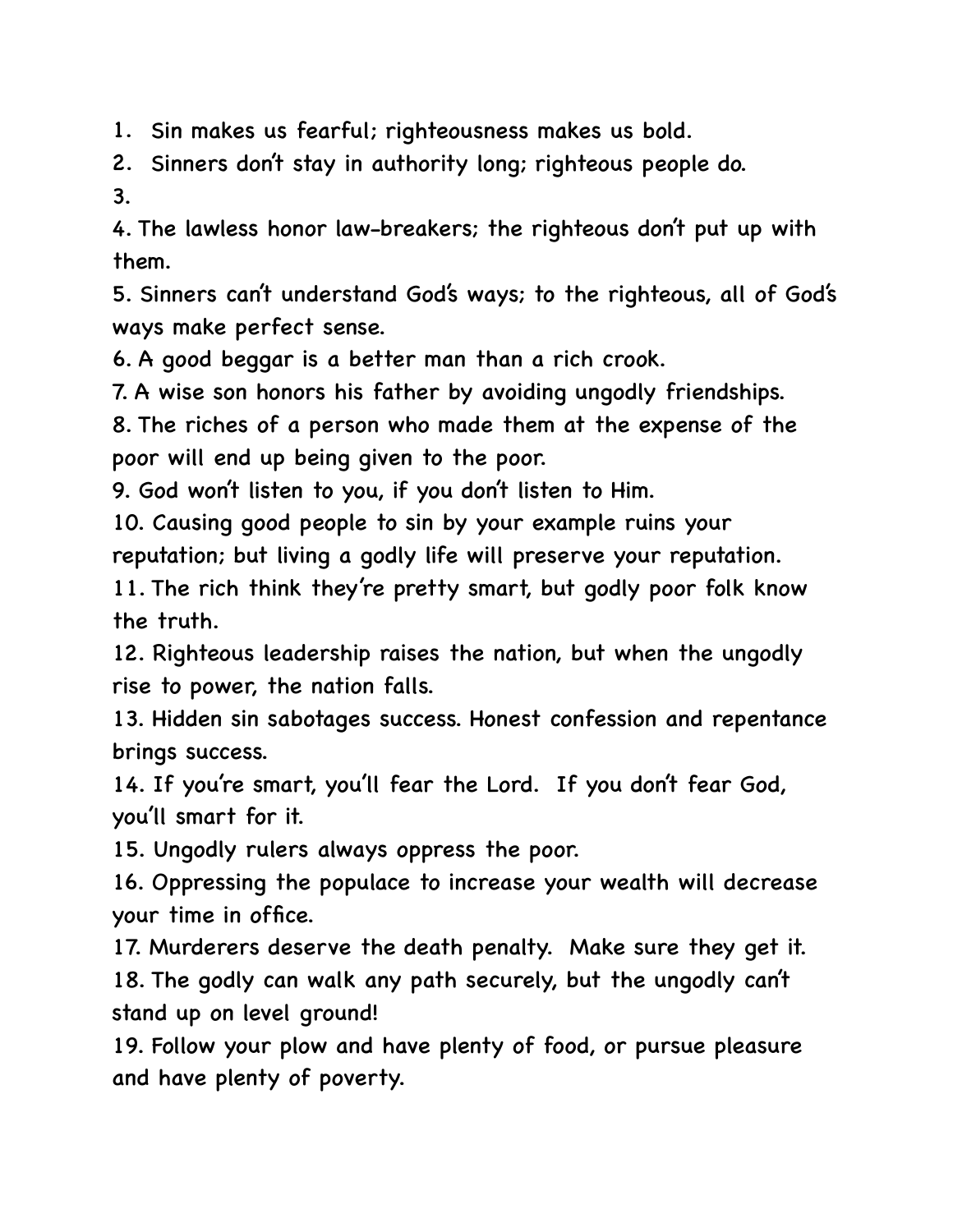20. Slow and steady does it. Get rich schemes lead to trouble.

21. If we care too much what others think, we're apt to do wrong things to keep them happy.

22. You're not thinking straight if you think you can get rich without hard work. You're actually heading for poverty.

23. A good man appreciates deserved rebuke far more than obsequious flattery.

24. A person who thinks it's OK to steal from his parents is capable of any crime.

25.

26. It's foolish to trust our own reasoning over God's Word.

27. God will take care of you, if you are compassionate to the poor. But your troubles will multiply, if you are selfish.

28. Honoring the ungodly decreases the number of godly people in the land. Stamping out ungodliness increases the number of the godly.

- 1. Turn from any wrong paths as soon as you can, or they may lead you to irreversible trouble.
- 2. Godly leaders enrich their people's lives; ungodly leaders make their lives harder.
- 3. A wise son makes his father happy by avoiding immorality.
- 4. Justice builds a nation; bribes destroy it.
- 5. Beware of the trap of flattery!
- 6. Sin snares our spirits; doing right sets them free.
- 7. Godly people are concerned about the poor; ungodly people aren't.
- 8. Sin brings God's wrath upon a place; godliness protects it.
- 9. There is no way to get through to a fool.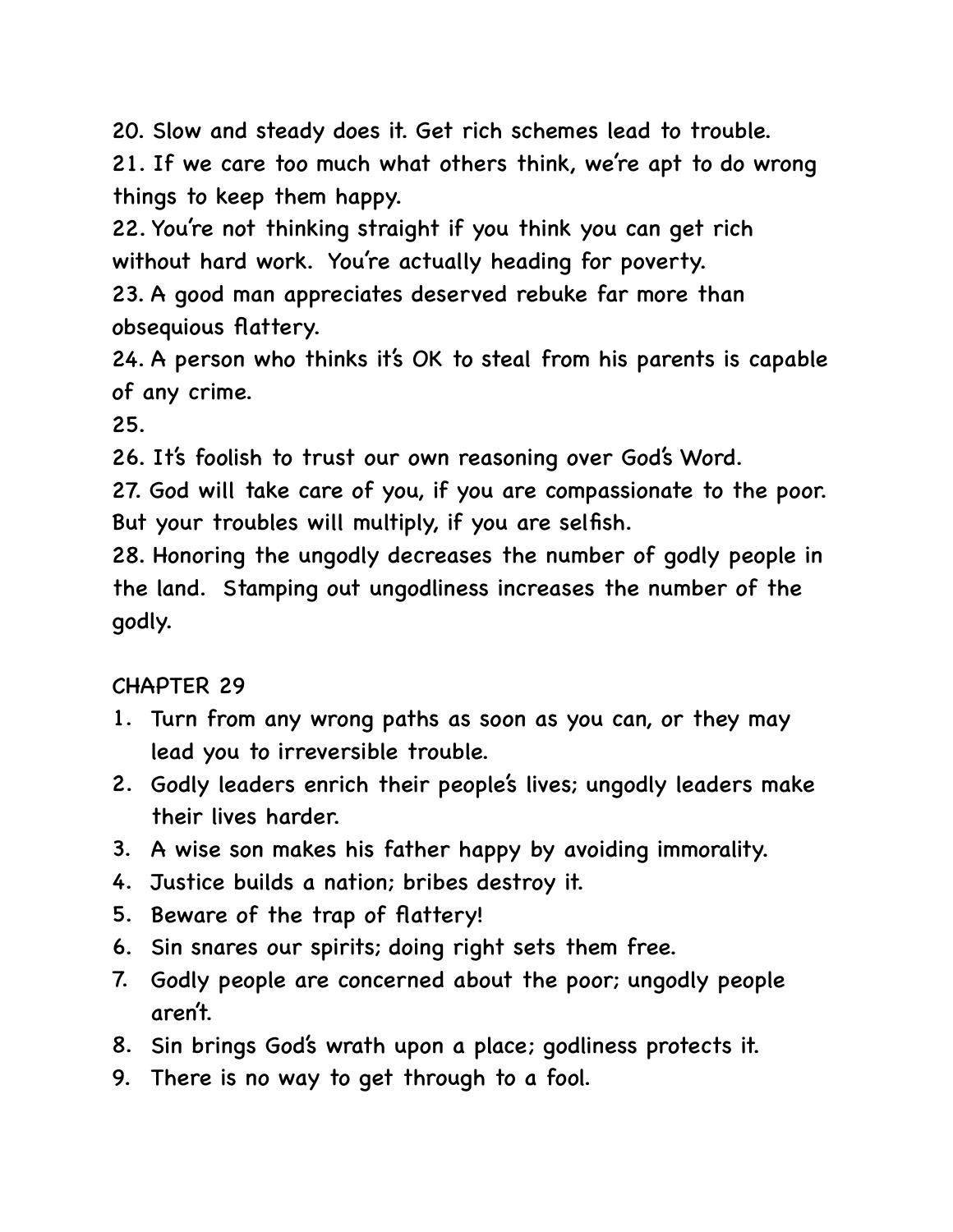- 10. The wicked hate the godly, but the godly pray for the salvation of the wicked.
- 11. Fools blurt out whatever comes to mind; wise people think carefully before they speak.
- 12. When it is known that a ruler listens to the words of liars, soon he will have only scoundrels for advisors.
- 13. The poor and he who oppresses them have this in common: the Lord gives light to their eyes.
- 14. If you want your nation to last, be sure justice is given to the poor, not only to the rich.
- 15. Children need discipline and reproof to grow up godly.
- 16. The ungodly may be increasing and having the upper hand for now, but the righteous will, someday, see their fall.
- 17. Rest and happiness for the parent depends upon them disciplining their children.
- 18. People suffer for lack of knowing God's ways, but are happy when they align with Him.
- 19. Talking to people doesn't often change their behavior; it usually takes some negative consequences for people to listen.
- 20. There is no hope for the person who does not control his tongue.
- 21. There needs to be a proper gap between those in authority and those under authority. People who are treated above their station will have no respect for their authorities in the end.
- 22. 'Hidden' anger will produce friction with others. 'Hidden' rage will lead to criminal actions.
- 23. Pride will bring us down; humility will bring us honor.
- 24 If you hear a friend's plan to commit a crime and don't tell authorites, you will be implicated in the crime.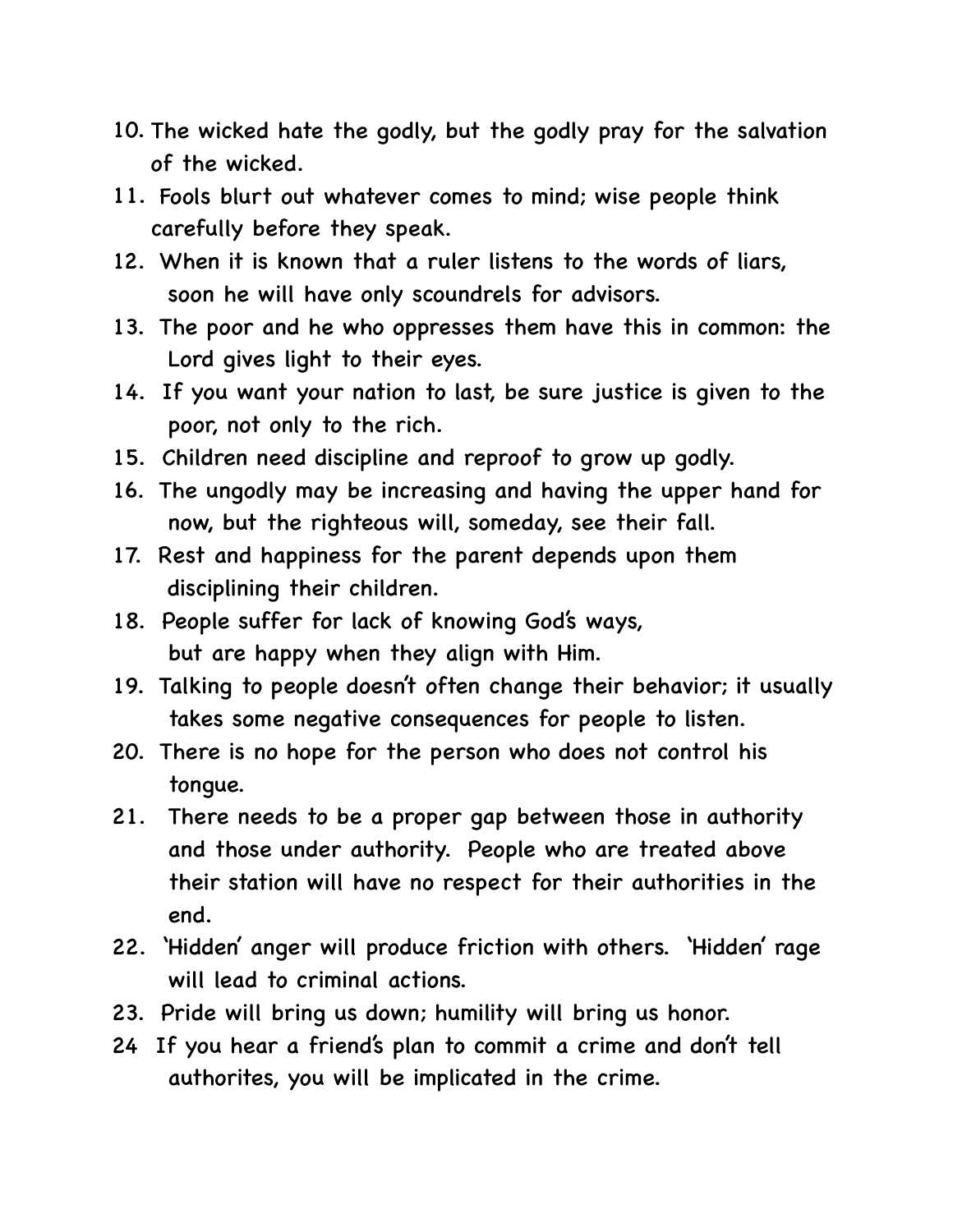- 25. We think we're better off to get along with the ungodly, but the only safe course for us to follow is to obey God.
- 26. Rather than trying to please our human authorities, we ought to focus on pleasing God; He is our ultimate Judge.
- 27. The ungodly hate the righteous, and the righteous hate ungodliness.

30 [NLT] The sayings of Agur son of Jakeh contain this message.

I am weary, O God;

I am weary and worn out, O God.

- 2 I am too stupid to be human, and I lack common sense.
- 3 I have not mastered human wisdom, nor do I know the Holy One.
- 4 Who but God goes up to heaven and comes back down? Who holds the wind in his fists? Who wraps up the oceans in his cloak? Who has created the whole wide world?

What is his name—and his son's name?

Tell me if you know!

5 Every word of God proves true.

He is a shield to all who come to him for protection.

6 Do not add to his words,

or he may rebuke you and expose you as a liar.

7 O God, I beg two favors from you;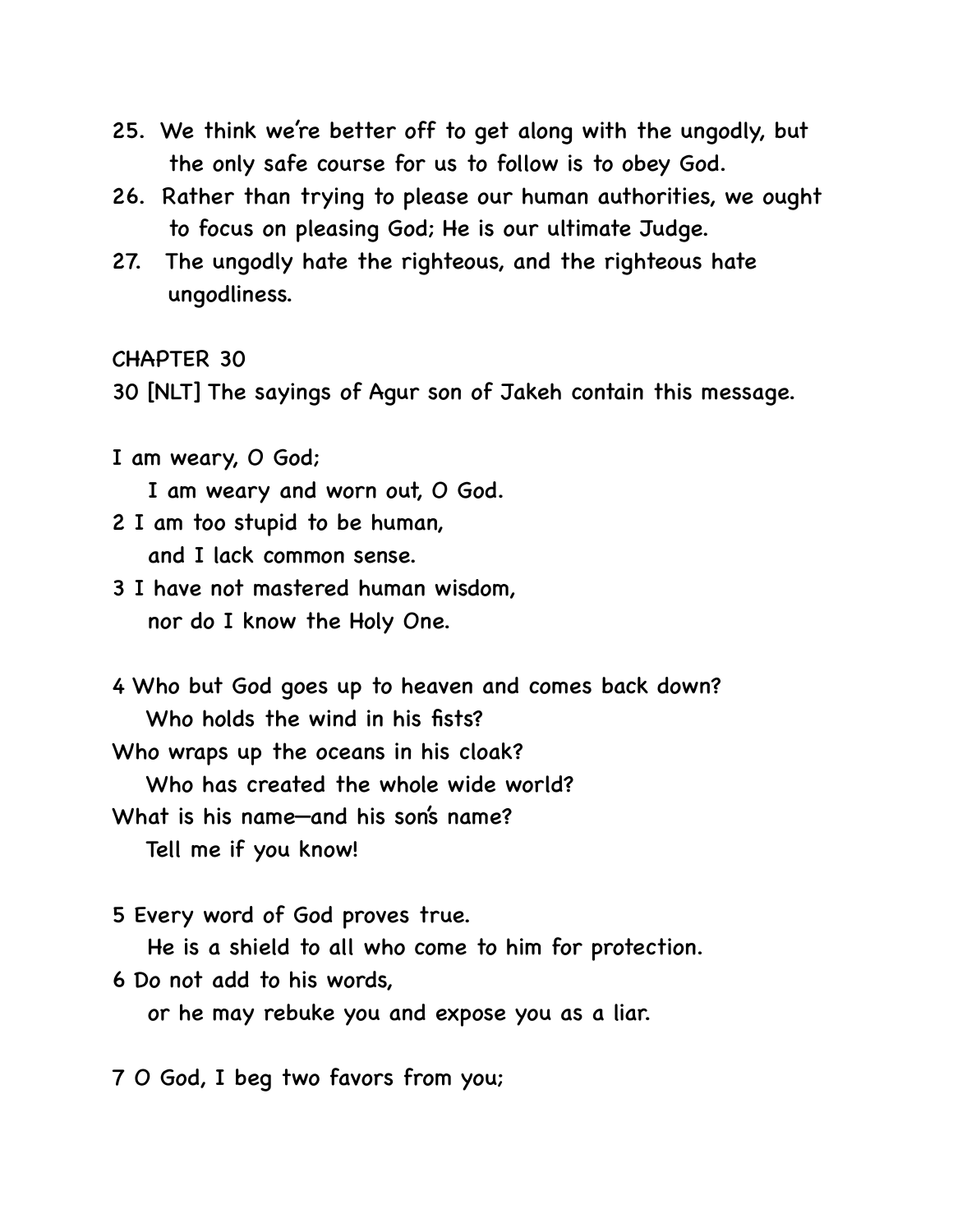let me have them before I die.

8 First, help me never to tell a lie. Second, give me neither poverty nor riches! Give me just enough to satisfy my needs.

9 For if I grow rich, I may deny you and say, "Who is the Lord?" And if I am too poor, I may steal and thus insult God's holy name.

10 Never slander a worker to the employer, or the person will curse you, and you will pay for it.

11 Some people curse their father and do not thank their mother.

12 They are pure in their own eyes, but they are filthy and unwashed.

13 They look proudly around, casting disdainful glances.

14 They have teeth like swords and fangs like knives.

They devour the poor from the earth and the needy from among humanity.

15 The leech has two suckers that cry out, "More, more!"

There are three things that are never satisfied no, four that never say, "Enough!":

16 the grave,

the barren womb,

the thirsty desert,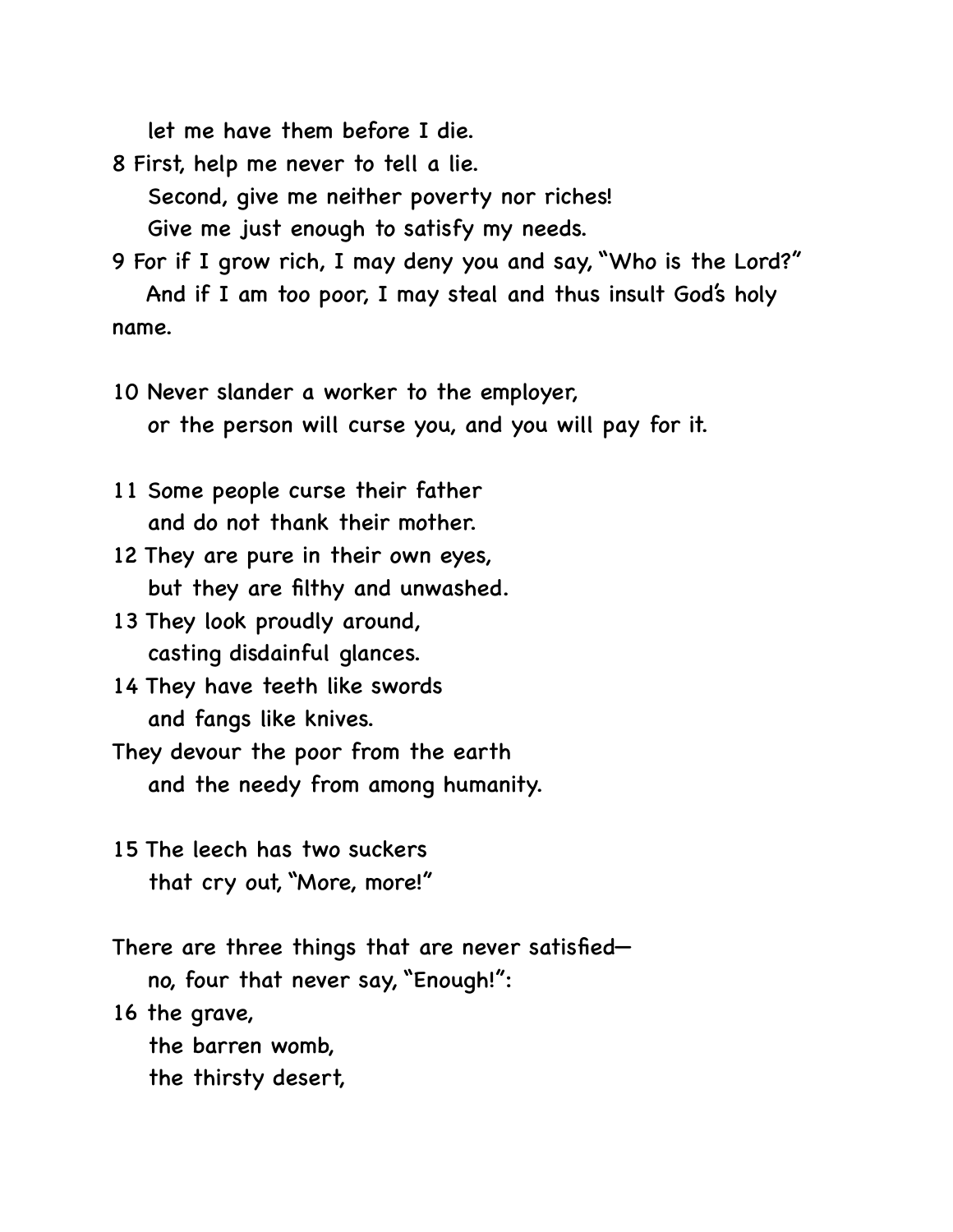the blazing fire.

- 17 The eye that mocks a father and despises a mother's instructions will be plucked out by ravens of the valley and eaten by vultures.
- 18 There are three things that amaze me no, four things that I don't understand:
- 19 how an eagle glides through the sky, how a snake slithers on a rock, how a ship navigates the ocean, how a man loves a woman.
- 20 An adulterous woman consumes a man, then wipes her mouth and says, "What's wrong with that?"
- 21 There are three things that make the earth tremble no, four it cannot endure:
- 22 a slave who becomes a king, an overbearing fool who prospers,
- 23 a bitter woman who finally gets a husband, a servant girl who supplants her mistress.

24 There are four things on earth that are small but unusually wise:

25 Ants—they aren't strong,

but they store up food all summer.

26 Hyraxes—they aren't powerful, but they make their homes among the rocks.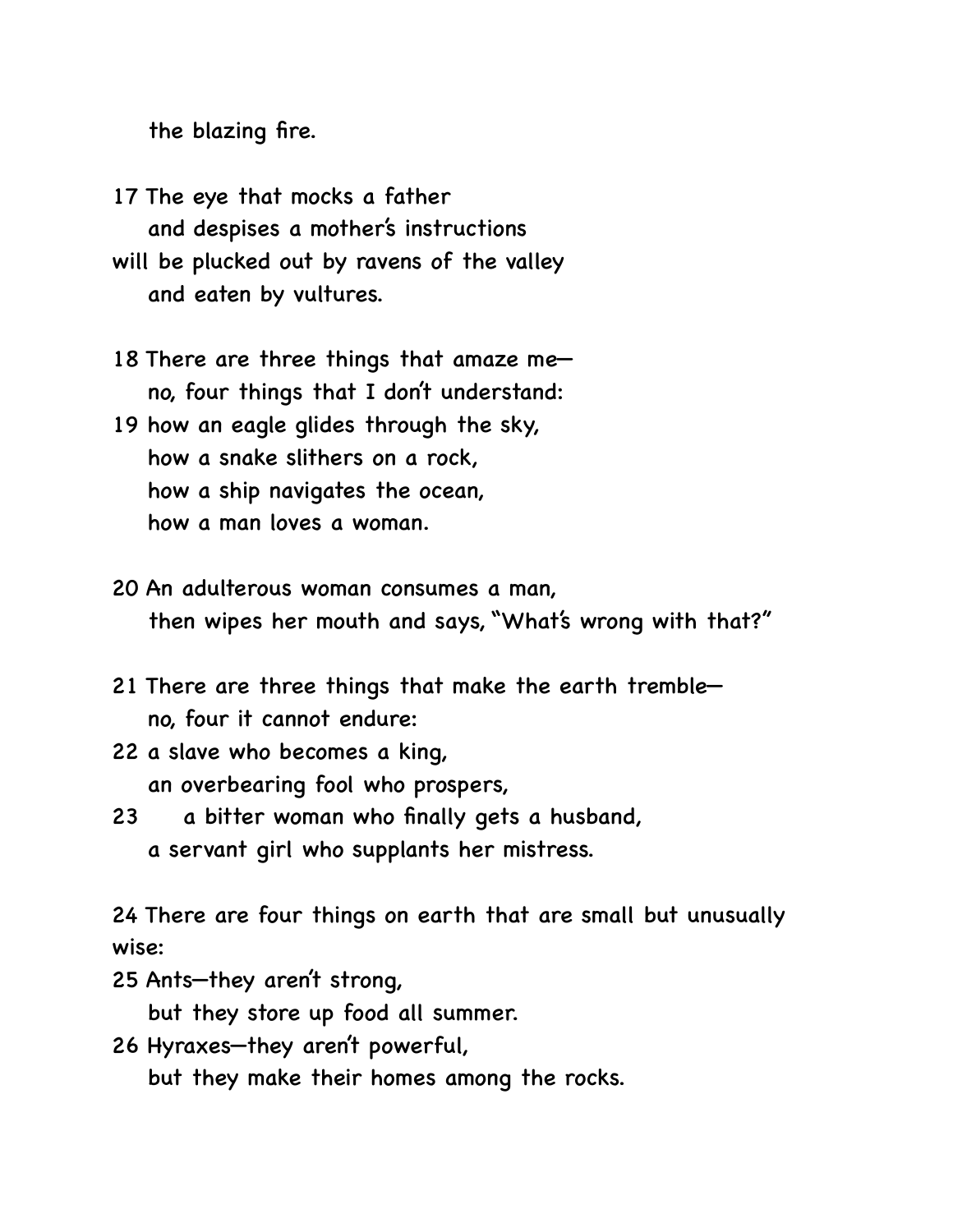- 27 Locusts—they have no king, but they march in formation.
- 28 Lizards—they are easy to catch, but they are found even in kings' palaces.
- 29 There are three things that walk with stately stride no, four that strut about:
- 30 the lion, king of animals, who won't turn aside for anything,
- 31 the strutting rooster, the male goat, a king as he leads his army.
- 32 If you have been a fool by being proud or plotting evil, cover your mouth in shame.
- 33 As the beating of cream yields butter and striking the nose causes bleeding, so stirring up anger causes quarrels.

31 [NLT] The sayings of King Lemuel contain this message, which his mother taught him.

- 2 O my son, O son of my womb,
	- O son of my vows,
- 3 do not waste your strength on women, on those who ruin kings.
- 4 It is not for kings, O Lemuel, to guzzle wine. Rulers should not crave alcohol.
- 5 For if they drink, they may forget the law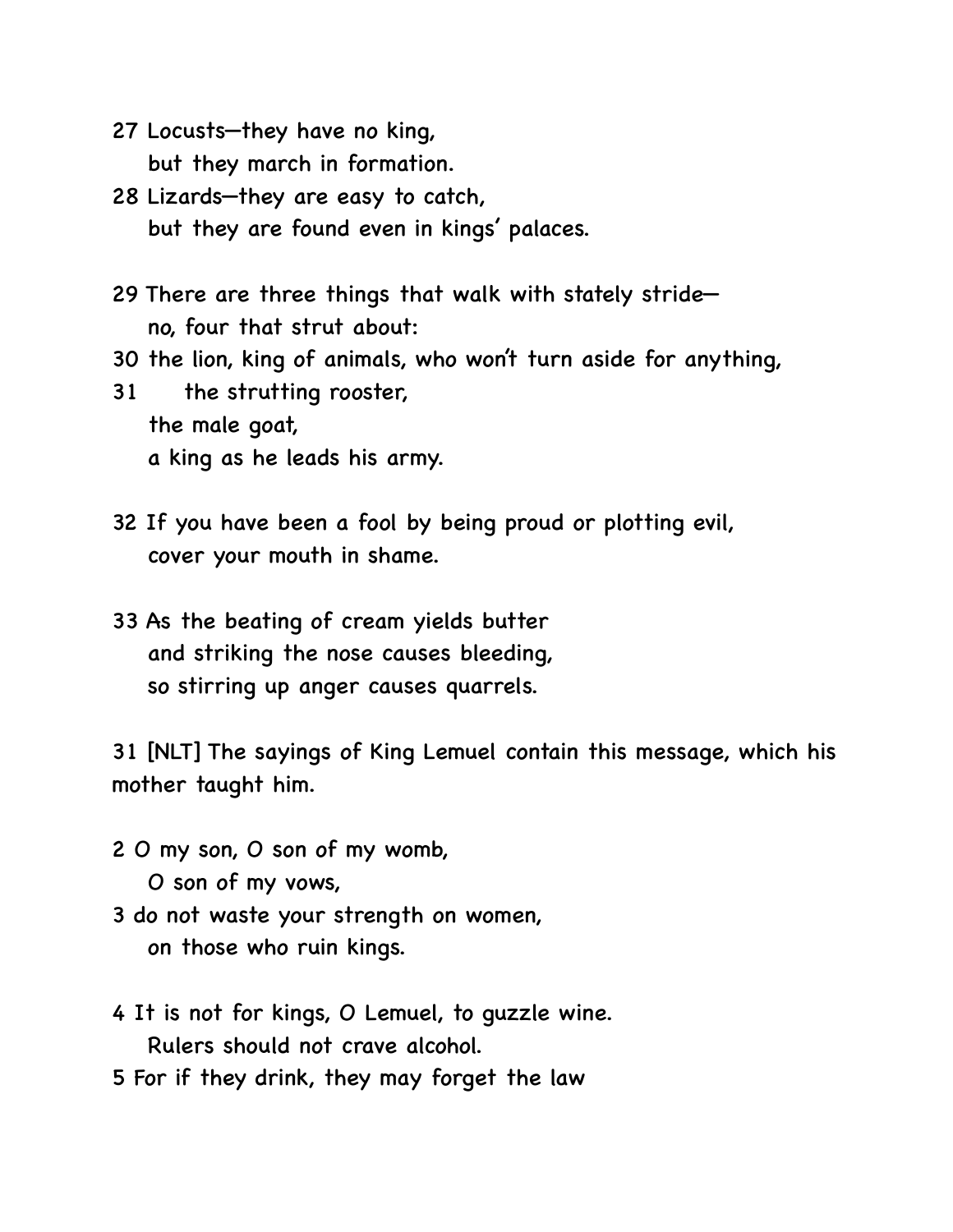and not give justice to the oppressed.

6 Alcohol is for the dying,

and wine for those in bitter distress.

- 7 Let them drink to forget their poverty and remember their troubles no more.
- 8 Speak up for those who cannot speak for themselves; ensure justice for those being crushed.
- 9 Yes, speak up for the poor and helpless, and see that they get justice.

A Wife of Noble Character

- 10 Who can find a virtuous and capable wife? She is more precious than rubies.
- 11 Her husband can trust her, and she will greatly enrich his life.
- 12 She brings him good, not harm, all the days of her life.
- 13 She finds wool and flax and busily spins it.
- 14 She is like a merchant's ship, bringing her food from afar.
- 15 She gets up before dawn to prepare breakfast for her household and plan the day's work for her servant girls.
- 16 She goes to inspect a field and buys it; with her earnings she plants a vineyard.
- 17 She is energetic and strong, a hard worker.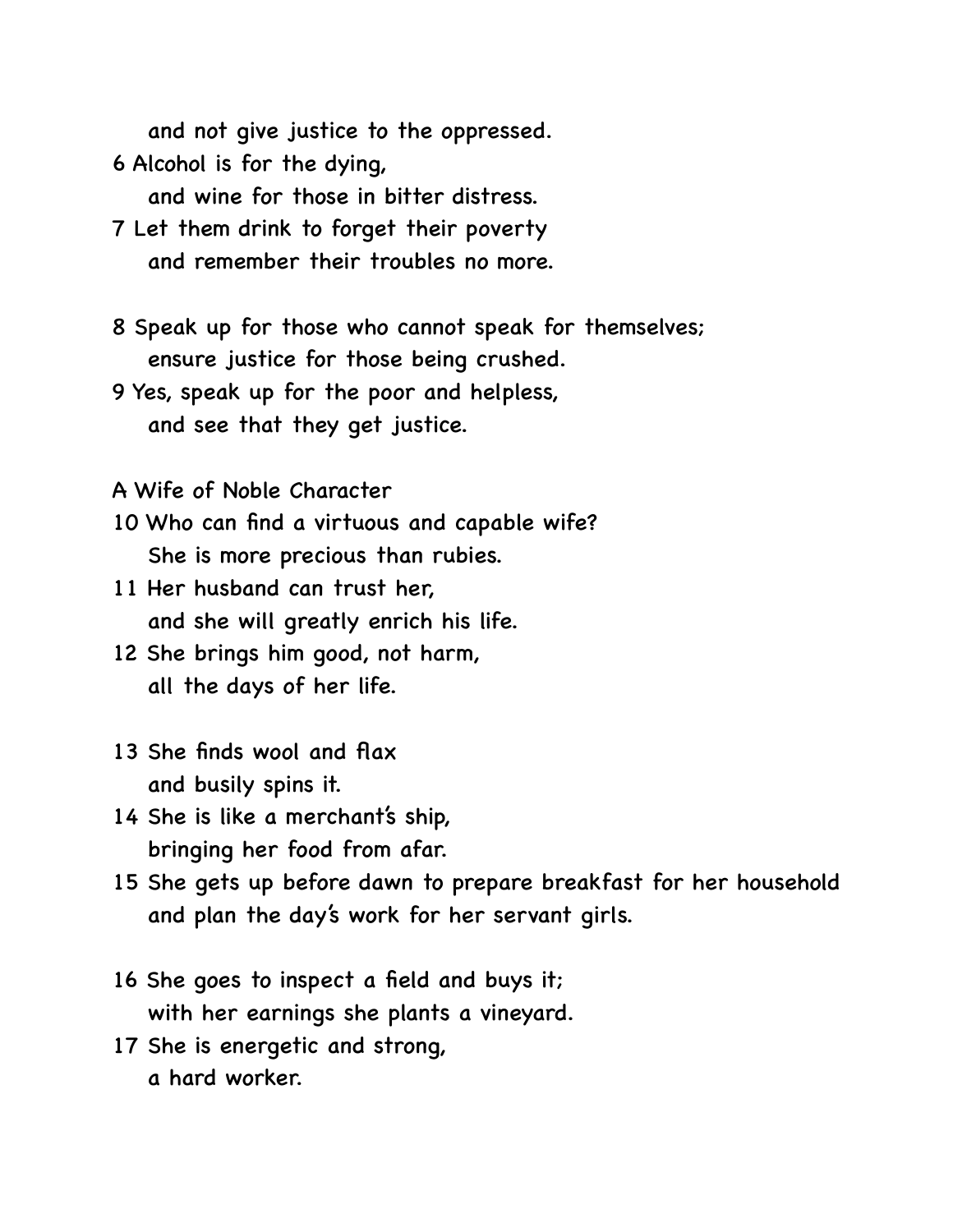- 18 She makes sure her dealings are profitable; her lamp burns late into the night.
- 19 Her hands are busy spinning thread, her fingers twisting fiber.
- 20 She extends a helping hand to the poor and opens her arms to the needy.
- 21 She has no fear of winter for her household, for everyone has warm clothes.
- 22 She makes her own bedspreads. She dresses in fine linen and purple gowns.
- 23 Her husband is well known at the city gates, where he sits with the other civic leaders.
- 24 She makes belted linen garments and sashes to sell to the merchants.
- 25 She is clothed with strength and dignity, and she laughs without fear of the future.
- 26 When she speaks, her words are wise, and she gives instructions with kindness.
- 27 She carefully watches everything in her household and suffers nothing from laziness.
- 28 Her children stand and bless her. Her husband praises her:
- 29 "There are many virtuous and capable women in the world, but you surpass them all!"
- 30 Charm is deceptive, and beauty does not last;